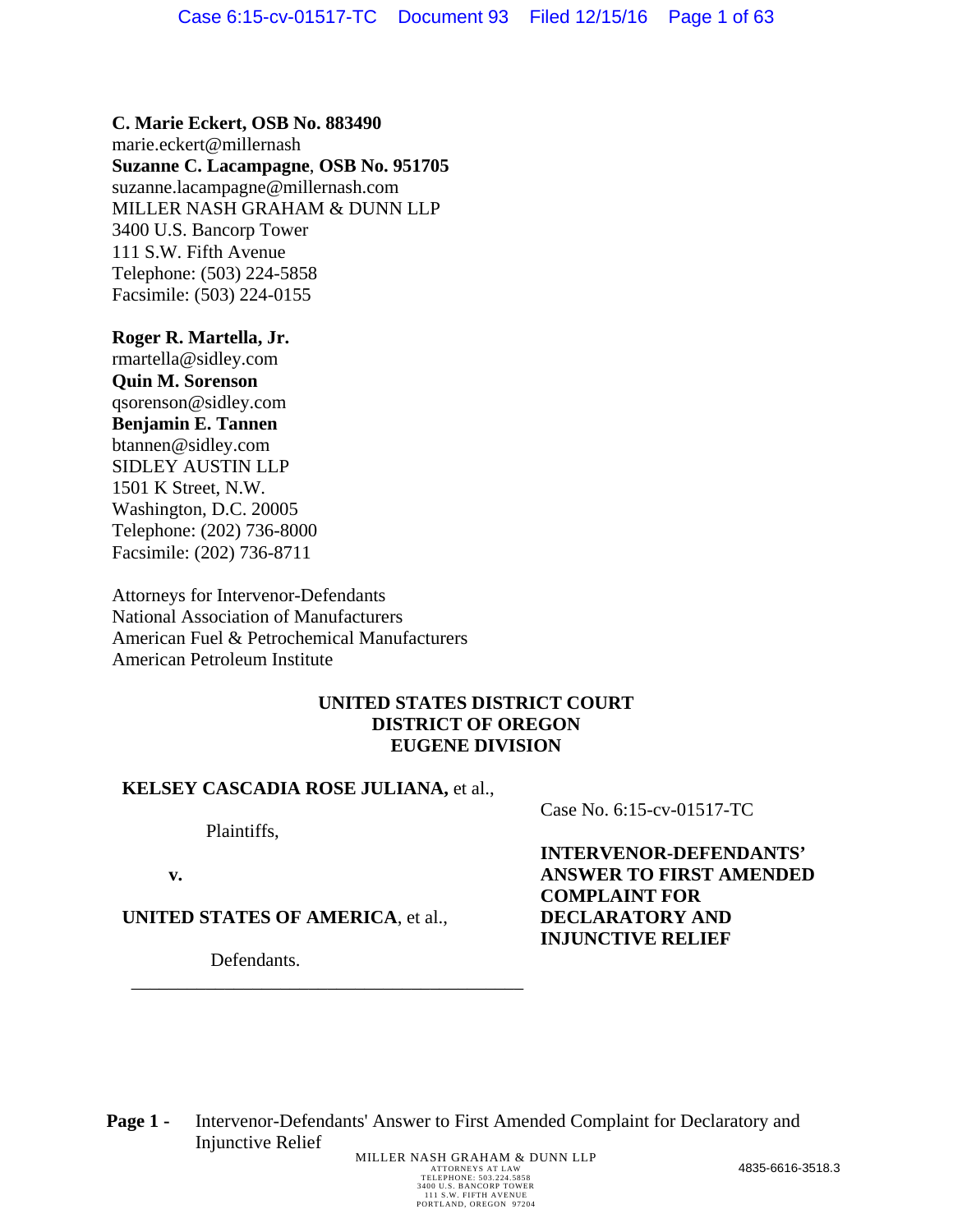Intervenor-Defendants the National Association of Manufacturers, American Fuel & Petrochemical Manufacturers, and the American Petroleum Institute ("Intervenor-Defendants") hereby answers the Plaintiffs' First Amended Complaint as follows.

## **INTRODUCTION**

1. Intervenor-Defendants lack sufficient knowledge to admit or deny the factual allegations in Paragraph 1 of the First Amended Complaint and on that basis deny each and every factual allegation therein. The allegations in Paragraph 1 of the First Amended Complaint also state conclusions of law to which no response is required. Intervenor-Defendants reserve their right to contest Plaintiffs' legal conclusions.

2. Intervenor-Defendants lack sufficient knowledge to admit or deny the factual allegations in Paragraph 2 of the First Amended Complaint and on that basis deny each and every factual allegation therein. The allegations in Paragraph 2 of the First Amended Complaint may be interpreted to state conclusions of law to the extent that the Plaintiffs claim that the statements in a 1965 White House Report have any legal significance. If so, no response is required, and Intervenor-Defendants reserve their right to contest Plaintiffs' legal conclusions.

3. Intervenor-Defendants lack sufficient knowledge to admit or deny the factual allegations in Paragraph 3 of the First Amended Complaint and on that basis deny each and every factual allegation therein.

4. Intervenor-Defendants lack sufficient knowledge to admit or deny the factual allegations in Paragraph 4 of the First Amended Complaint and on that basis deny each and every factual allegation therein.

5. Intervenor-Defendants lack sufficient knowledge to admit or deny the factual allegations in Paragraph 5 of the First Amended Complaint and on that basis deny each and every factual allegation therein. To the extent that the allegations in Paragraph 5 of the First Amended Complaint also state conclusions of law regarding purported harm to the Plaintiffs, no

Page 2 - Intervenor-Defendants' Answer to First Amended Complaint for Declaratory and Injunctive Relief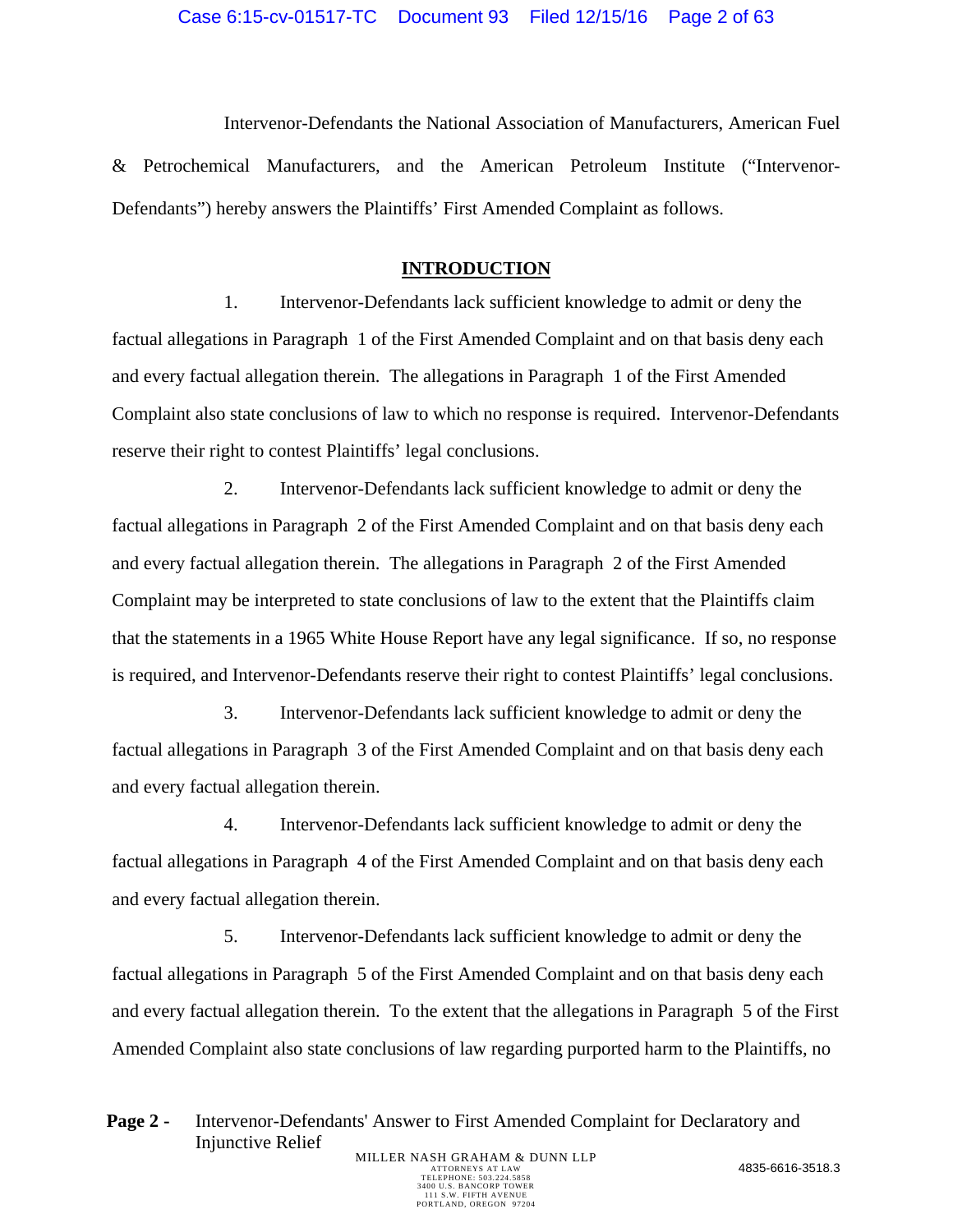## Case 6:15-cv-01517-TC Document 93 Filed 12/15/16 Page 3 of 63

response is required. Intervenor-Defendants reserve their right to contest Plaintiffs' legal conclusions.

6. Intervenor-Defendants lack sufficient knowledge to admit or deny the factual allegations in Paragraph 6 of the First Amended Complaint and on that basis deny each and every factual allegation therein.

7. Intervenor-Defendants lack sufficient knowledge to admit or deny the factual allegations in Paragraph 7 of the First Amended Complaint and on that basis deny each and every factual allegation therein. To the extent that the allegations in Paragraph 7 of the First Amended Complaint also state conclusions of law to the Plaintiffs, no response is required. Intervenor-Defendants reserve their right to contest Plaintiffs' legal conclusions.

8. Intervenor-Defendants lack sufficient knowledge to admit or deny the factual allegations in Paragraph 8 of the First Amended Complaint and on that basis deny each and every factual allegation therein. The allegations in Paragraph 8 of the First Amended Complaint also state conclusions of law to which no response is required. Intervenor-Defendants reserve their right to contest Plaintiffs' legal conclusions.

9. Intervenor-Defendants lack sufficient knowledge to admit or deny the factual allegations in Paragraph 9 of the First Amended Complaint and on that basis deny each and every factual allegation therein. The allegations in Paragraph 9 of the First Amended Complaint also state conclusions of law to which no response is required. Intervenor-Defendants reserve their right to contest Plaintiffs' legal conclusions.

10. Intervenor-Defendants lack sufficient knowledge to admit or deny the factual allegations in Paragraph 10 of the First Amended Complaint and on that basis deny each and every factual allegation therein. The allegations in Paragraph 10 of the First Amended Complaint also state conclusions of law to which no response is required. Intervenor-Defendants reserve their right to contest Plaintiffs' legal conclusions.

Page 3 - Intervenor-Defendants' Answer to First Amended Complaint for Declaratory and Injunctive Relief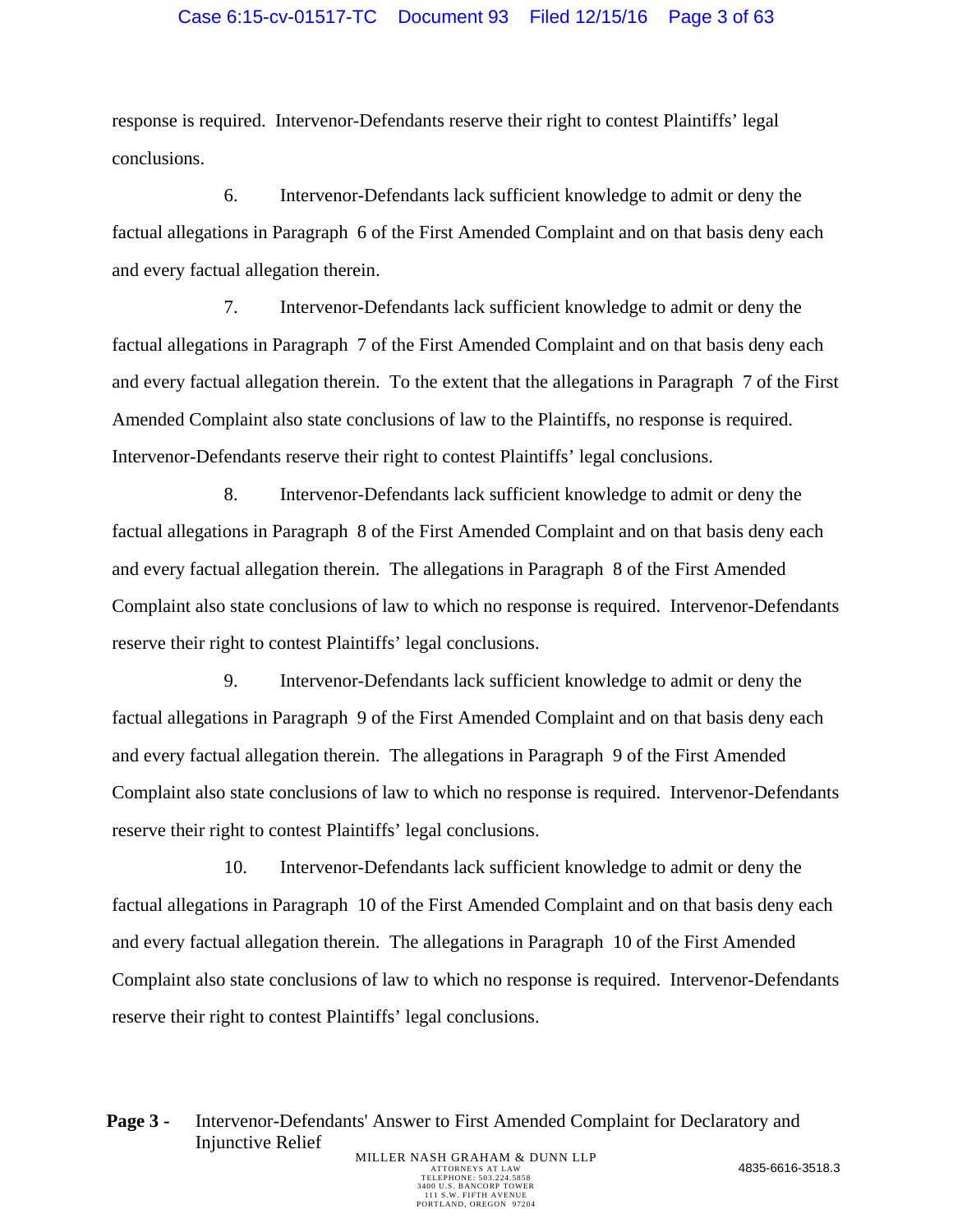11. Intervenor-Defendants lack sufficient knowledge to admit or deny the factual allegations in Paragraph 11 of the First Amended Complaint and on that basis deny each and every factual allegation therein. To the extent that the allegations in Paragraph 11 of the First Amended Complaint state conclusions of law, no response is required. Intervenor-Defendants reserve their right to contest Plaintiffs' legal conclusions.

12. The allegations in Paragraph 12 of the First Amended Complaint state conclusions of law to which no response is required. Intervenor-Defendants reserve their right to contest Plaintiffs' legal conclusions.

#### **JURISDICTION AND VENUE**

13. The allegations in Paragraph 13 of the First Amended Complaint state conclusions of law to which no response is required. Intervenor-Defendants reserve their right to contest Plaintiffs' legal conclusions.

14. The allegations in Paragraph 14 of the First Amended Complaint state conclusions of law to which no response is required. Intervenor-Defendants reserve their right to contest Plaintiffs' legal conclusions.

15. The allegations in Paragraph 15 of the First Amended Complaint state conclusions of law to which no response is required. Intervenor-Defendants reserve their right to contest Plaintiffs' legal conclusions.

## **PLAINTIFFS**

16. Intervenor-Defendants lack sufficient knowledge to admit or deny the factual allegations in Paragraph 16 of the First Amended Complaint and on that basis deny each and every factual allegation therein. To the extent that the allegations in Paragraph 16 of the First Amended Complaint also state conclusions of law regarding purported harm to Plaintiff Juliana or whether that purported harm was proximately caused by the Federal Defendants, no response is required. Intervenor-Defendants reserve their right to contest Plaintiffs' legal conclusions.

Page 4 - Intervenor-Defendants' Answer to First Amended Complaint for Declaratory and Injunctive Relief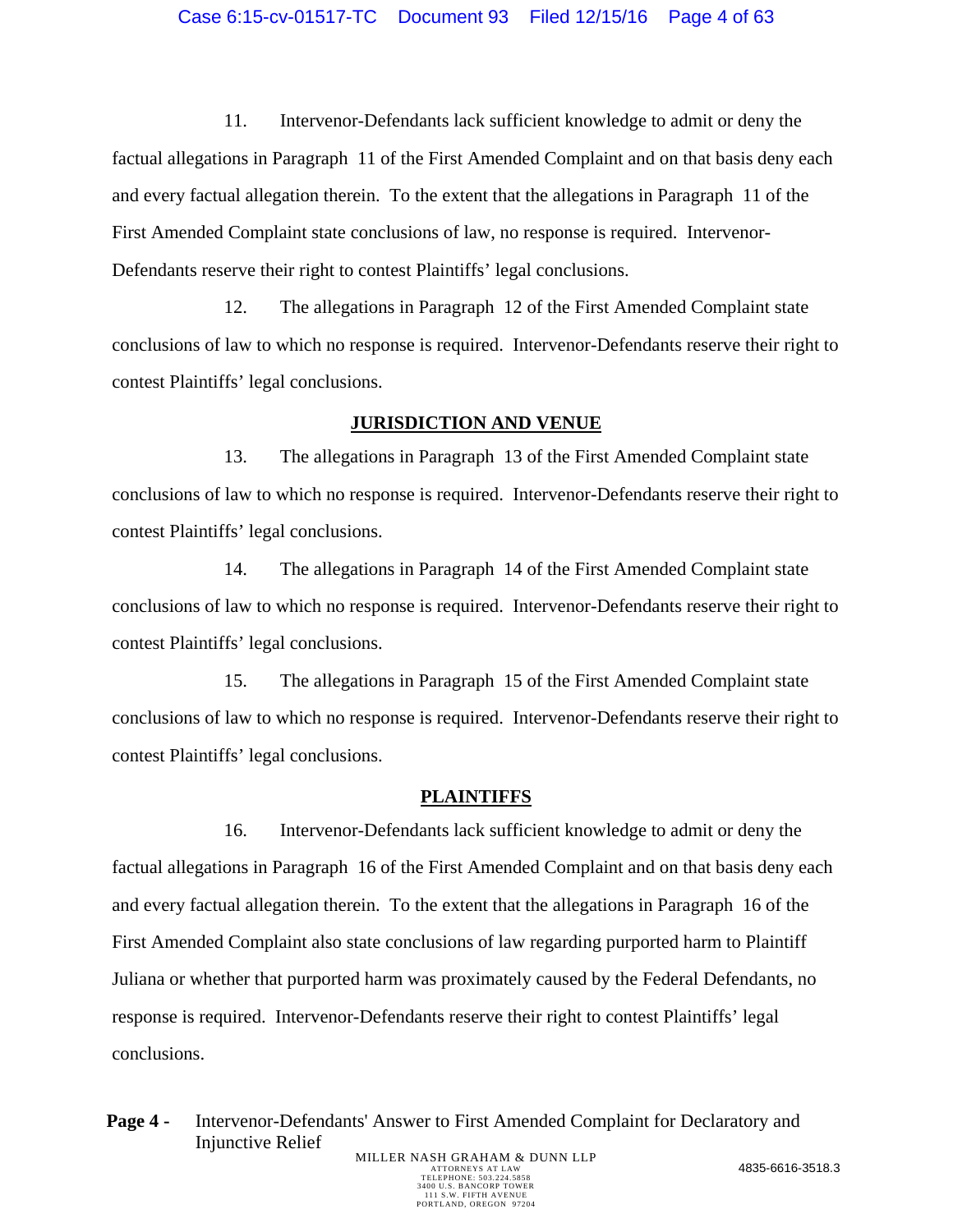## Case 6:15-cv-01517-TC Document 93 Filed 12/15/16 Page 5 of 63

17. Intervenor-Defendants lack sufficient knowledge to admit or deny the factual allegations in Paragraph 17 of the First Amended Complaint and on that basis deny each and every factual allegation therein. To the extent that the allegations in Paragraph 17 of the First Amended Complaint also state conclusions of law regarding purported harm to Plaintiff Juliana or whether that purported harm was proximately caused by the Federal Defendants, no response is required. Intervenor-Defendants reserve their right to contest Plaintiffs' legal conclusions.

18. Intervenor-Defendants lack sufficient knowledge to admit or deny the factual allegations in Paragraph 18 of the First Amended Complaint and on that basis deny each and every factual allegation therein. To the extent that the allegations in Paragraph 18 of the First Amended Complaint also state conclusions of law regarding purported harm to Plaintiff Juliana, no response is required. Intervenor-Defendants reserve their right to contest Plaintiffs' legal conclusions.

19. The allegations in Paragraph 19 of the First Amended Complaint state conclusions of law to which no response is required. Intervenor-Defendants reserve their right to contest Plaintiffs' legal conclusions.

20. Intervenor-Defendants lack sufficient knowledge to admit or deny the factual allegations in Paragraph 20 of the First Amended Complaint and on that basis deny each and every factual allegation therein.

21. Intervenor-Defendants lack sufficient knowledge to admit or deny the factual allegations in Paragraph 21 of the First Amended Complaint and on that basis deny each and every factual allegation therein. To the extent that the allegations in Paragraph 21 of the First Amended Complaint also state conclusions of law regarding purported harm to Plaintiff Xiuhtezcatl Tonatiuh M. or whether that purported harm was proximately caused by the Federal Defendants, no response is required. Intervenor-Defendants reserve their right to contest Plaintiffs' legal conclusions.

Page 5 - Intervenor-Defendants' Answer to First Amended Complaint for Declaratory and Injunctive Relief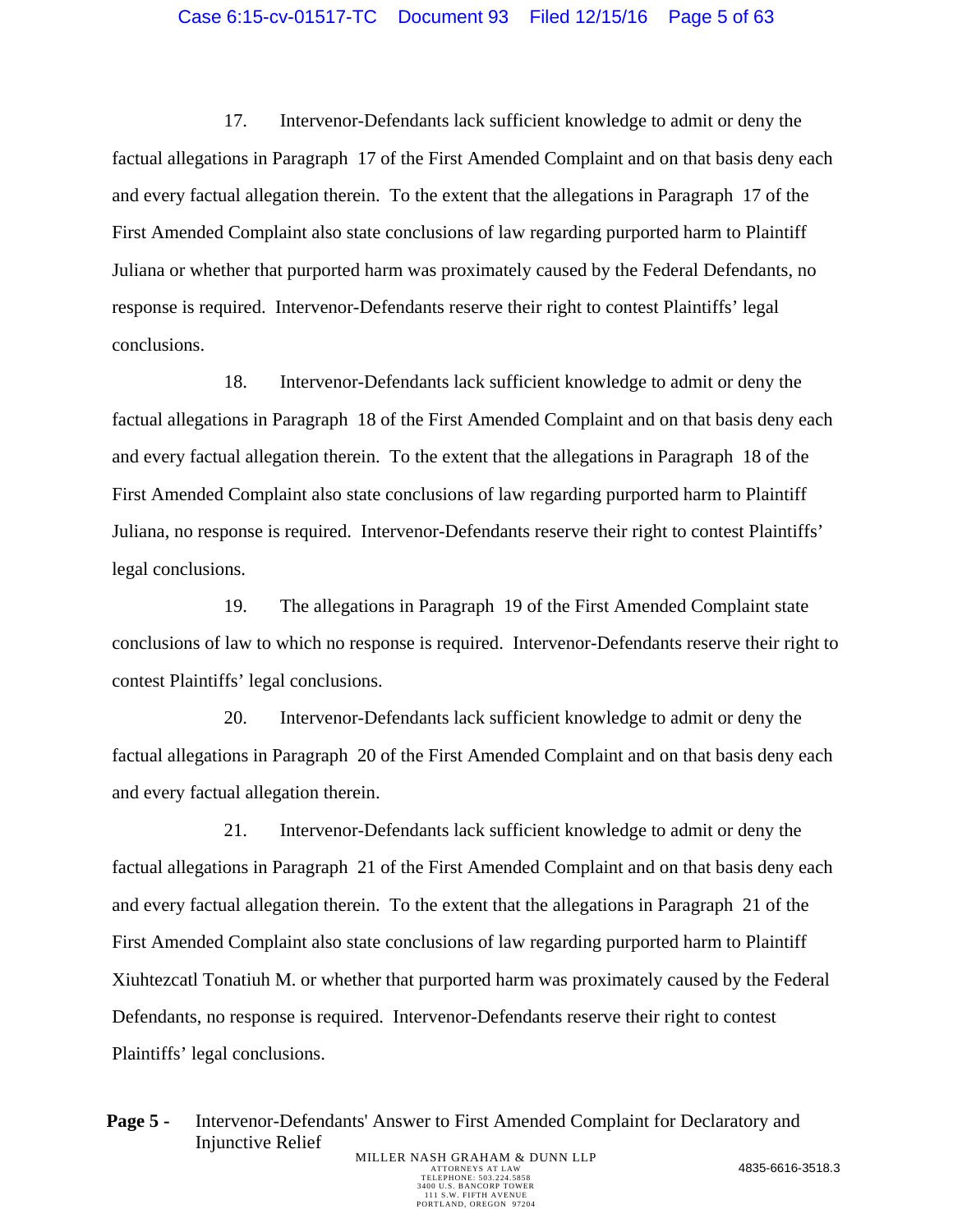## Case 6:15-cv-01517-TC Document 93 Filed 12/15/16 Page 6 of 63

22. Intervenor-Defendants lack sufficient knowledge to admit or deny the factual allegations in Paragraph 22 of the First Amended Complaint and on that basis deny each and every factual allegation therein. To the extent that the allegations in Paragraph 22 of the First Amended Complaint also state conclusions of law regarding purported harm to Plaintiff Xiuhtezcatl Tonatiuh M. or whether that purported harm was proximately caused by the Federal Defendants, no response is required. Intervenor-Defendants reserve their right to contest Plaintiffs' legal conclusions.

23. Intervenor-Defendants lack sufficient knowledge to admit or deny the factual allegations in Paragraph 23 of the First Amended Complaint and on that basis deny each and every factual allegation therein. To the extent that the allegations in Paragraph 23 of the First Amended Complaint also state conclusions of law regarding purported harm to Plaintiff Loznak or whether that purported harm was proximately caused by the Federal Defendants, no response is required. Intervenor-Defendants reserve their right to contest Plaintiffs' legal conclusions.

24. Intervenor-Defendants lack sufficient knowledge to admit or deny the factual allegations in Paragraph 24 of the First Amended Complaint and on that basis deny each and every factual allegation therein. To the extent that the allegations in Paragraph 24 of the First Amended Complaint also state conclusions of law regarding purported harm to Plaintiff Loznak, no response is required. Intervenor-Defendants reserve their right to contest Plaintiffs' legal conclusions.

25. Intervenor-Defendants lack sufficient knowledge to admit or deny the factual allegations in Paragraph 25 of the First Amended Complaint and on that basis deny each and every factual allegation therein. To the extent that the allegations in Paragraph 25 of the First Amended Complaint also state conclusions of law regarding purported harm to Plaintiff Loznak, no response is required. Intervenor-Defendants reserve their right to contest Plaintiffs' legal conclusions.

Page 6 - Intervenor-Defendants' Answer to First Amended Complaint for Declaratory and Injunctive Relief MILLER NASH GRAHAM & DUNN LLP<br>ATTORNEYS AT LAW ATTORNEYS AT LAW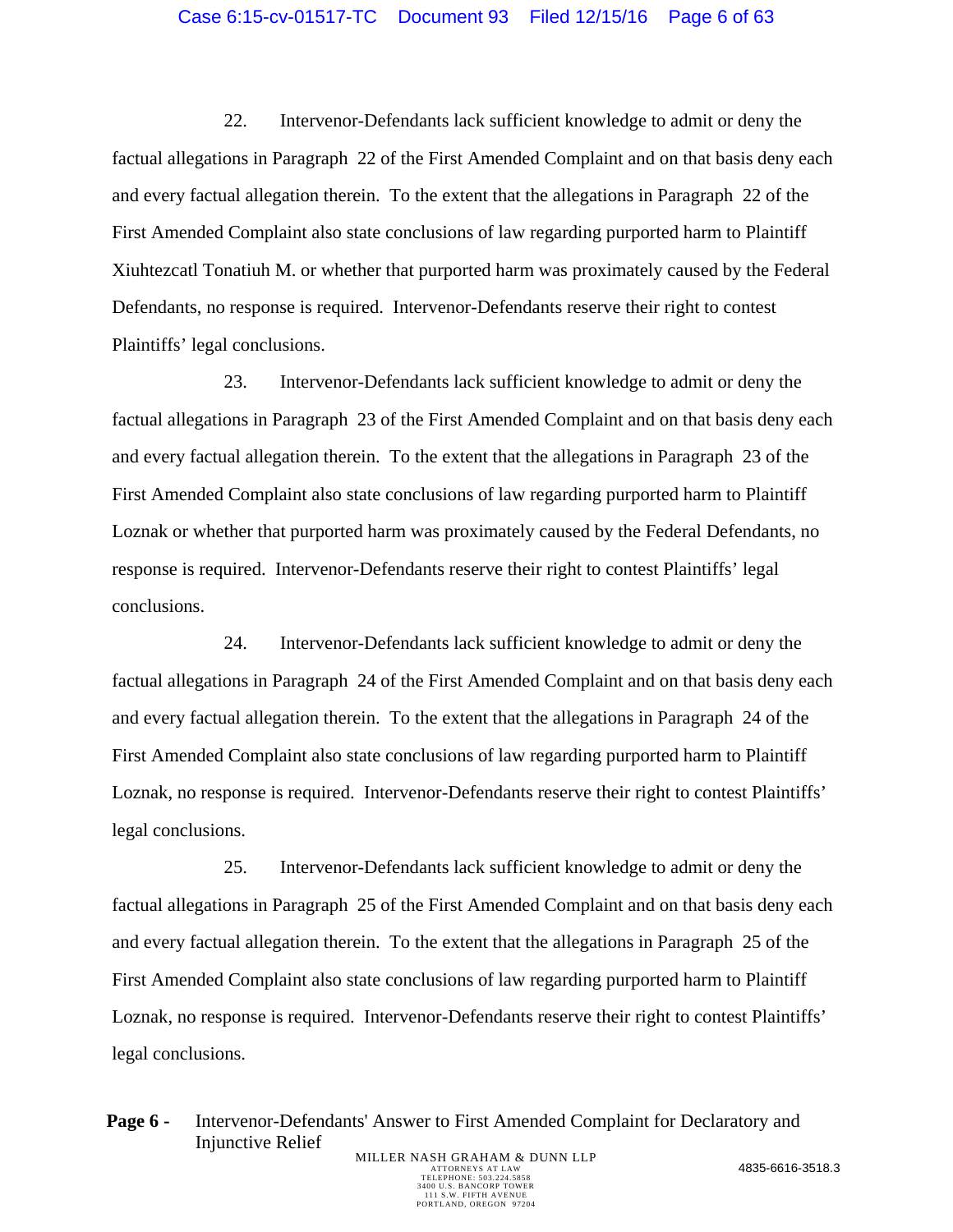## Case 6:15-cv-01517-TC Document 93 Filed 12/15/16 Page 7 of 63

26. Intervenor-Defendants lack sufficient knowledge to admit or deny the factual allegations in Paragraph 26 of the First Amended Complaint and on that basis deny each and every factual allegation therein. To the extent that the allegations in Paragraph 26 of the First Amended Complaint also state conclusions of law regarding purported harm to Plaintiff Loznak, no response is required. Intervenor-Defendants reserve their right to contest Plaintiffs' legal conclusions.

27. Intervenor-Defendants lack sufficient knowledge to admit or deny the factual allegations in Paragraph 27 of the First Amended Complaint and on that basis deny each and every factual allegation therein. To the extent that the allegations in Paragraph 27 of the First Amended Complaint also state conclusions of law regarding purported harm to Plaintiff Loznak or whether that purported harm was proximately caused by the Federal Defendants, no response is required. Intervenor-Defendants reserve their right to contest Plaintiffs' legal conclusions.

28. Intervenor-Defendants lack sufficient knowledge to admit or deny the factual allegations in Paragraph 28 of the First Amended Complaint and on that basis deny each and every factual allegation therein. To the extent that the allegations in Paragraph 28 of the First Amended Complaint also state conclusions of law regarding purported harm to Plaintiff Loznak or whether that purported harm was proximately caused by the Federal Defendants, no response is required. Intervenor-Defendants reserve their right to contest Plaintiffs' legal conclusions.

29. Intervenor-Defendants lack sufficient knowledge to admit or deny the factual allegations in Paragraph 29 of the First Amended Complaint and on that basis deny each and every factual allegation therein. To the extent that the allegations in Paragraph 29 of the First Amended Complaint also state conclusions of law regarding purported harm to Plaintiff Loznak or whether that purported harm was proximately caused by the Federal Defendants, no

Page 7 - Intervenor-Defendants' Answer to First Amended Complaint for Declaratory and Injunctive Relief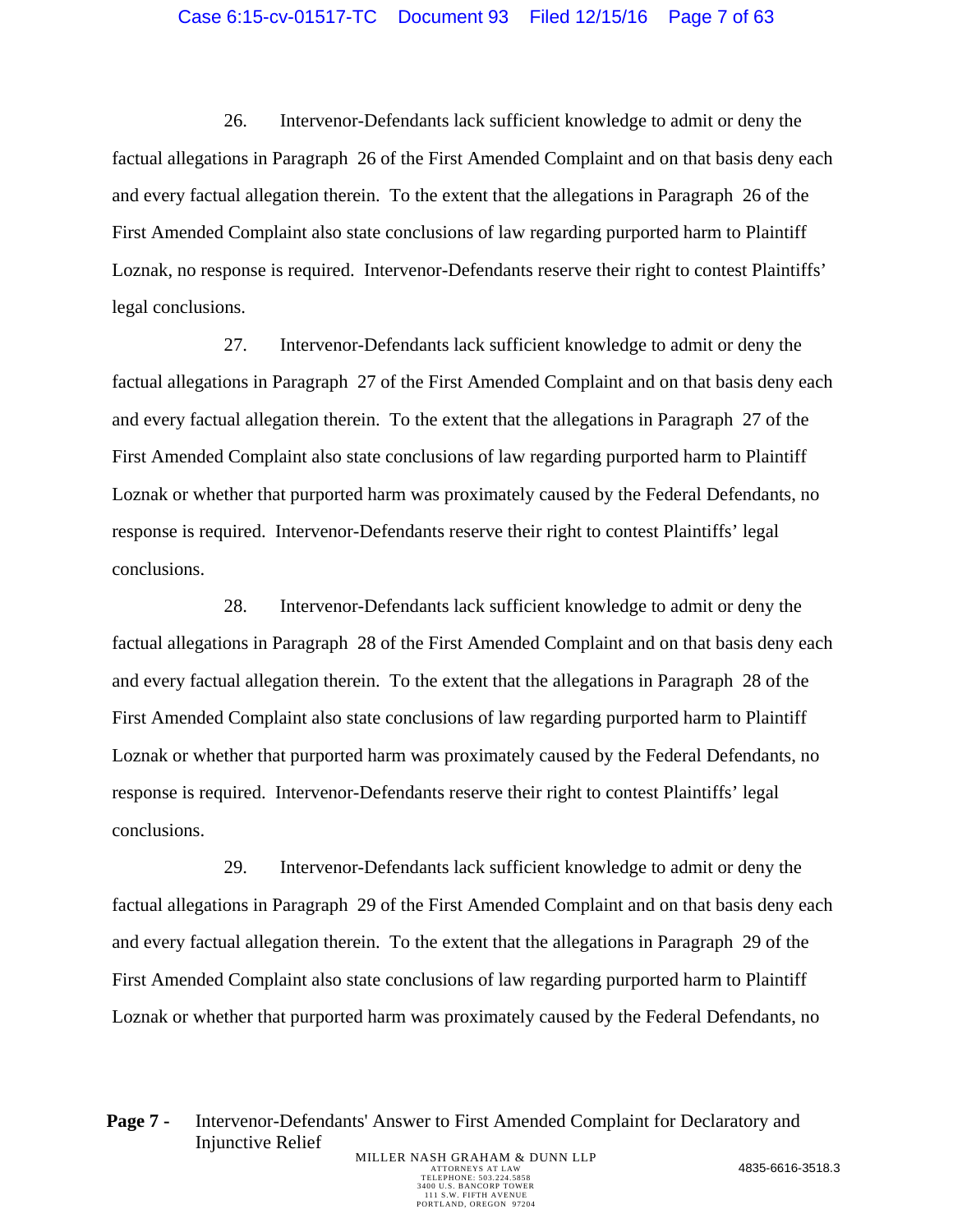## Case 6:15-cv-01517-TC Document 93 Filed 12/15/16 Page 8 of 63

response is required. Intervenor-Defendants reserve their right to contest Plaintiffs' legal conclusions.

30. Intervenor-Defendants lack sufficient knowledge to admit or deny the factual allegations in Paragraph 30 of the First Amended Complaint and on that basis deny each and every factual allegation therein.

31. Intervenor-Defendants lack sufficient knowledge to admit or deny the factual allegations in Paragraph 31 of the First Amended Complaint and on that basis deny each and every factual allegation therein. To the extent that the allegations in Paragraph 31 of the First Amended Complaint also state conclusions of law regarding purported harm to Plaintiff Lebel or whether that purported harm was proximately caused by the Federal Defendants, no response is required. Intervenor-Defendants reserve their right to contest Plaintiffs' legal conclusions.

32. Intervenor-Defendants lack sufficient knowledge to admit or deny the factual allegations in Paragraph 32 of the First Amended Complaint and on that basis deny each and every factual allegation therein. To the extent that the allegations in Paragraph 32 of the First Amended Complaint also state conclusions of law regarding purported harm to Plaintiff Lebel or whether that purported harm was proximately caused by the Federal Defendants, no response is required. Intervenor-Defendants reserve their right to contest Plaintiffs' legal conclusions.

33. Intervenor-Defendants lack sufficient knowledge to admit or deny the factual allegations in Paragraph 33 of the First Amended Complaint and on that basis deny each and every factual allegation therein. To the extent that the allegations in Paragraph 33 of the First Amended Complaint also state conclusions of law regarding purported harm to Plaintiff Lebel or whether that purported harm was proximately caused by the Federal Defendants, no response is required. Intervenor-Defendants reserve their right to contest Plaintiffs' legal conclusions.

Page 8 - Intervenor-Defendants' Answer to First Amended Complaint for Declaratory and Injunctive Relief MILLER NASH GRAHAM & DUNN LLP<br>ATTORNEYS AT LAW ATTORNEYS AT LAW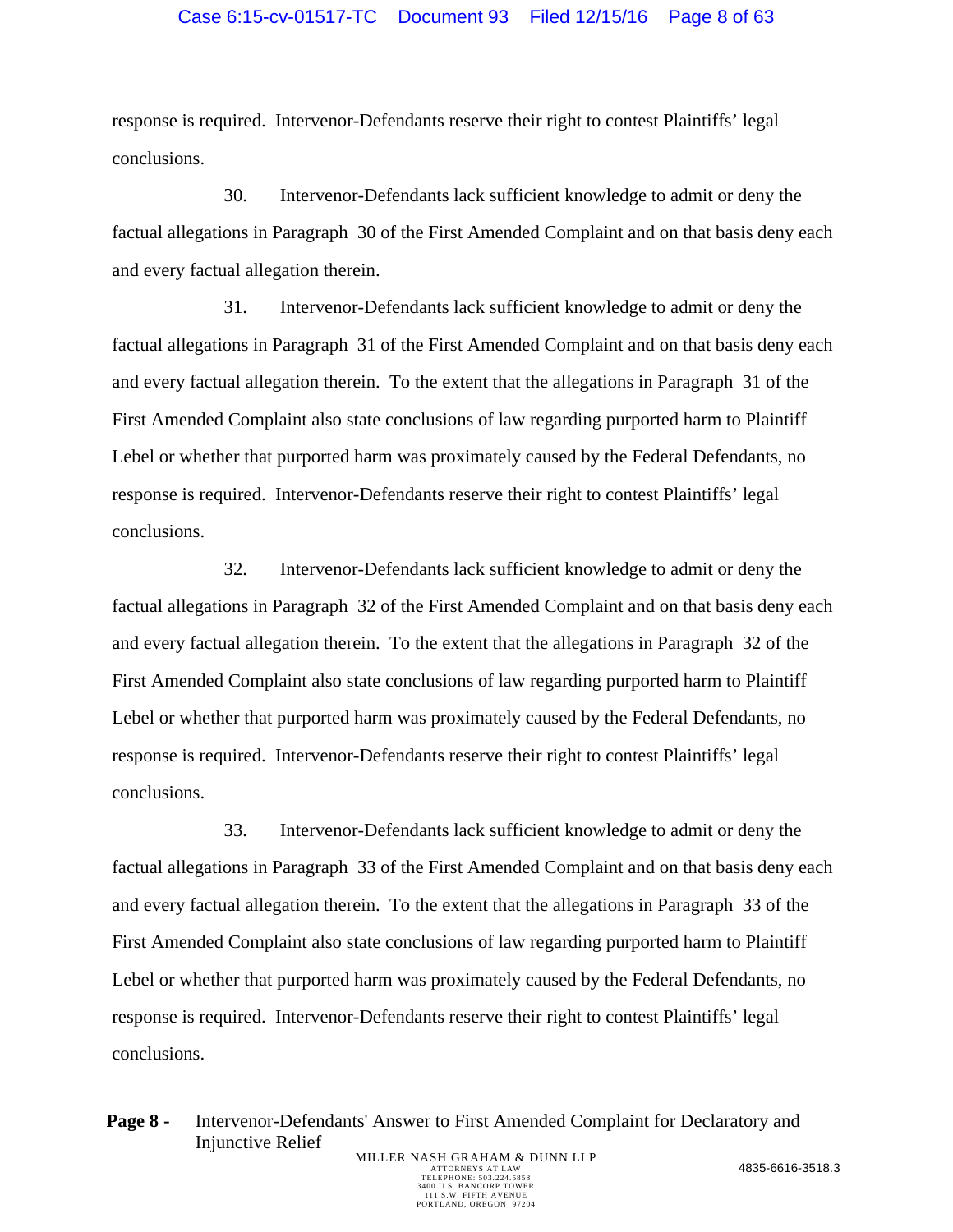## Case 6:15-cv-01517-TC Document 93 Filed 12/15/16 Page 9 of 63

34. Intervenor-Defendants lack sufficient knowledge to admit or deny the factual allegations in Paragraph 34 of the First Amended Complaint and on that basis deny each and every factual allegation therein. To the extent that the allegations in Paragraph 34 of the First Amended Complaint also state conclusions of law regarding purported harm to Plaintiff Lebel, no response is required. Intervenor-Defendants reserve their right to contest Plaintiffs' legal conclusions.

35. Intervenor-Defendants lack sufficient knowledge to admit or deny the factual allegations in Paragraph 35 of the First Amended Complaint and on that basis deny each and every factual allegation therein. To the extent that the allegations in Paragraph 35 of the First Amended Complaint also state conclusions of law regarding purported harm to Plaintiff Zealand B. or whether that purported harm was proximately caused by the Federal Defendants, no response is required. Intervenor-Defendants reserve their right to contest Plaintiffs' legal conclusions.

36. Intervenor-Defendants lack sufficient knowledge to admit or deny the factual allegations in Paragraph 36 of the First Amended Complaint and on that basis deny each and every factual allegation therein. To the extent that the allegations in Paragraph 36 of the First Amended Complaint also state conclusions of law regarding purported harm to Plaintiff Zealand B., no response is required. Intervenor-Defendants reserve their right to contest Plaintiffs' legal conclusions.

37. Intervenor-Defendants lack sufficient knowledge to admit or deny the factual allegations in Paragraph 37 of the First Amended Complaint and on that basis deny each and every factual allegation therein. To the extent that the allegations in Paragraph 37 of the First Amended Complaint also state conclusions of law regarding purported harm to Plaintiff Zealand B. or whether that purported harm was proximately caused by the Federal Defendants, no response is required. Intervenor-Defendants reserve their right to contest Plaintiffs' legal conclusions.

Page 9 - Intervenor-Defendants' Answer to First Amended Complaint for Declaratory and Injunctive Relief MILLER NASH GRAHAM & DUNN LLP<br>ATTORNEYS AT LAW ATTORNEYS AT LAW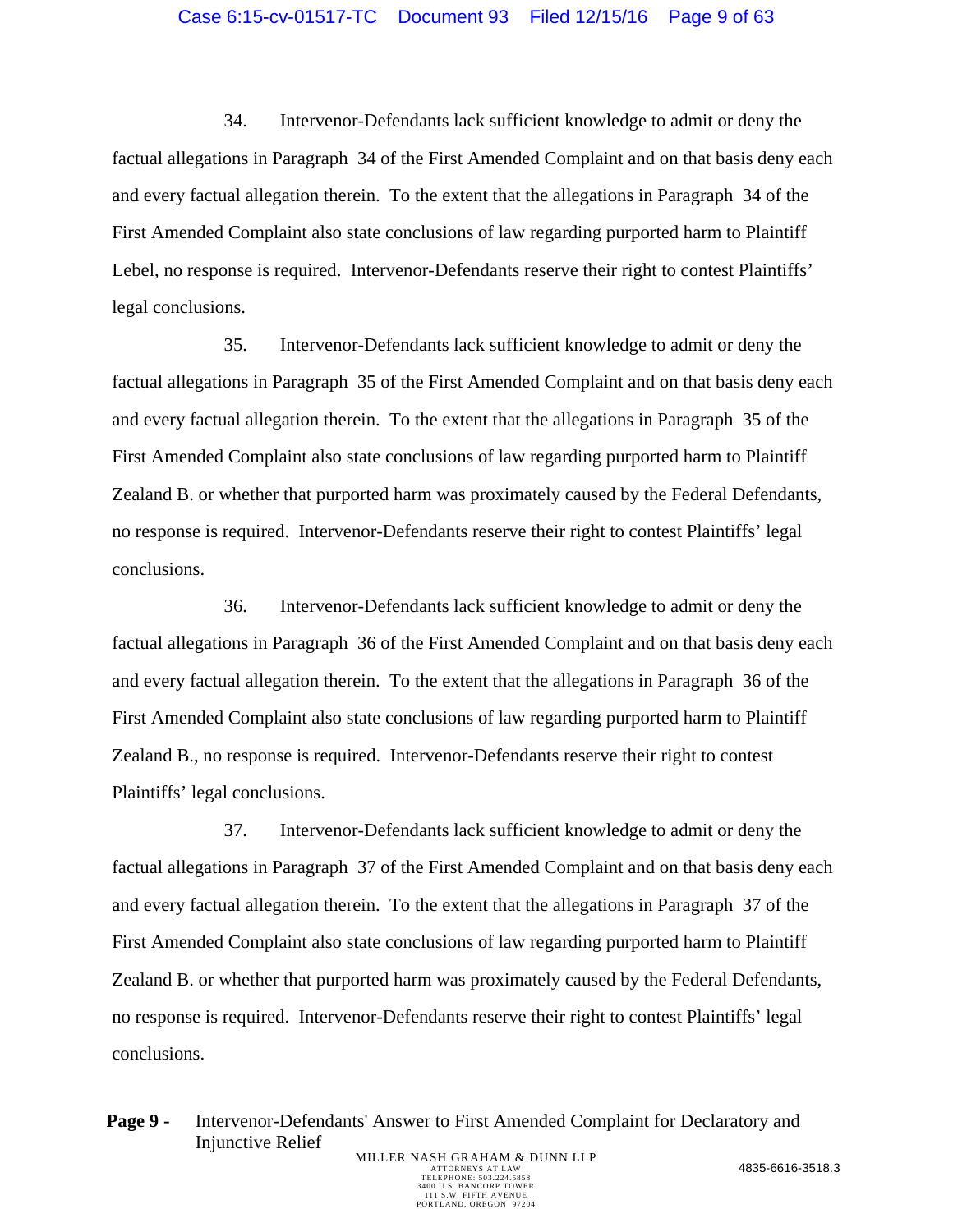#### Case 6:15-cv-01517-TC Document 93 Filed 12/15/16 Page 10 of 63

38. Intervenor-Defendants lack sufficient knowledge to admit or deny the factual allegations in Paragraph 38 of the First Amended Complaint and on that basis deny each and every factual allegation therein. To the extent that the allegations in Paragraph 38 of the First Amended Complaint also state conclusions of law regarding purported harm to Plaintiff Zealand B., no response is required. Intervenor-Defendants reserve their right to contest Plaintiffs' legal conclusions.

39. Intervenor-Defendants lack sufficient knowledge to admit or deny the factual allegations in Paragraph 39 of the First Amended Complaint and on that basis deny each and every factual allegation therein. To the extent that the allegations in Paragraph 39 of the First Amended Complaint also state conclusions of law regarding purported harm to Plaintiff Zealand B. or whether that purported harm was proximately caused by the Federal Defendants, no response is required. Intervenor-Defendants reserve their right to contest Plaintiffs' legal conclusions.

40. Intervenor-Defendants lack sufficient knowledge to admit or deny the factual allegations in Paragraph 40 of the First Amended Complaint and on that basis deny each and every factual allegation therein. To the extent that the allegations in Paragraph 40 of the First Amended Complaint also state conclusions of law regarding purported harm to Plaintiff Avery M. or whether that purported harm was proximately caused by the Federal Defendants, no response is required. Intervenor-Defendants reserve their right to contest Plaintiffs' legal conclusions.

41. Intervenor-Defendants lack sufficient knowledge to admit or deny the factual allegations in Paragraph 41 of the First Amended Complaint and on that basis deny each and every factual allegation therein. To the extent that the allegations in Paragraph 41 of the First Amended Complaint also state conclusions of law regarding purported harm to Plaintiff Avery M. or whether that purported harm was proximately caused by the Federal Defendants, no

Page 10 - Intervenor-Defendants' Answer to First Amended Complaint for Declaratory and Injunctive Relief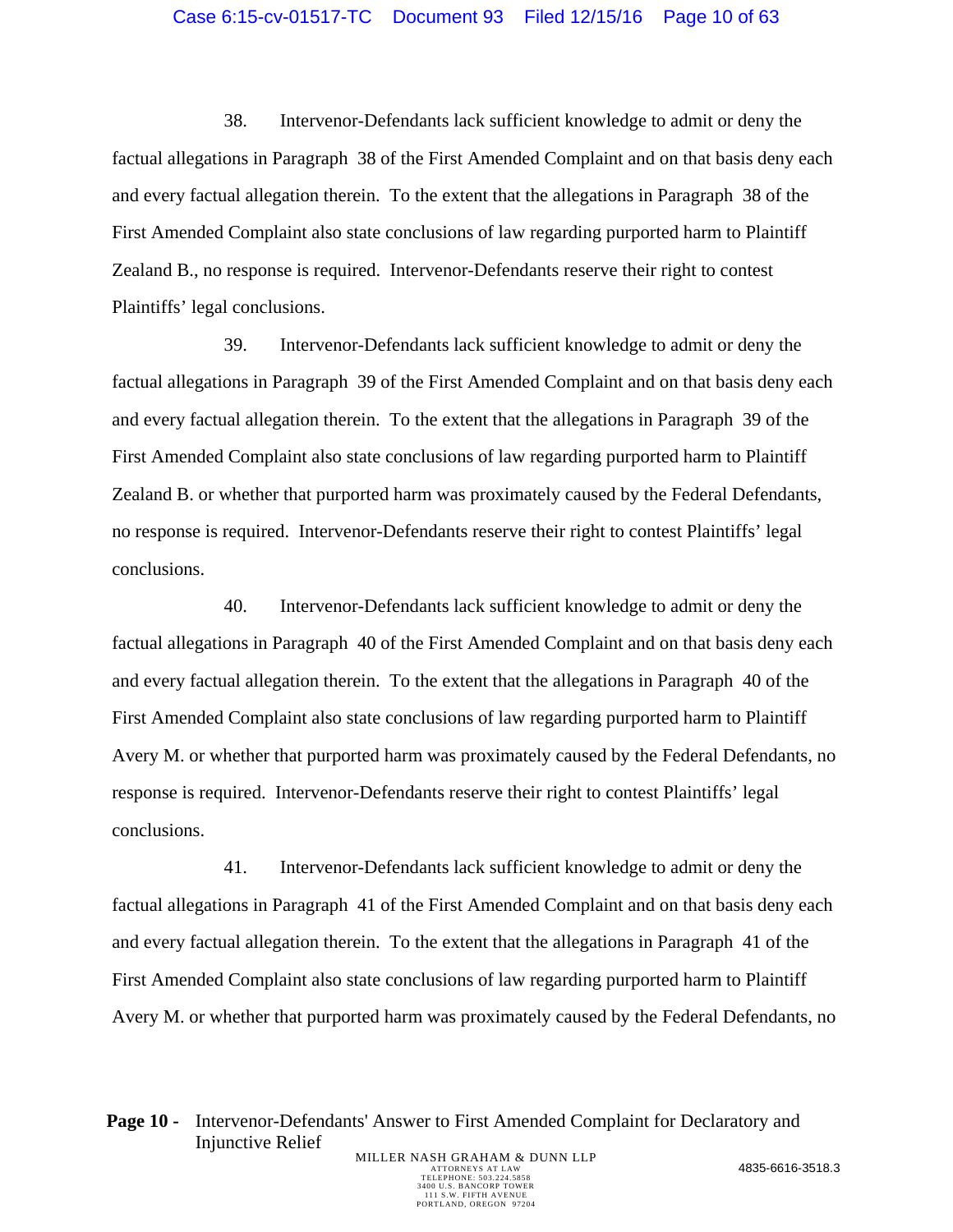#### Case 6:15-cv-01517-TC Document 93 Filed 12/15/16 Page 11 of 63

response is required. Intervenor-Defendants reserve their right to contest Plaintiffs' legal conclusions.

42. Intervenor-Defendants lack sufficient knowledge to admit or deny the factual allegations in Paragraph 42 of the First Amended Complaint and on that basis deny each and every factual allegation therein. To the extent that the allegations in Paragraph 42 of the First Amended Complaint also state conclusions of law regarding purported harm to Plaintiff Avery M. or whether that purported harm was proximately caused by the Federal Defendants, no response is required. Intervenor-Defendants reserve their right to contest Plaintiffs' legal conclusions.

43. Intervenor-Defendants lack sufficient knowledge to admit or deny the factual allegations in Paragraph 43 of the First Amended Complaint and on that basis deny each and every factual allegation therein. To the extent that the allegations in Paragraph 43 of the First Amended Complaint also state conclusions of law regarding purported harm to Plaintiff Avery M. or whether that purported harm was proximately caused by the Federal Defendants, no response is required. Intervenor-Defendants reserve their right to contest Plaintiffs' legal conclusions.

44. Intervenor-Defendants lack sufficient knowledge to admit or deny the factual allegations in Paragraph 44 of the First Amended Complaint and on that basis deny each and every factual allegation therein. To the extent that the allegations in Paragraph 44 of the First Amended Complaint also state conclusions of law regarding purported harm to Plaintiff Sahara V. or whether that purported harm was proximately caused by the Federal Defendants, no response is required. Intervenor-Defendants reserve their right to contest Plaintiffs' legal conclusions.

45. Intervenor-Defendants lack sufficient knowledge to admit or deny the factual allegations in Paragraph 45 of the First Amended Complaint and on that basis deny each and every factual allegation therein. To the extent that the allegations in Paragraph 45 of the

**Page 11 -** Intervenor-Defendants' Answer to First Amended Complaint for Declaratory and Injunctive Relief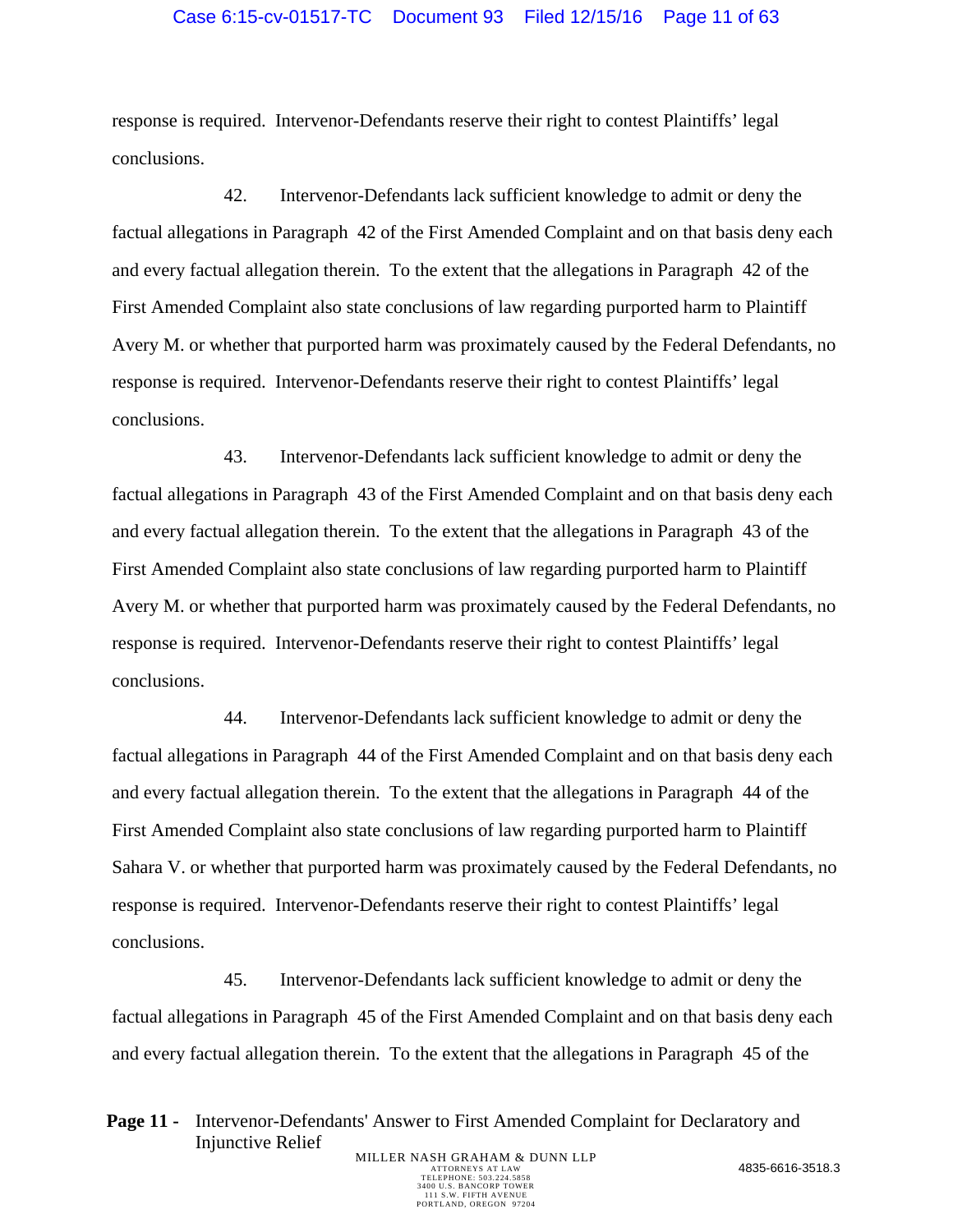## Case 6:15-cv-01517-TC Document 93 Filed 12/15/16 Page 12 of 63

First Amended Complaint also state conclusions of law regarding purported harm to Plaintiff Sahara V. or whether that purported harm was proximately caused by the Federal Defendants, no response is required. Intervenor-Defendants reserve their right to contest Plaintiffs' legal conclusions.

46. Intervenor-Defendants lack sufficient knowledge to admit or deny the factual allegations in Paragraph 46 of the First Amended Complaint and on that basis deny each and every factual allegation therein. To the extent that the allegations in Paragraph 46 of the First Amended Complaint also state conclusions of law regarding purported harm to Plaintiff Sahara V. or whether that purported harm was proximately caused by the Federal Defendants, no response is required. Intervenor-Defendants reserve their right to contest Plaintiffs' legal conclusions.

47. Intervenor-Defendants lack sufficient knowledge to admit or deny the factual allegations in Paragraph 47 of the First Amended Complaint and on that basis deny each and every factual allegation therein. To the extent that the allegations in Paragraph 47 of the First Amended Complaint also state conclusions of law regarding purported harm to Plaintiff Oommen, no response is required. Intervenor-Defendants reserve their right to contest Plaintiffs' legal conclusions.

48. Intervenor-Defendants lack sufficient knowledge to admit or deny the factual allegations in Paragraph 48 of the First Amended Complaint and on that basis deny each and every factual allegation therein. To the extent that the allegations in Paragraph 48 of the First Amended Complaint also state conclusions of law regarding purported harm to Plaintiff Oommen, no response is required. Intervenor-Defendants reserve their right to contest Plaintiffs' legal conclusions.

49. Intervenor-Defendants lack sufficient knowledge to admit or deny the factual allegations in Paragraph 49 of the First Amended Complaint and on that basis deny each and every factual allegation therein. To the extent that the allegations in Paragraph 49 of the

Page 12 - Intervenor-Defendants' Answer to First Amended Complaint for Declaratory and Injunctive Relief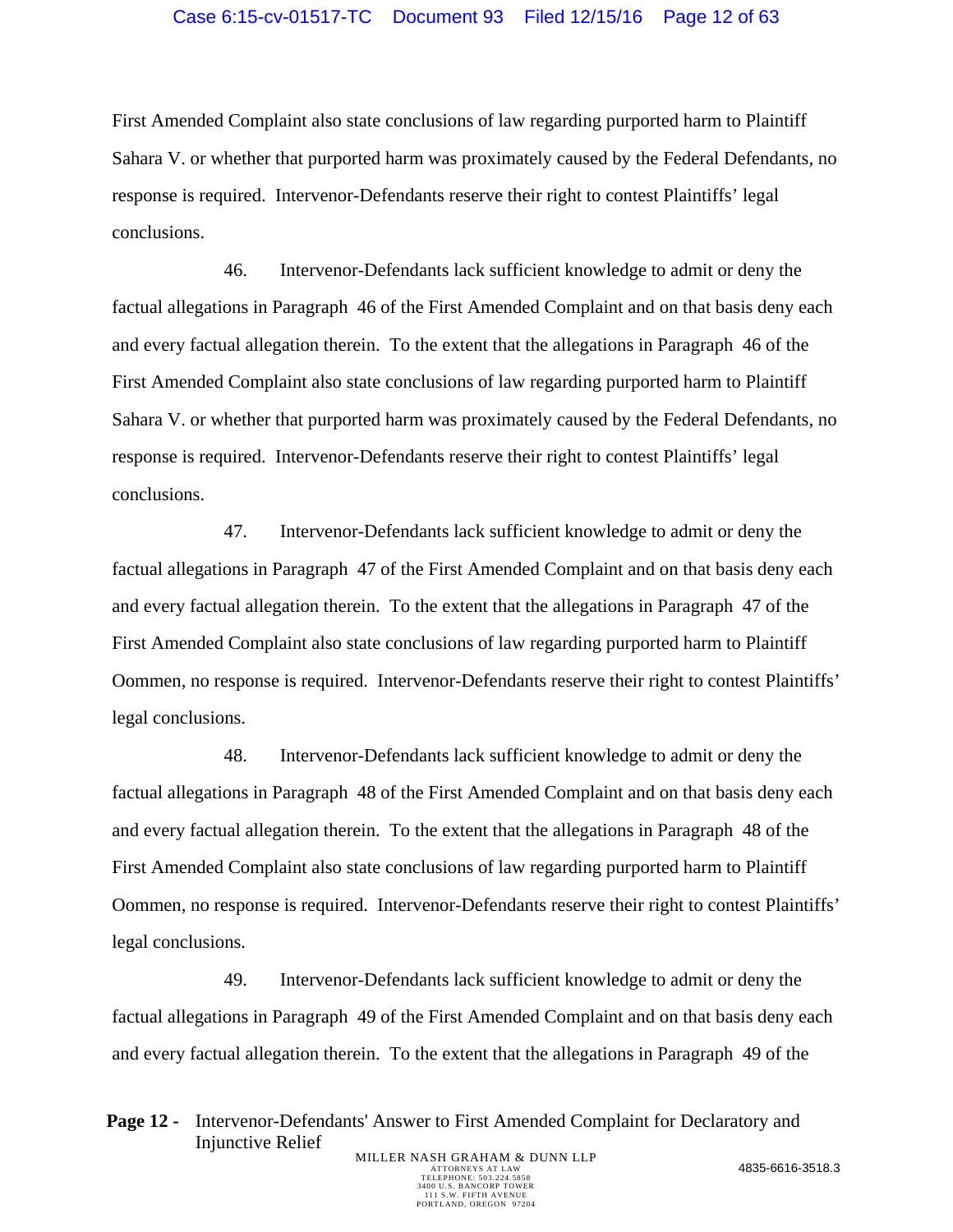## Case 6:15-cv-01517-TC Document 93 Filed 12/15/16 Page 13 of 63

First Amended Complaint also state conclusions of law regarding purported harm to Plaintiff Oommen, no response is required. Intervenor-Defendants reserve their right to contest Plaintiffs' legal conclusions.

50. Intervenor-Defendants lack sufficient knowledge to admit or deny the factual allegations in Paragraph 50 of the First Amended Complaint and on that basis deny each and every factual allegation therein. To the extent that the allegations in Paragraph 50 of the First Amended Complaint also state conclusions of law regarding purported harm to Plaintiff Hatton, no response is required. Intervenor-Defendants reserve their right to contest Plaintiffs' legal conclusions.

51. Intervenor-Defendants lack sufficient knowledge to admit or deny the factual allegations in Paragraph 51 of the First Amended Complaint and on that basis deny each and every factual allegation therein. To the extent that the allegations in Paragraph 51 of the First Amended Complaint also state conclusions of law regarding purported harm to Plaintiff Hatton, no response is required. Intervenor-Defendants reserve their right to contest Plaintiffs' legal conclusions.

52. Intervenor-Defendants lack sufficient knowledge to admit or deny the factual allegations in Paragraph 52 of the First Amended Complaint and on that basis deny each and every factual allegation therein.

53. Intervenor-Defendants lack sufficient knowledge to admit or deny the factual allegations in Paragraph 53 of the First Amended Complaint and on that basis deny each and every factual allegation therein.

54. Intervenor-Defendants lack sufficient knowledge to admit or deny the factual allegations in Paragraph 54 of the First Amended Complaint and on that basis deny each and every factual allegation therein. To the extent that the allegations in Paragraph 54 of the First Amended Complaint also state conclusions of law regarding purported harm to Plaintiff Isaac V. or whether that purported harm was proximately caused by the Federal Defendants, no

**Page 13 -** Intervenor-Defendants' Answer to First Amended Complaint for Declaratory and Injunctive Relief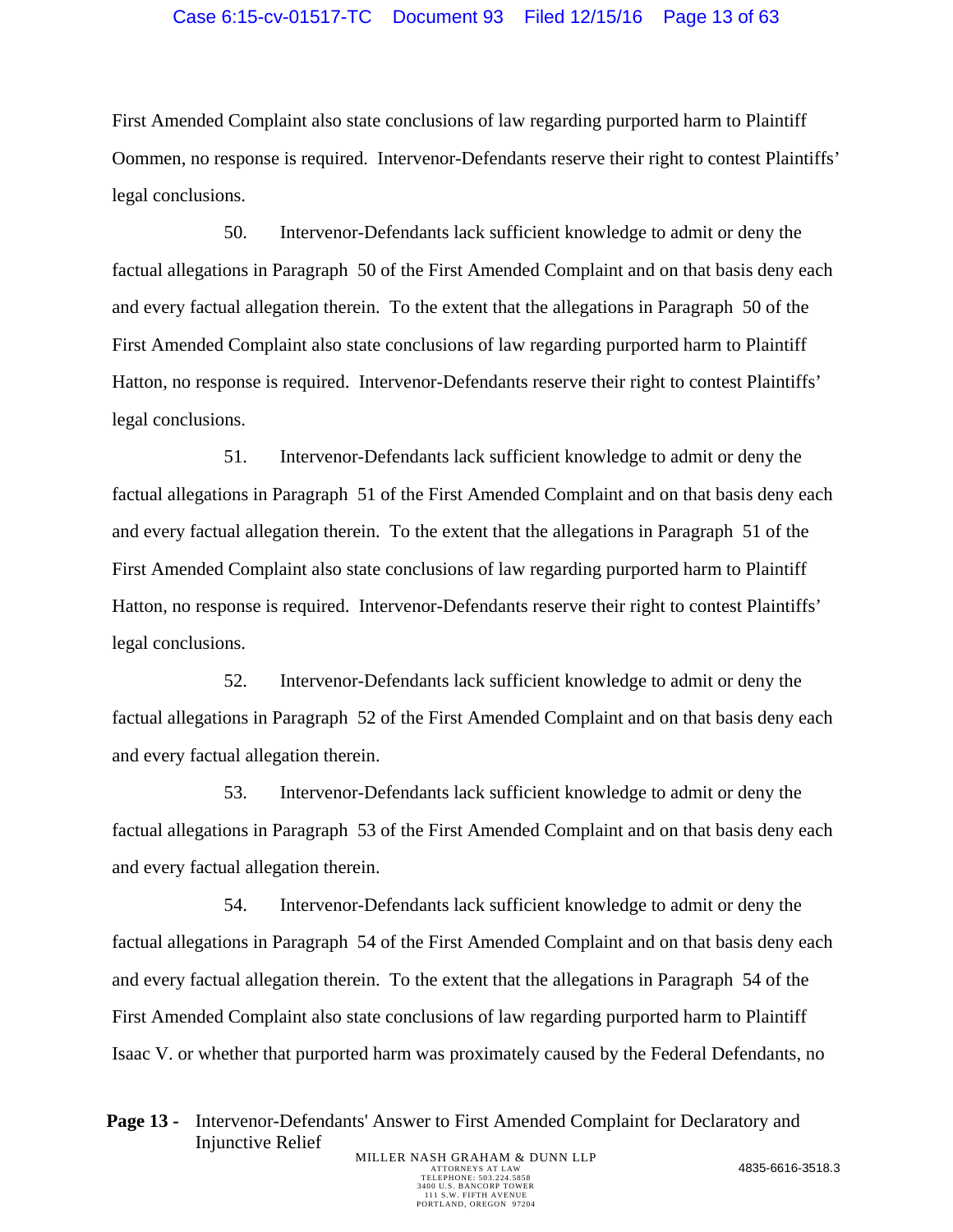#### Case 6:15-cv-01517-TC Document 93 Filed 12/15/16 Page 14 of 63

response is required. Intervenor-Defendants reserve their right to contest Plaintiffs' legal conclusions.

55. Intervenor-Defendants lack sufficient knowledge to admit or deny the factual allegations in Paragraph 55 of the First Amended Complaint and on that basis deny each and every factual allegation therein. To the extent that the allegations in Paragraph 55 of the First Amended Complaint also state conclusions of law regarding purported harm to Plaintiff Isaac V. or whether that purported harm was proximately caused by the Federal Defendants, no response is required. Intervenor-Defendants reserve their right to contest Plaintiffs' legal conclusions.

56. Intervenor-Defendants lack sufficient knowledge to admit or deny the factual allegations in Paragraph 56 of the First Amended Complaint and on that basis deny each and every factual allegation therein. To the extent that the allegations in Paragraph 56 of the First Amended Complaint also state conclusions of law regarding purported harm to Plaintiff Isaac V. or whether that purported harm was proximately caused by the Federal Defendants, no response is required. Intervenor-Defendants reserve their right to contest Plaintiffs' legal conclusions.

57. Intervenor-Defendants lack sufficient knowledge to admit or deny the factual allegations in Paragraph 57 of the First Amended Complaint and on that basis deny each and every factual allegation therein.

58. Intervenor-Defendants lack sufficient knowledge to admit or deny the factual allegations in Paragraph 58 of the First Amended Complaint and on that basis deny each and every factual allegation therein. To the extent that the allegations in Paragraph 58 of the First Amended Complaint also state conclusions of law regarding purported harm to Plaintiff Miko V., no response is required. Intervenor-Defendants reserve their right to contest Plaintiffs' legal conclusions.

**Page 14 -** Intervenor-Defendants' Answer to First Amended Complaint for Declaratory and Injunctive Relief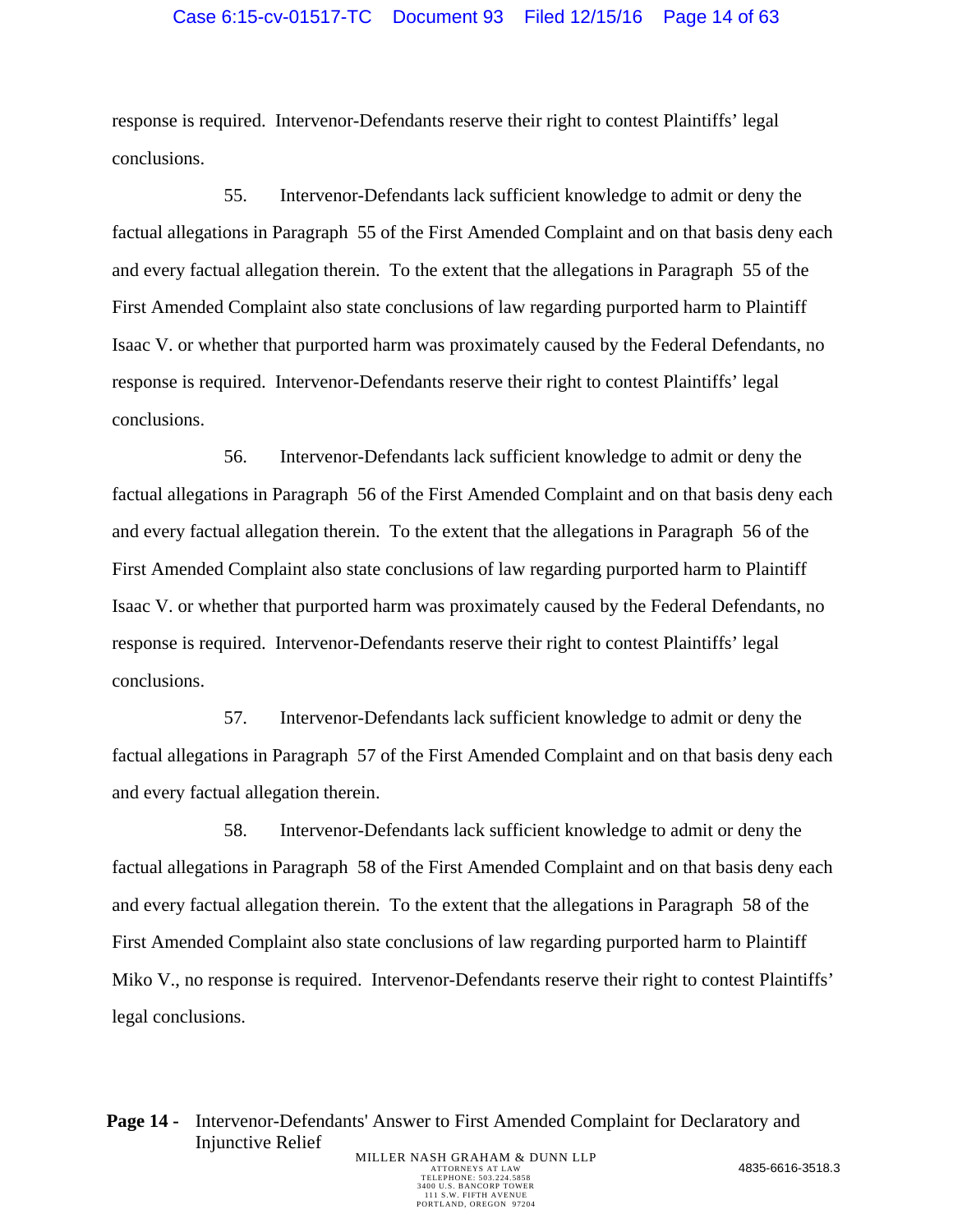#### Case 6:15-cv-01517-TC Document 93 Filed 12/15/16 Page 15 of 63

59. Intervenor-Defendants lack sufficient knowledge to admit or deny the factual allegations in Paragraph 59 of the First Amended Complaint and on that basis deny each and every factual allegation therein. To the extent that the allegations in Paragraph 59 of the First Amended Complaint also state conclusions of law regarding purported harm to Plaintiff Miko V., no response is required. Intervenor-Defendants reserve their right to contest Plaintiffs' legal conclusions.

60. Intervenor-Defendants lack sufficient knowledge to admit or deny the factual allegations in Paragraph 60 of the First Amended Complaint and on that basis deny each and every factual allegation therein.

61. Intervenor-Defendants lack sufficient knowledge to admit or deny the factual allegations in Paragraph 61 of the First Amended Complaint and on that basis deny each and every factual allegation therein. To the extent that the allegations in Paragraph 61 of the First Amended Complaint also state conclusions of law regarding purported harm to Plaintiff Hazel V. or whether that purported harm was proximately caused by the Federal Defendants, no response is required. Intervenor-Defendants reserve their right to contest Plaintiffs' legal conclusions.

62. Intervenor-Defendants lack sufficient knowledge to admit or deny the factual allegations in Paragraph 62 of the First Amended Complaint and on that basis deny each and every factual allegation therein. To the extent that the allegations in Paragraph 62 of the First Amended Complaint also state conclusions of law regarding purported harm to Plaintiff Hazel V. or whether that purported harm was proximately caused by the Federal Defendants, no response is required. Intervenor-Defendants reserve their right to contest Plaintiffs' legal conclusions.

63. Intervenor-Defendants lack sufficient knowledge to admit or deny the factual allegations in Paragraph 63 of the First Amended Complaint and on that basis deny each and every factual allegation therein. To the extent that the allegations in Paragraph 63 of the

**Page 15 -** Intervenor-Defendants' Answer to First Amended Complaint for Declaratory and Injunctive Relief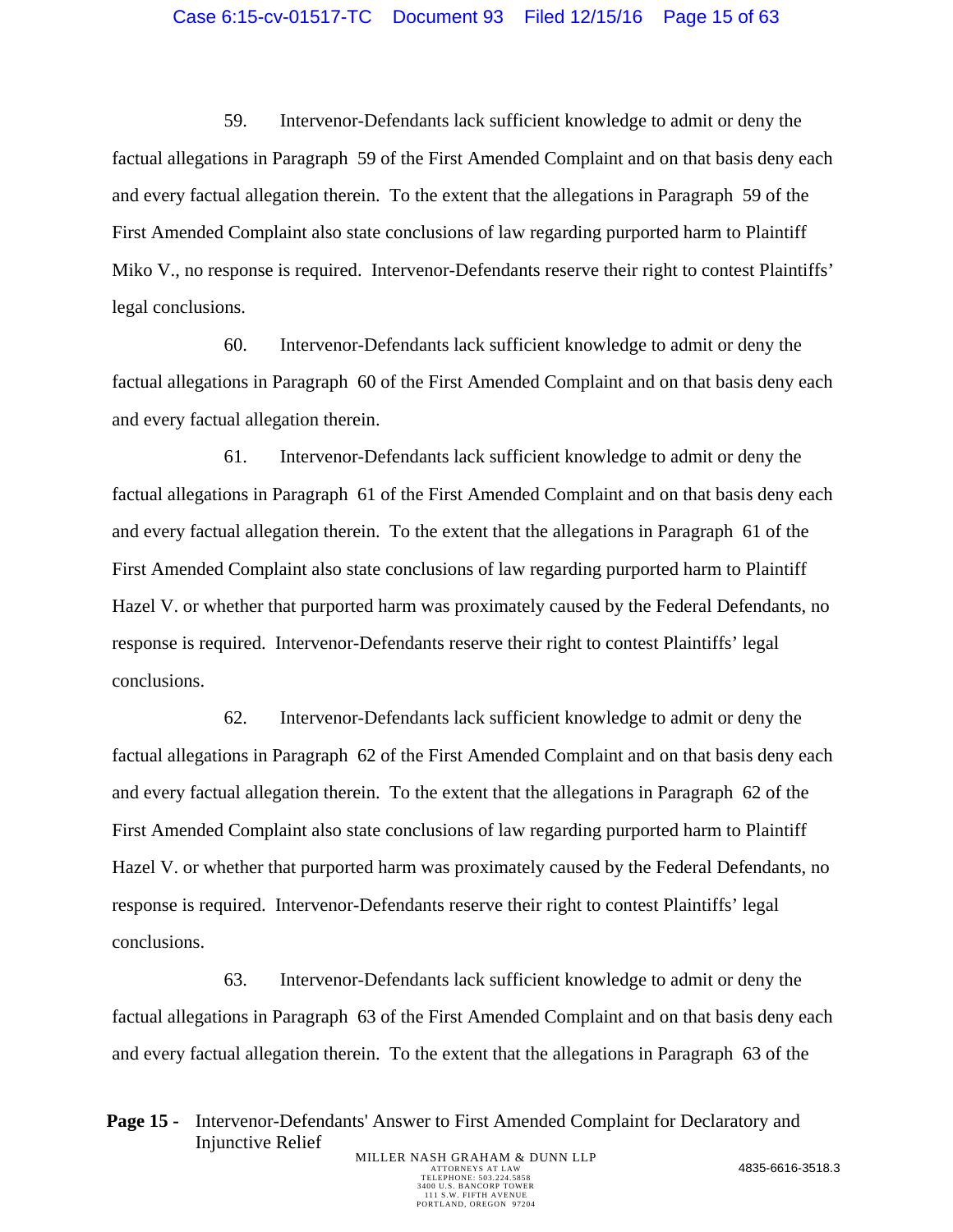## Case 6:15-cv-01517-TC Document 93 Filed 12/15/16 Page 16 of 63

First Amended Complaint also state conclusions of law regarding purported harm to Plaintiff Sophie K. or whether that purported harm was proximately caused by the Federal Defendants, no response is required. Intervenor-Defendants reserve their right to contest Plaintiffs' legal conclusions.

64. Intervenor-Defendants lack sufficient knowledge to admit or deny the factual allegations in Paragraph 64 of the First Amended Complaint and on that basis deny each and every factual allegation therein. To the extent that the allegations in Paragraph 64 of the First Amended Complaint also state conclusions of law regarding purported harm to Plaintiff Sophie K. or whether that purported harm was proximately caused by the Federal Defendants, no response is required. Intervenor-Defendants reserve their right to contest Plaintiffs' legal conclusions.

65. Intervenor-Defendants lack sufficient knowledge to admit or deny the factual allegations in Paragraph 65 of the First Amended Complaint and on that basis deny each and every factual allegation therein. To the extent that the allegations in Paragraph 65 of the First Amended Complaint also state conclusions of law regarding purported harm to Plaintiff Jaime B. or whether that purported harm was proximately caused by the Federal Defendants, no response is required. Intervenor-Defendants reserve their right to contest Plaintiffs' legal conclusions.

66. Intervenor-Defendants lack sufficient knowledge to admit or deny the factual allegations in Paragraph 66 of the First Amended Complaint and on that basis deny each and every factual allegation therein. To the extent that the allegations in Paragraph 66 of the First Amended Complaint also state conclusions of law regarding purported harm to Plaintiff Jaime B. or whether that purported harm was proximately caused by the Federal Defendants, no response is required. Intervenor-Defendants reserve their right to contest Plaintiffs' legal conclusions.

Page 16 - Intervenor-Defendants' Answer to First Amended Complaint for Declaratory and Injunctive Relief MILLER NASH GRAHAM & DUNN LLP<br>ATTORNEYS AT LAW ATTORNEYS AT LAW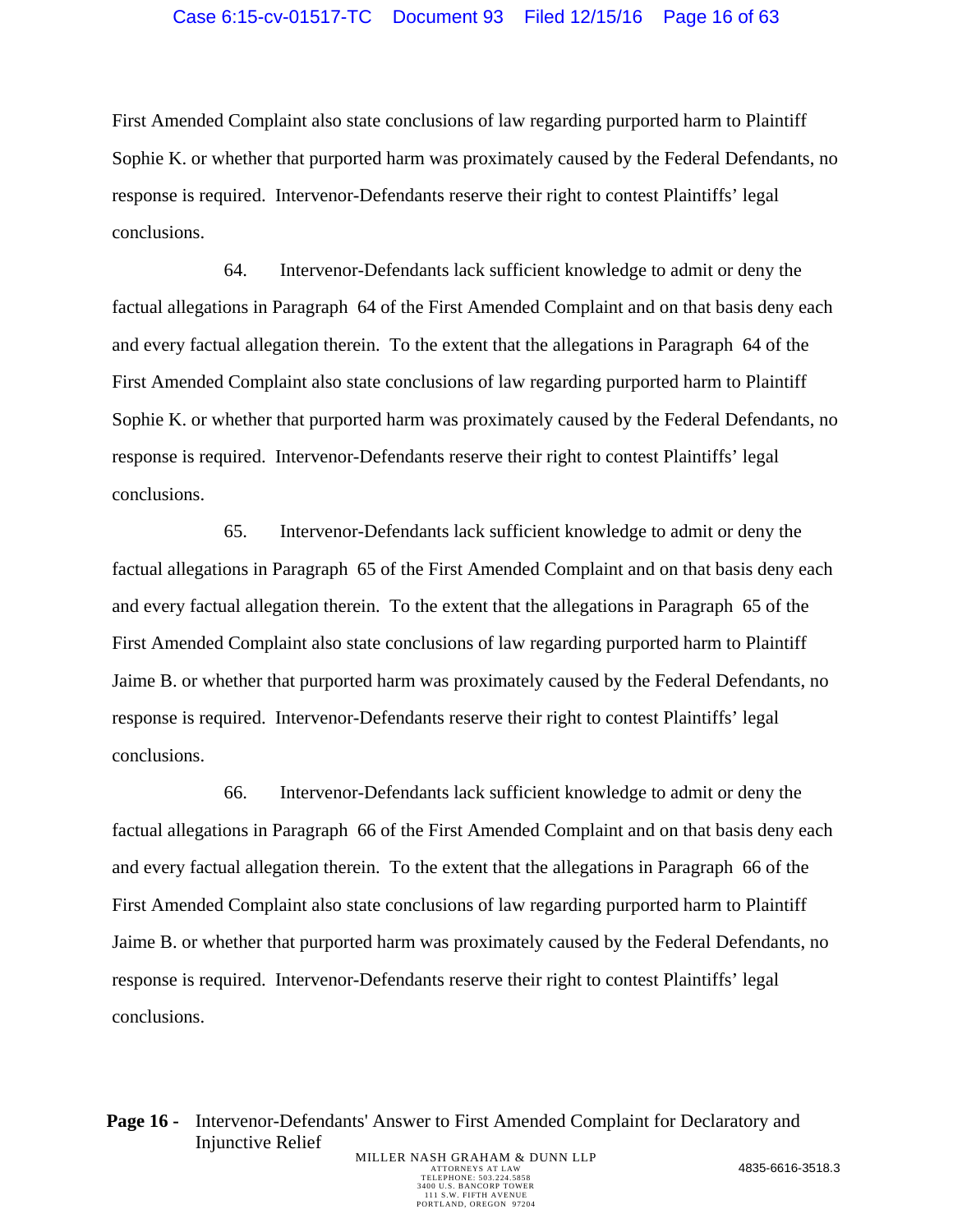#### Case 6:15-cv-01517-TC Document 93 Filed 12/15/16 Page 17 of 63

67. Intervenor-Defendants lack sufficient knowledge to admit or deny the factual allegations in Paragraph 67 of the First Amended Complaint and on that basis deny each and every factual allegation therein. To the extent that the allegations in Paragraph 63 of the First Amended Complaint also state conclusions of law regarding purported harm to Plaintiff Jaime B. or whether that purported harm was proximately caused by the Federal Defendants, no response is required. Intervenor-Defendants reserve their right to contest Plaintiffs' legal conclusions.

68. Intervenor-Defendants lack sufficient knowledge to admit or deny the factual allegations in Paragraph 68 of the First Amended Complaint and on that basis deny each and every factual allegation therein. To the extent that the allegations in Paragraph 68 of the First Amended Complaint also state conclusions of law regarding purported harm to Plaintiff Journey Z., no response is required. Intervenor-Defendants reserve their right to contest Plaintiffs' legal conclusions.

69. Intervenor-Defendants lack sufficient knowledge to admit or deny the factual allegations in Paragraph 69 of the First Amended Complaint and on that basis deny each and every factual allegation therein. To the extent that the allegations in Paragraph 69 of the First Amended Complaint also state conclusions of law regarding purported harm to Plaintiff Journey Z. or whether that purported harm was proximately caused by the Federal Defendants, no response is required. Intervenor-Defendants reserve their right to contest Plaintiffs' legal conclusions.

70. Intervenor-Defendants lack sufficient knowledge to admit or deny the factual allegations in Paragraph 70 of the First Amended Complaint and on that basis deny each and every factual allegation therein. To the extent that the allegations in Paragraph 70 of the First Amended Complaint also state conclusions of law regarding purported harm to Plaintiff Journey Z. or whether that purported harm was proximately caused by the Federal Defendants,

Page 17 - Intervenor-Defendants' Answer to First Amended Complaint for Declaratory and Injunctive Relief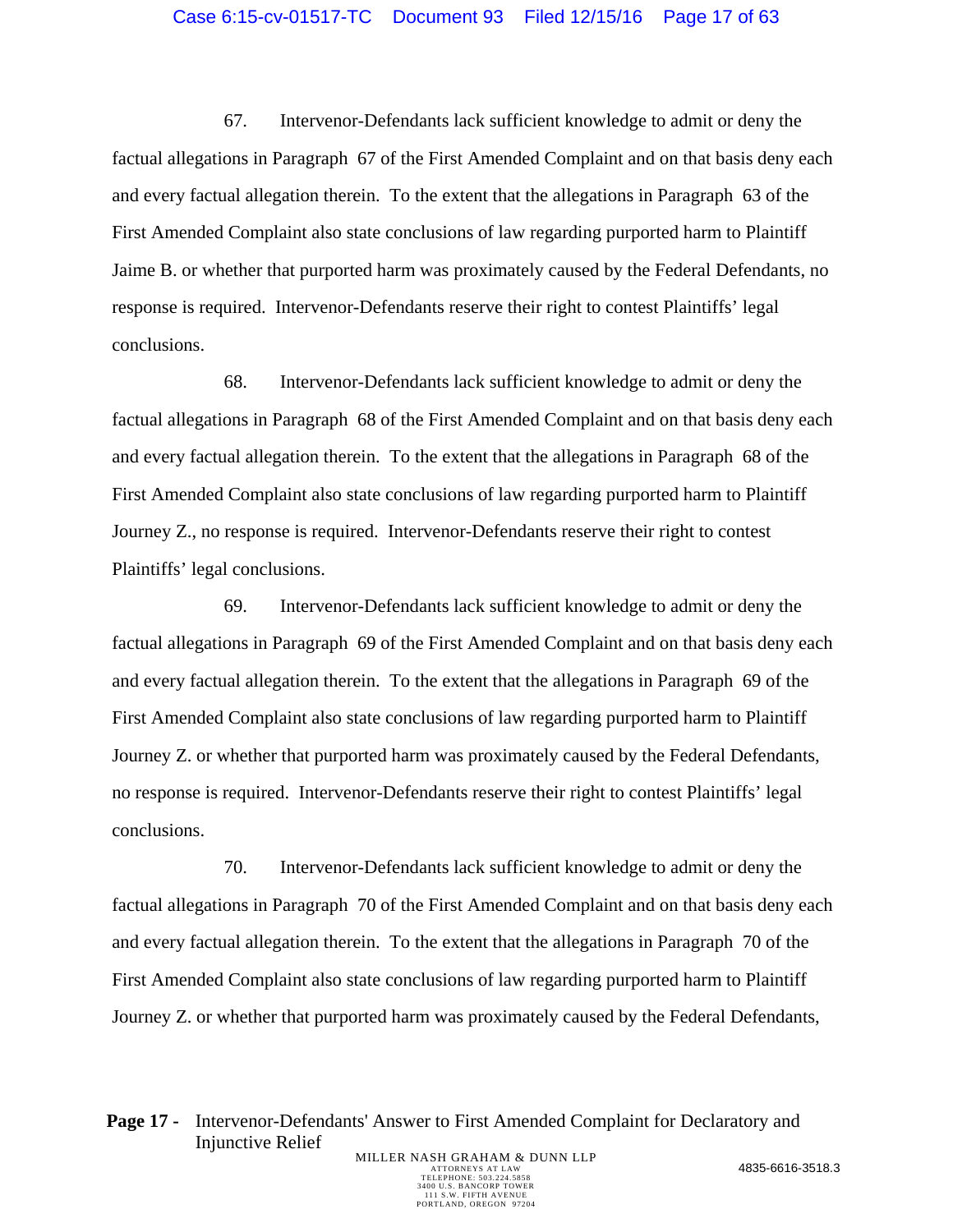### Case 6:15-cv-01517-TC Document 93 Filed 12/15/16 Page 18 of 63

no response is required. Intervenor-Defendants reserve their right to contest Plaintiffs' legal conclusions.

71. Intervenor-Defendants lack sufficient knowledge to admit or deny the factual allegations in Paragraph 71 of the First Amended Complaint and on that basis deny each and every factual allegation therein.

72. Intervenor-Defendants lack sufficient knowledge to admit or deny the factual allegations in Paragraph 72 of the First Amended Complaint and on that basis deny each and every factual allegation therein. To the extent that the allegations in Paragraph 72 of the First Amended Complaint also state conclusions of law regarding purported harm to Plaintiff Victoria B., no response is required. Intervenor-Defendants reserve their right to contest Plaintiffs' legal conclusions.

73. Intervenor-Defendants lack sufficient knowledge to admit or deny the factual allegations in Paragraph 73 of the First Amended Complaint and on that basis deny each and every factual allegation therein. To the extent that the allegations in Paragraph 73 of the First Amended Complaint also state conclusions of law regarding purported harm to Plaintiff Nathaniel B., no response is required. Intervenor-Defendants reserve their right to contest Plaintiffs' legal conclusions.

74. Intervenor-Defendants lack sufficient knowledge to admit or deny the factual allegations in Paragraph 74 of the First Amended Complaint and on that basis deny each and every factual allegation therein. To the extent that the allegations in Paragraph 74 of the First Amended Complaint also state conclusions of law regarding purported harm to Plaintiff Nathaniel B., no response is required. Intervenor-Defendants reserve their right to contest Plaintiffs' legal conclusions.

75. Intervenor-Defendants lack sufficient knowledge to admit or deny the factual allegations in Paragraph 75 of the First Amended Complaint and on that basis deny each and every factual allegation therein. To the extent that the allegations in Paragraph 75 of the

Page 18 - Intervenor-Defendants' Answer to First Amended Complaint for Declaratory and Injunctive Relief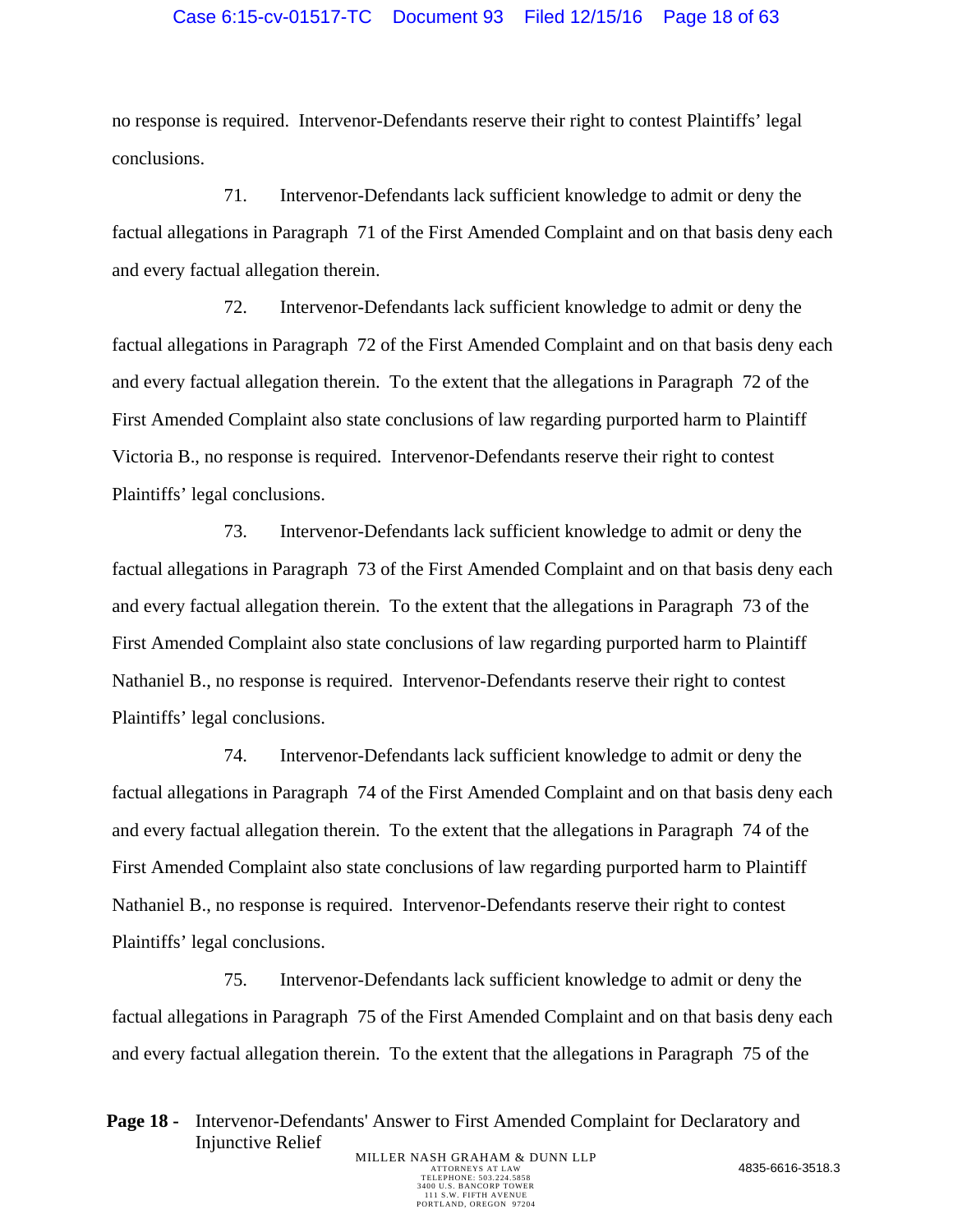#### Case 6:15-cv-01517-TC Document 93 Filed 12/15/16 Page 19 of 63

First Amended Complaint also state conclusions of law regarding purported harm to Plaintiff Nathaniel B. or whether that purported harm was proximately caused by the Federal Defendants, no response is required. Intervenor-Defendants reserve their right to contest Plaintiffs' legal conclusions.

76. Intervenor-Defendants lack sufficient knowledge to admit or deny the factual allegations in Paragraph 76 of the First Amended Complaint and on that basis deny each and every factual allegation therein.

77. Intervenor-Defendants lack sufficient knowledge to admit or deny the factual allegations in Paragraph 77 of the First Amended Complaint and on that basis deny each and every factual allegation therein. To the extent that the allegations in Paragraph 77 of the First Amended Complaint also state conclusions of law regarding purported harm to Plaintiff Aji P. or whether that purported harm was proximately caused by the Federal Defendants, no response is required. Intervenor-Defendants reserve their right to contest Plaintiffs' legal conclusions.

78. Intervenor-Defendants lack sufficient knowledge to admit or deny the factual allegations in Paragraph 78 of the First Amended Complaint and on that basis deny each and every factual allegation therein. To the extent that the allegations in Paragraph 78 of the First Amended Complaint also state conclusions of law regarding purported harm to Plaintiff Aji P., no response is required. Intervenor-Defendants reserve their right to contest Plaintiffs' legal conclusions.

79. Intervenor-Defendants lack sufficient knowledge to admit or deny the factual allegations in Paragraph 79 of the First Amended Complaint and on that basis deny each and every factual allegation therein. To the extent that the allegations in Paragraph 79 of the First Amended Complaint also state conclusions of law regarding purported harm to Plaintiff Aji P., no response is required. Intervenor-Defendants reserve their right to contest Plaintiffs' legal conclusions.

**Page 19 -** Intervenor-Defendants' Answer to First Amended Complaint for Declaratory and Injunctive Relief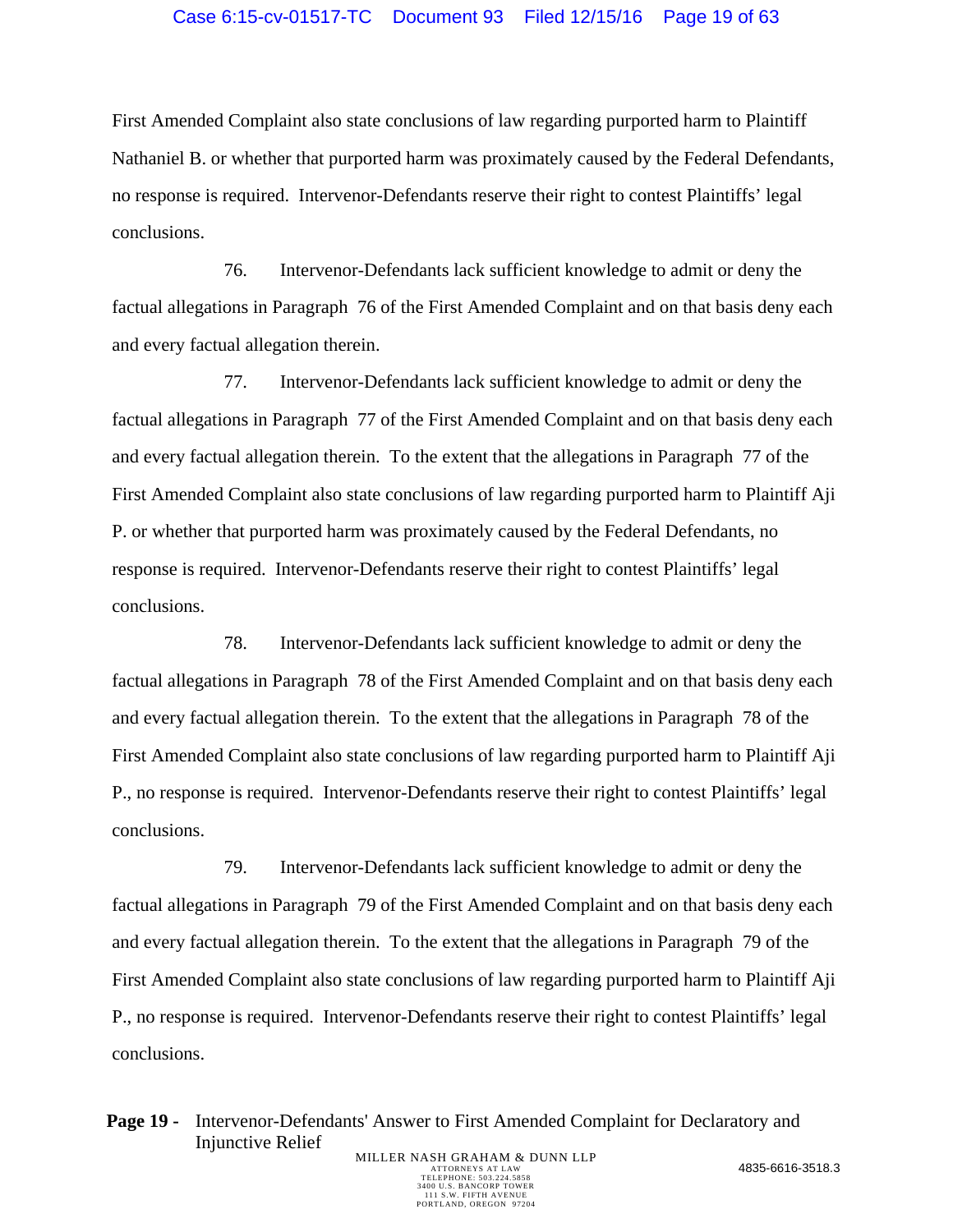#### Case 6:15-cv-01517-TC Document 93 Filed 12/15/16 Page 20 of 63

80. Intervenor-Defendants lack sufficient knowledge to admit or deny the factual allegations in Paragraph 80 of the First Amended Complaint and on that basis deny each and every factual allegation therein. To the extent that the allegations in Paragraph 80 of the First Amended Complaint also state conclusions of law regarding purported harm to Plaintiff Aji P., no response is required. Intervenor-Defendants reserve their right to contest Plaintiffs' legal conclusions.

81. Intervenor-Defendants lack sufficient knowledge to admit or deny the factual allegations in Paragraph 81 of the First Amended Complaint and on that basis deny each and every factual allegation therein.

82. Intervenor-Defendants lack sufficient knowledge to admit or deny the factual allegations in Paragraph 82 of the First Amended Complaint and on that basis deny each and every factual allegation therein. To the extent that the allegations in Paragraph 82 of the First Amended Complaint also state conclusions of law regarding purported harm to Plaintiff Levi D., no response is required. Intervenor-Defendants reserve their right to contest Plaintiffs' legal conclusions.

83. Intervenor-Defendants lack sufficient knowledge to admit or deny the factual allegations in Paragraph 83 of the First Amended Complaint and on that basis deny each and every factual allegation therein. To the extent that the allegations in Paragraph 83 of the First Amended Complaint also state conclusions of law regarding purported harm to Plaintiff Levi D., no response is required. Intervenor-Defendants reserve their right to contest Plaintiffs' legal conclusions.

84. Intervenor-Defendants lack sufficient knowledge to admit or deny the factual allegations in Paragraph 84 of the First Amended Complaint and on that basis deny each and every factual allegation therein. To the extent that the allegations in Paragraph 84 of the First Amended Complaint also state conclusions of law regarding purported harm to Plaintiff

**Page 20 -** Intervenor-Defendants' Answer to First Amended Complaint for Declaratory and Injunctive Relief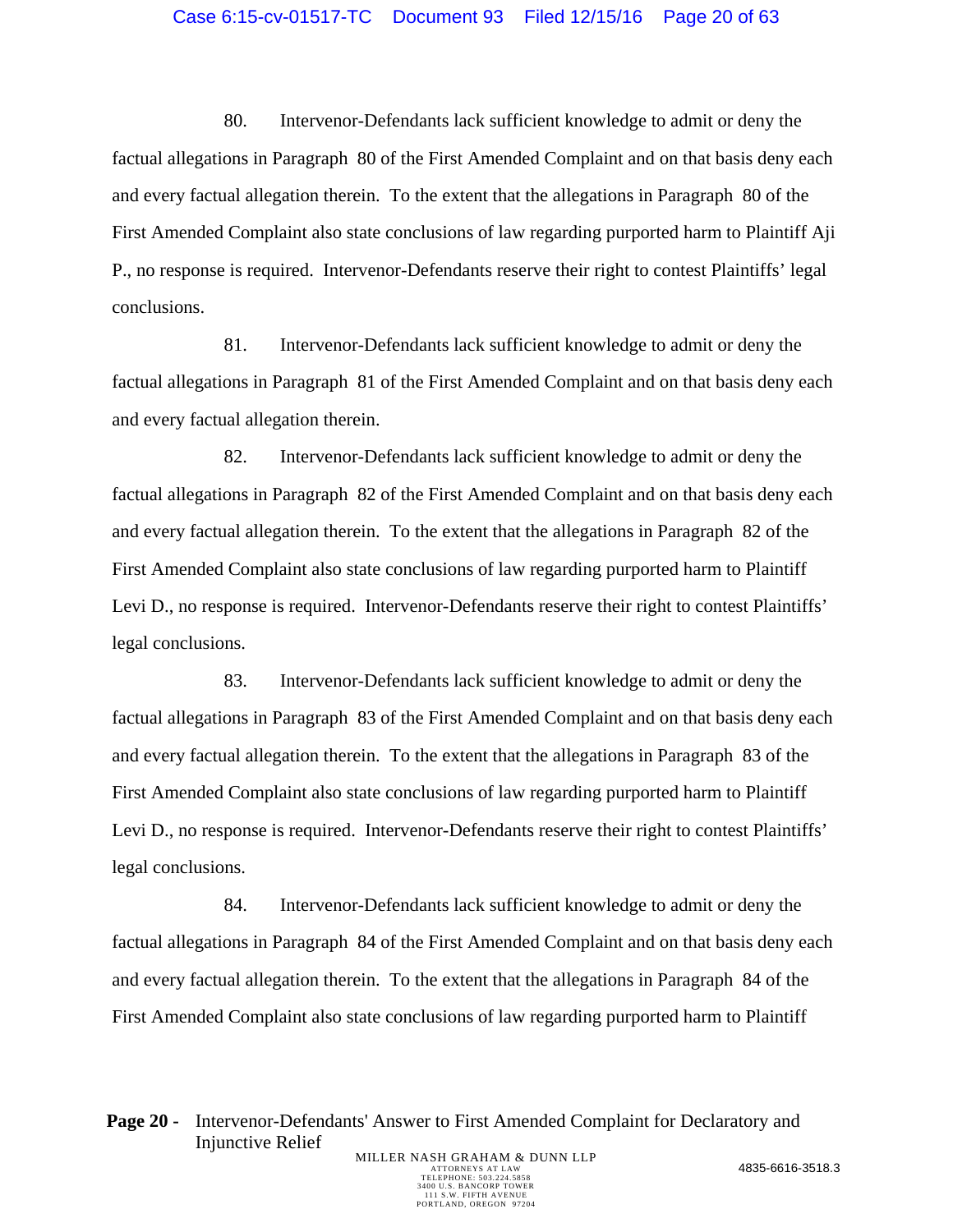#### Case 6:15-cv-01517-TC Document 93 Filed 12/15/16 Page 21 of 63

Levi D., no response is required. Intervenor-Defendants reserve their right to contest Plaintiffs' legal conclusions.

85. Intervenor-Defendants lack sufficient knowledge to admit or deny the factual allegations in Paragraph 85 of the First Amended Complaint and on that basis deny each and every factual allegation therein.

86. Intervenor-Defendants lack sufficient knowledge to admit or deny the factual allegations in Paragraph 86 of the First Amended Complaint and on that basis deny each and every factual allegation therein. To the extent that the allegations in Paragraph 86 of the First Amended Complaint also state conclusions of law regarding purported harm to Plaintiff Jayden F. or whether that purported harm was proximately caused by the Federal Defendants, no response is required. Intervenor-Defendants reserve their right to contest Plaintiffs' legal conclusions.

87. Intervenor-Defendants lack sufficient knowledge to admit or deny the factual allegations in Paragraph 86 of the First Amended Complaint and on that basis deny each and every factual allegation therein. To the extent that the allegations in Paragraph 86 of the First Amended Complaint also state conclusions of law regarding purported harm to Plaintiff Jayden F. or whether that purported harm was proximately caused by the Federal Defendants, no response is required. Intervenor-Defendants reserve their right to contest Plaintiffs' legal conclusions.

88. Intervenor-Defendants lack sufficient knowledge to admit or deny the factual allegations in Paragraph 88 of the First Amended Complaint and on that basis deny each and every factual allegation therein. To the extent that the allegations in Paragraph 88 of the First Amended Complaint also state conclusions of law regarding purported harm to Plaintiff Jayden F. or whether that purported harm was proximately caused by the Federal Defendants, no response is required. Intervenor-Defendants reserve their right to contest Plaintiffs' legal conclusions.

**Page 21 -** Intervenor-Defendants' Answer to First Amended Complaint for Declaratory and Injunctive Relief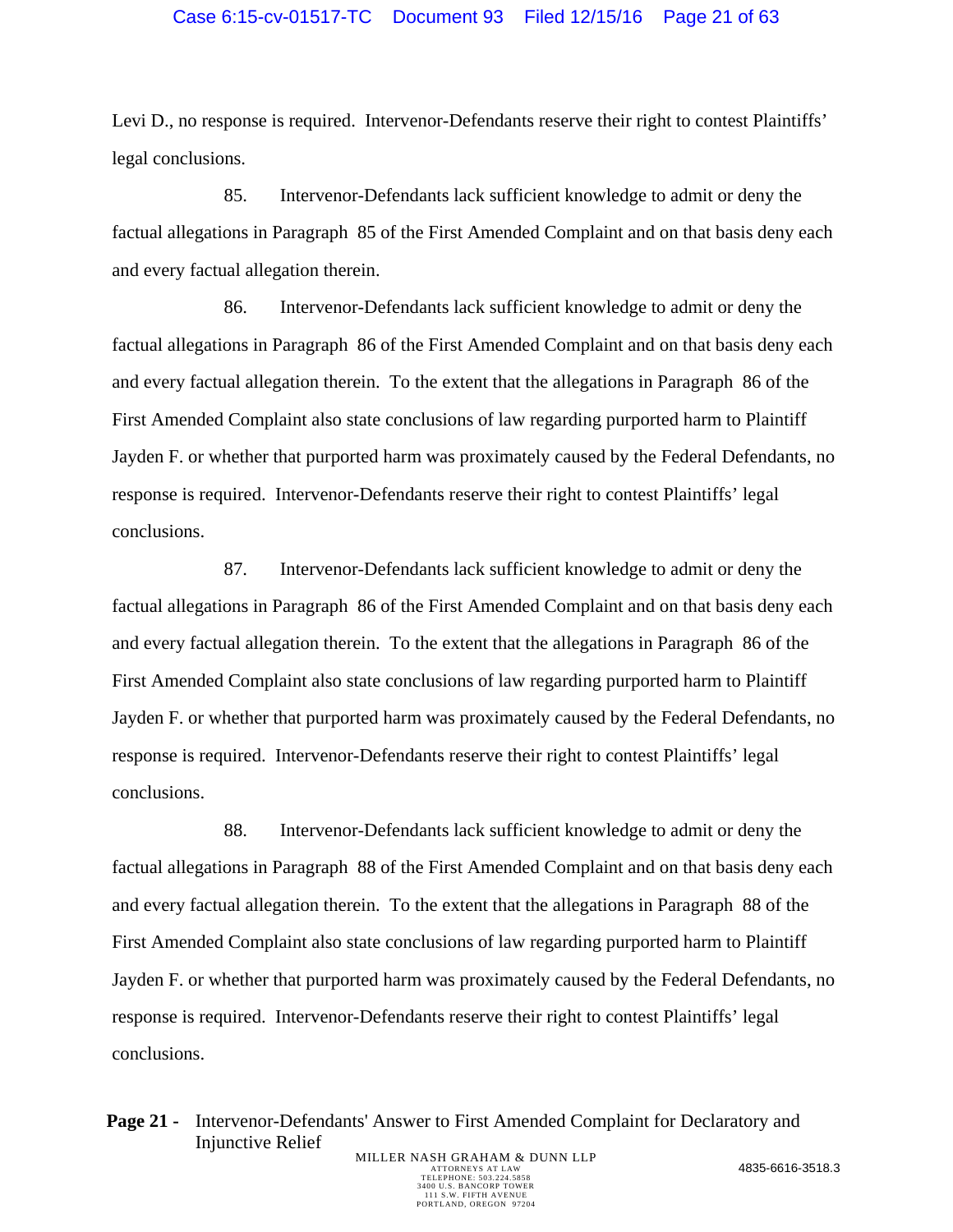## Case 6:15-cv-01517-TC Document 93 Filed 12/15/16 Page 22 of 63

89. Intervenor-Defendants lack sufficient knowledge to admit or deny the factual allegations in Paragraph 89 of the First Amended Complaint and on that basis deny each and every factual allegation therein. To the extent that the allegations in Paragraph 89 of the First Amended Complaint also state conclusions of law regarding purported harm to Plaintiff Nicholas V. or whether that purported harm was proximately caused by the Federal Defendants, no response is required. Intervenor-Defendants reserve their right to contest Plaintiffs' legal conclusions.

90. Intervenor-Defendants lack sufficient knowledge to admit or deny the factual allegations in Paragraph 90 of the First Amended Complaint and on that basis deny each and every factual allegation therein. To the extent that the allegations in Paragraph 90 of the First Amended Complaint also state conclusions of law regarding purported harm to Plaintiff Nicholas V., no response is required. Intervenor-Defendants reserve their right to contest Plaintiffs' legal conclusions.

91. Intervenor-Defendants lack sufficient knowledge to admit or deny the factual allegations in Paragraph 91 of the First Amended Complaint and on that basis deny each and every factual allegation therein. To the extent that the allegations in Paragraph 91 of the First Amended Complaint also state conclusions of law regarding purported harm to Plaintiff Earth Guardians and its members or whether that purported harm was proximately caused by the Federal Defendants, no response is required. Intervenor-Defendants reserve their right to contest Plaintiffs' legal conclusions.

92. The allegations in Paragraph 92 of the First Amended Complaint state conclusions of law to which no response is required. Intervenor-Defendants reserve their right to contest Plaintiffs' legal conclusions.

93. Intervenor-Defendants admit that Dr. James Hansen is the former Director of the NASA Goddard Institute for Space Studies and is presently an adjunct professor at Columbia University. Intervenor-Defendants lack sufficient knowledge to admit or deny the

**Page 22 -** Intervenor-Defendants' Answer to First Amended Complaint for Declaratory and Injunctive Relief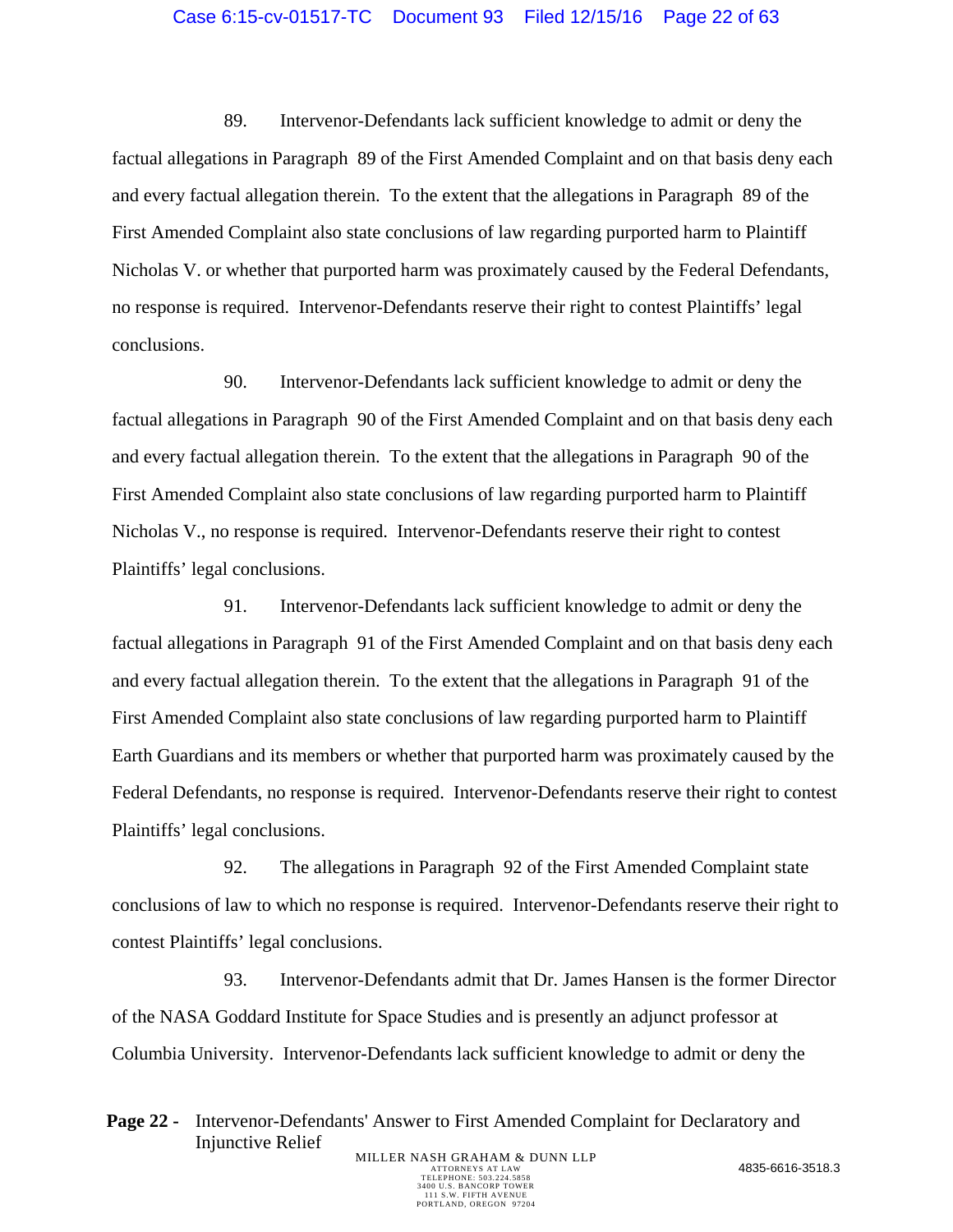### Case 6:15-cv-01517-TC Document 93 Filed 12/15/16 Page 23 of 63

remaining factual allegations in Paragraph 93 of the First Amended Complaint and on that basis deny each and every factual allegation therein.

94. Intervenor-Defendants lack sufficient knowledge to admit or deny the remaining factual allegations in Paragraph 94 of the First Amended Complaint and on that basis deny each and every factual allegation therein.

95. Intervenor-Defendants admit the factual allegations in Paragraph 95 of the First Amended Complaint.

96. Intervenor-Defendants lack sufficient knowledge to admit or deny the factual allegations in Paragraph 96 of the First Amended Complaint and on that basis deny each and every factual allegation therein. To the extent that the allegations in Paragraph 96 of the First Amended Complaint also state conclusions of law regarding the purported rights of the Youth Plaintiffs, the purported harms to the Youth Plaintiffs, or whether those purported harms were proximately caused by the Federal Defendants, no response is required. Intervenor-Defendants reserve their right to contest Plaintiffs' legal conclusions.

97. The allegations in Paragraph 97 of the First Amended Complaint are conclusions of law to which no response is required and Intervenor-Defendants reserve their rights to contest Plaintiff's legal conclusions.

#### **DEFENDANTS**

98. The allegations in Paragraph 98 of the First Amended Complaint are conclusions of law to which no response is required and Intervenor-Defendants reserve their rights to contest Plaintiffs' legal conclusions.

99. Intervenor-Defendants admit that Barack Obama, the President of the United States, in his official capacity, is vested with the executive power of the United States and must faithfully execute the office and preserve, protect, and defend the Constitution. Intervenor-Defendants deny the remaining allegations in Paragraph 99 of the First Amended Complaint.

Page 23 - Intervenor-Defendants' Answer to First Amended Complaint for Declaratory and Injunctive Relief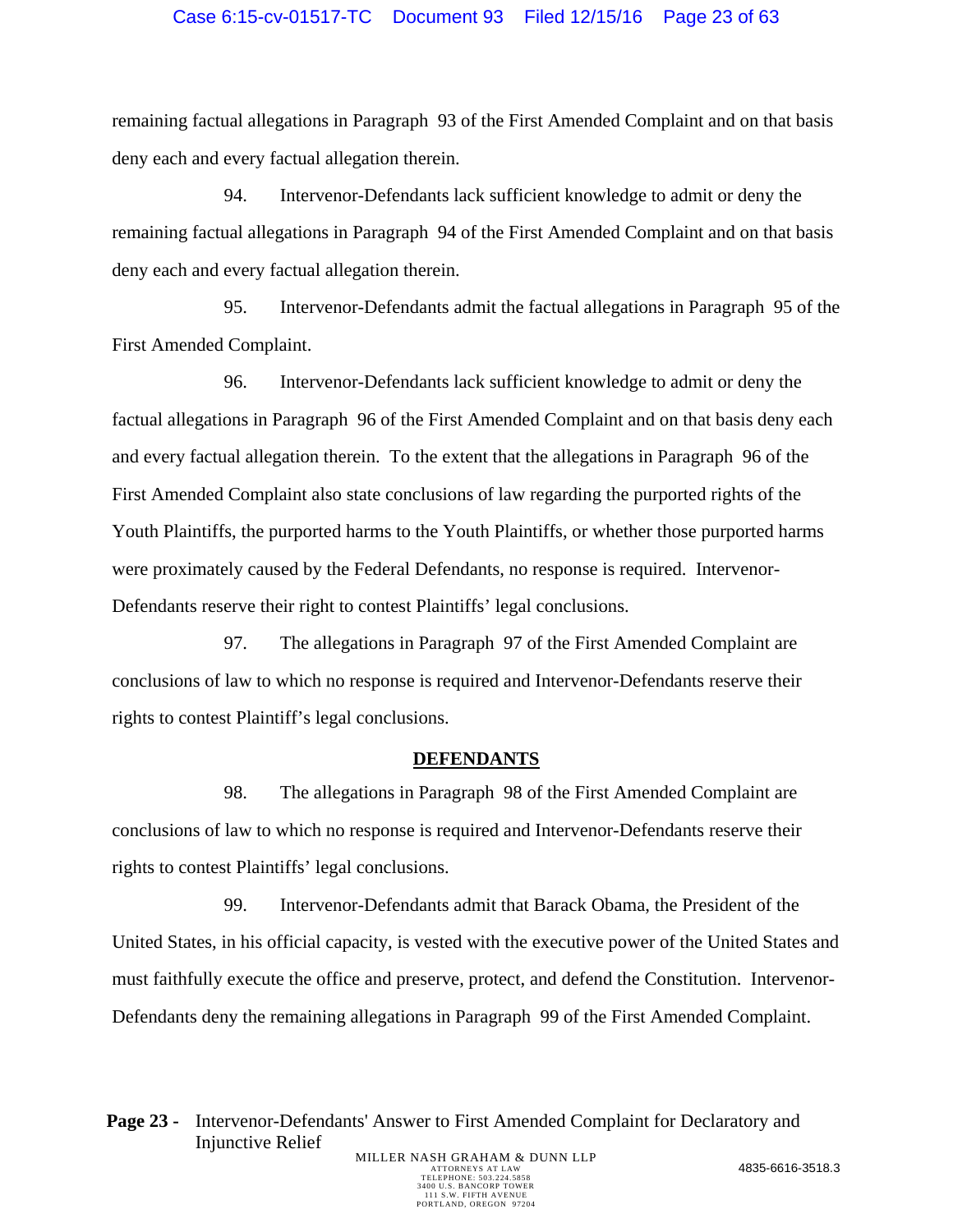#### Case 6:15-cv-01517-TC Document 93 Filed 12/15/16 Page 24 of 63

100. Intervenor-Defendants admit that the Office of the President of the United States includes the Council on Environmental Quality ("CEQ"), the Office of Management and Budget ("OMB"), and the Office of Science and Technology Policy ("OSTP").

a. Intervenor-Defendants deny the allegations in Paragraph 101.a. of the First Amended Complaint.

b. Intervenor-Defendants admit that OMB serves as the implementation and enforcement arm of all Presidential policy, including budget development and execution, coordination and review of all significant federal regulations, and issuance of executive orders. Intervenor-Defendants deny the remaining allegations in Paragraph 101.b. of the First Amended Complaint.

c. Intervenor-Defendants admit that OSTP leads interagency efforts to develop and implement sound science and technology policies and budgets, and to work with state and local governments, the scientific community, private sectors, and other nations toward this end. Intervenor-Defendants further admit that OSTP has been involved in the President's strategy for addressing climate change. Intervenor-Defendants deny the remaining factual allegations in Paragraph 100.c. of the First Amended Complaint. The allegations in Paragraph 100.c. of the First Amended Complaint also include conclusions of law to which no response is required and Intervenor-Defendants reserve their rights to contest Plaintiffs' legal conclusions.

101. Intervenor-Defendants lack sufficient knowledge to admit or deny the factual allegations in Paragraph 101 of the First Amended Complaint and on that basis deny each and every factual allegation therein.

102. Intervenor-Defendants admit the allegations in Paragraph 102 of the First Amended Complaint.

TELEPHONE: 503.224.5858 3400 U.S. BANCORP TOWER 111 S.W. FIFTH AVENUE PORTLAND, OREGON 97204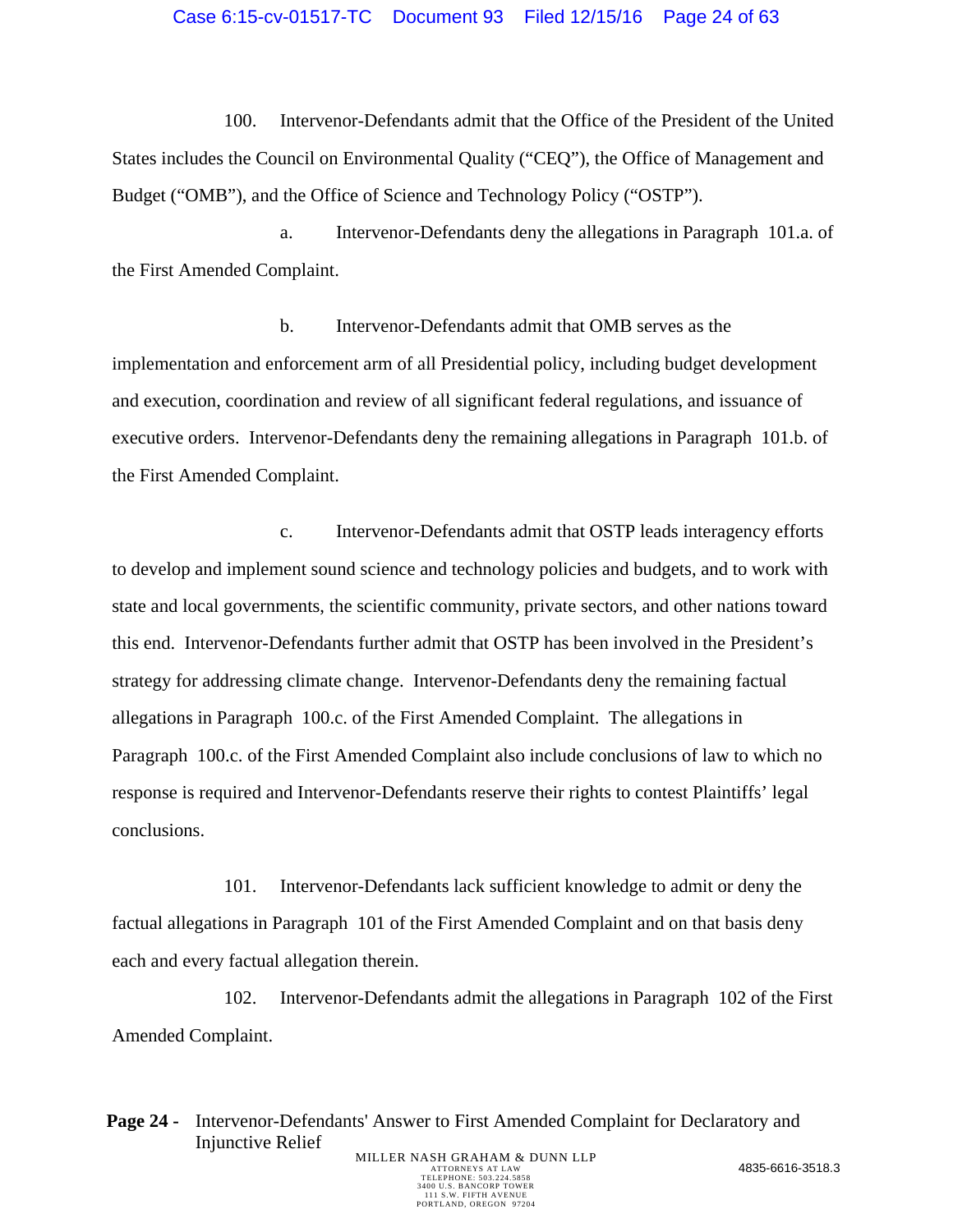## Case 6:15-cv-01517-TC Document 93 Filed 12/15/16 Page 25 of 63

103. Intervenor-Defendants admit the allegations in Paragraph 103 of the First Amended Complaint.

104. Intervenor-Defendants admit the allegations in Paragraph 104 of the First Amended Complaint.

105. Intervenor-Defendants admit the factual allegations in Paragraph 105 of the First Amended Complaint. The allegations in Paragraph 105 of the First Amended Complaint also include conclusions of law to which no response is required and Intervenor-Defendants reserve their rights to contest Plaintiffs' legal conclusions.

a. Intervenor-Defendants admit the allegations in Paragraph 105.a. of the First Amended Complaint.

106. The allegations in Paragraph 106 of the First Amended Complaint are conclusions of law to which no response is required and Intervenor-Defendants reserve their rights to contest Plaintiffs' legal conclusions.

107. Intervenor-Defendants admit the allegations in Paragraph 107 of the First Amended Complaint.

108. Intervenor-Defendants admit the allegations in Paragraph 108 of the First Amended Complaint.

109. Intervenor-Defendants admit that Defendant the United States Department of the Interior ("DOI") manages approximately one-fifth of our nation's land, including forests and grazing lands, thirty-five thousand miles of coastline, and 1.76 billion acres of the Outer Continental Shelf. Intervenor-Defendants further admit that DOI's mission includes protecting America's natural resources and heritage, honoring cultures and tribal communities, and supplying the energy to power the future of our country. Intervenor-Defendants lack sufficient knowledge to admit or deny the remaining factual allegations in Paragraph 109 of the First Amended Complaint and on that basis deny each and every factual allegation therein.

Page 25 - Intervenor-Defendants' Answer to First Amended Complaint for Declaratory and Injunctive Relief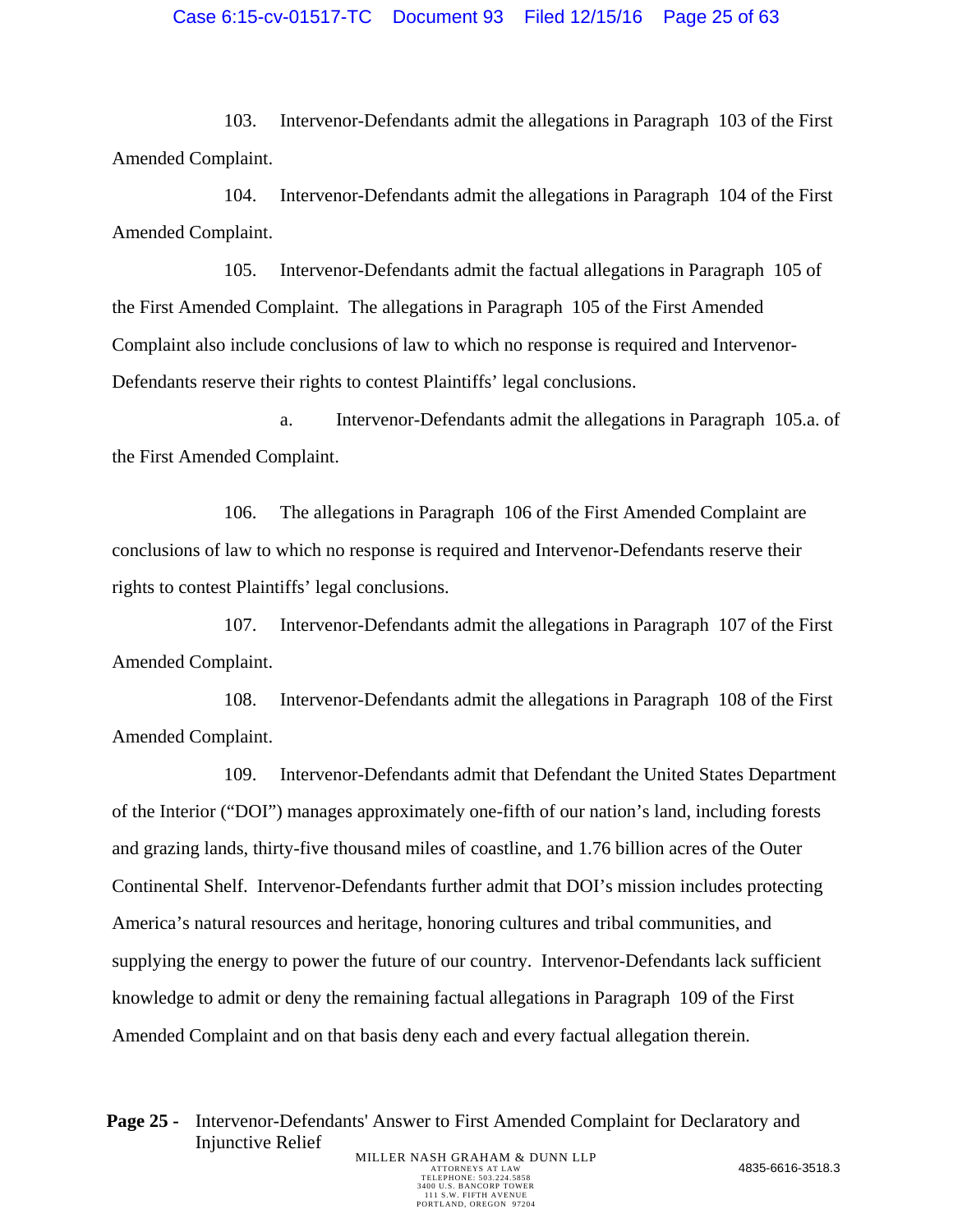#### Case 6:15-cv-01517-TC Document 93 Filed 12/15/16 Page 26 of 63

110. Intervenor-Defendants admit that DOI, through the Bureau of Land Management ("BLM"), leases minerals and manages oil and gas development activities on federal lands, as well as on private lands where the federal government retained mineral rights. Intervenor-Defendants deny the remaining factual allegations in Paragraph 110 of the First Amended Complaint. The allegations in Paragraph 110 of the First Amended Complaint also include conclusions of law to which no response is required and Intervenor-Defendants reserve their rights to contest Plaintiffs' legal conclusions.

111. Intervenor-Defendants admit the factual allegations in Paragraph 111 of the First Amended Complaint. The allegations in Paragraph 111 of the First Amended Complaint also include conclusions of law to which no response is required and Intervenor-Defendants reserve their rights to contest Plaintiffs' legal conclusions.

112. The allegations in Paragraph 112 of the First Amended Complaint are conclusions of law to which no response is required and Intervenor-Defendants reserve their rights to contest Plaintiffs' legal conclusions.

113. Intervenor-Defendants admit the allegations in Paragraph 113 of the First Amended Complaint.

114. Intervenor-Defendants admit that Defendant the United States Department of Transportation ("DOT") is a federal agency overseeing this nation's aviation, road, highway, railway, truck, and marine transportation infrastructure. Intervenor-Defendants lack sufficient knowledge to admit or deny the remaining factual allegations in Paragraph 114 of the First Amended Complaint and on that basis deny each and every factual allegation therein.

a. Intervenor-Defendants admit the factual allegations in Paragraph 114.a. of the First Amended Complaint.

b. Intervenor-Defendants admit the allegations in Paragraph 114.b. of the First Amended Complaint.

Page 26 - Intervenor-Defendants' Answer to First Amended Complaint for Declaratory and Injunctive Relief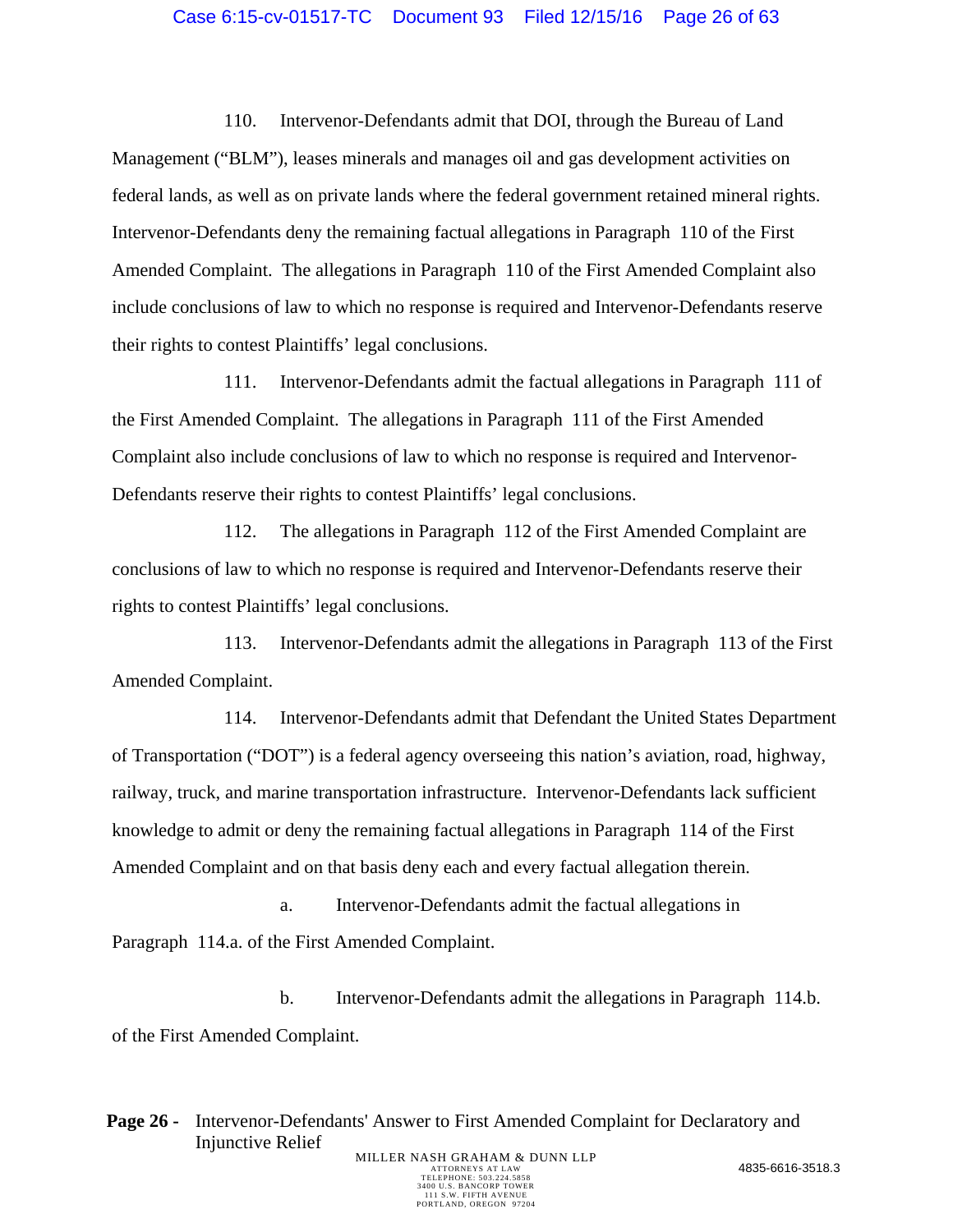#### Case 6:15-cv-01517-TC Document 93 Filed 12/15/16 Page 27 of 63

115. Intervenor-Defendants admit that DOT permits the transport of fossil fuels via truck and rail and admit to DOT's stated mission. Intervenor-Defendants lack sufficient knowledge to admit or deny the remaining factual allegations in Paragraph 115 of the First Amended Complaint and on that basis deny each and every factual allegation therein.

116. Intervenor-Defendants admit the allegations in Paragraph 116 of the First Amended Complaint.

117. Intervenor-Defendants admit that the United States Department of Agriculture is a federal agency. Intervenor-Defendants lack sufficient knowledge to admit or deny the remaining factual allegations in Paragraph 117 of the First Amended Complaint and on that basis deny each and every factual allegation therein.

a. Intervenor-Defendants lack sufficient knowledge to admit or deny the factual allegations in Paragraph 117.a. of the First Amended Complaint and on that basis deny each and every factual allegation therein.

b. Intervenor-Defendants admit the allegations in Paragraph 117.b. of the First Amended Complaint.

c. Intervenor-Defendants admit the allegations in Paragraph 117.c. of the First Amended Complaint.

d. The allegations in Paragraph 117.d. of the First Amended Complaint are conclusions of law to which no response is required and Intervenor-Defendants reserve their rights to contest Plaintiffs' legal conclusions.

118. Intervenor-Defendants admit the allegations in Paragraph 118 of the First Amended Complaint.

119. Intervenor-Defendants admit that the United States Department of Commerce is a federal agency. Intervenor-Defendants lack sufficient knowledge to admit or

**Page 27 -** Intervenor-Defendants' Answer to First Amended Complaint for Declaratory and Injunctive Relief MILLER NASH GRAHAM & DUNN LLP<br>ATTORNEYS AT LAW ATTORNEYS AT LAW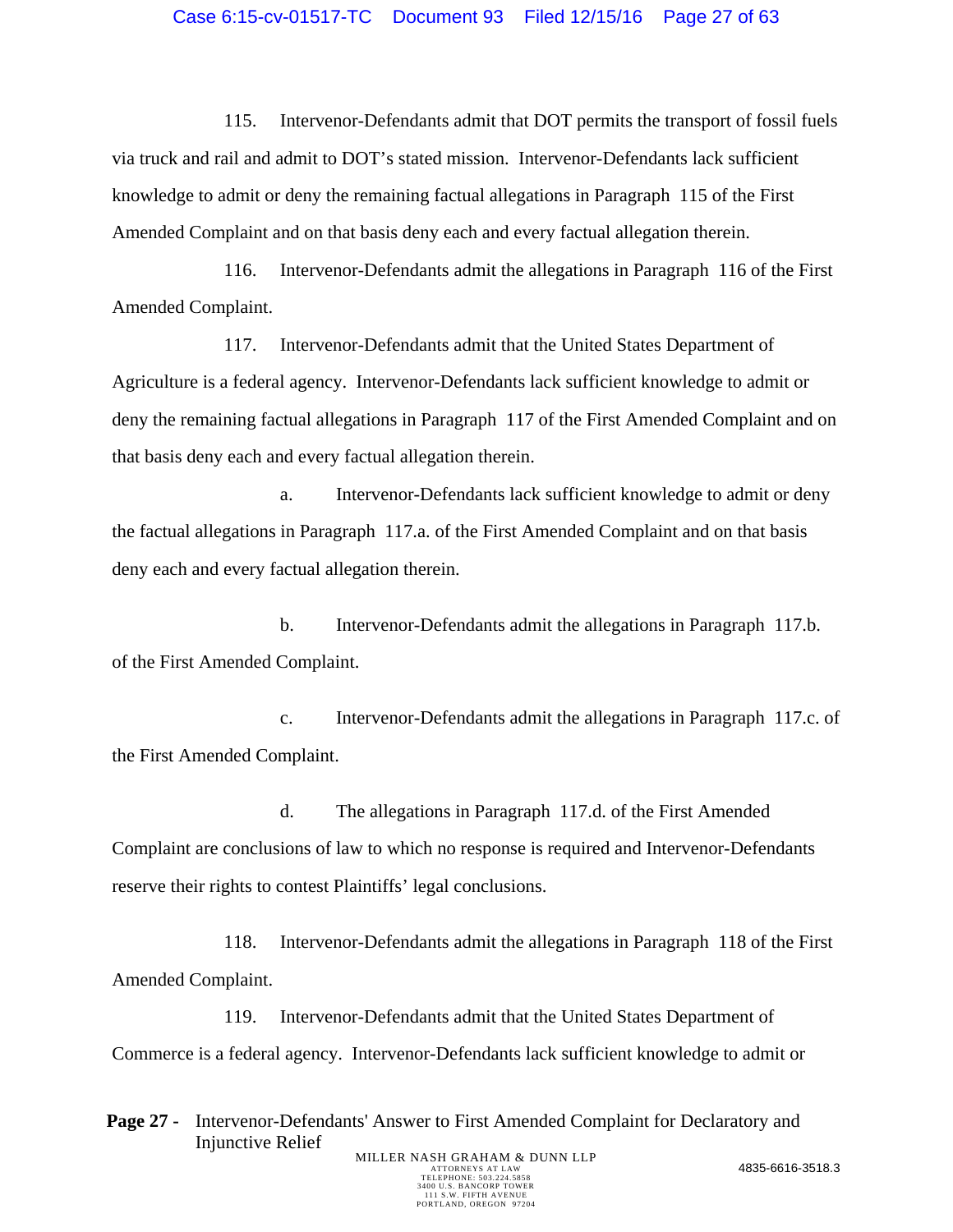#### Case 6:15-cv-01517-TC Document 93 Filed 12/15/16 Page 28 of 63

deny the remaining factual allegations in Paragraph 119 of the First Amended Complaint and on that basis deny each and every factual allegation therein.

a. Intervenor-Defendants lack sufficient knowledge to admit or deny the factual allegations in Paragraph 119.a. of the First Amended Complaint and on that basis deny each and every factual allegation therein.

b. Intervenor-Defendants lack sufficient knowledge to admit or deny the factual allegations in Paragraph 119.b. of the First Amended Complaint and on that basis deny each and every factual allegation therein. The allegations in Paragraph 119.b. of the First Amended Complaint also include conclusions of law to which no response is required and Intervenor-Defendants reserve their rights to contest Plaintiffs' legal conclusions.

c. Intervenor-Defendants admit the factual allegations in Paragraph 119.c. of the First Amended Complaint. The allegations in Paragraph 119.c. of the First Amended Complaint also include conclusions of law to which no response is required and Intervenor-Defendants reserve their rights to contest Plaintiffs' legal conclusions.

d. Intervenor-Defendants lack sufficient knowledge to admit or deny the factual allegations in Paragraph 119.d. of the First Amended Complaint and on that basis deny each and every factual allegation therein. The allegations in Paragraph 119.d. of the First Amended Complaint also include conclusions of law to which no response is required and Intervenor-Defendants reserve their rights to contest Plaintiffs' legal conclusions.

e. The allegations in Paragraph 119.e. of the First Amended Complaint are conclusions of law to which no response is required and Intervenor-Defendants reserve their rights to contest Plaintiffs' legal conclusions.

120. Intervenor-Defendants admit the allegations in Paragraph 120 of the First Amended Complaint.

Page 28 - Intervenor-Defendants' Answer to First Amended Complaint for Declaratory and Injunctive Relief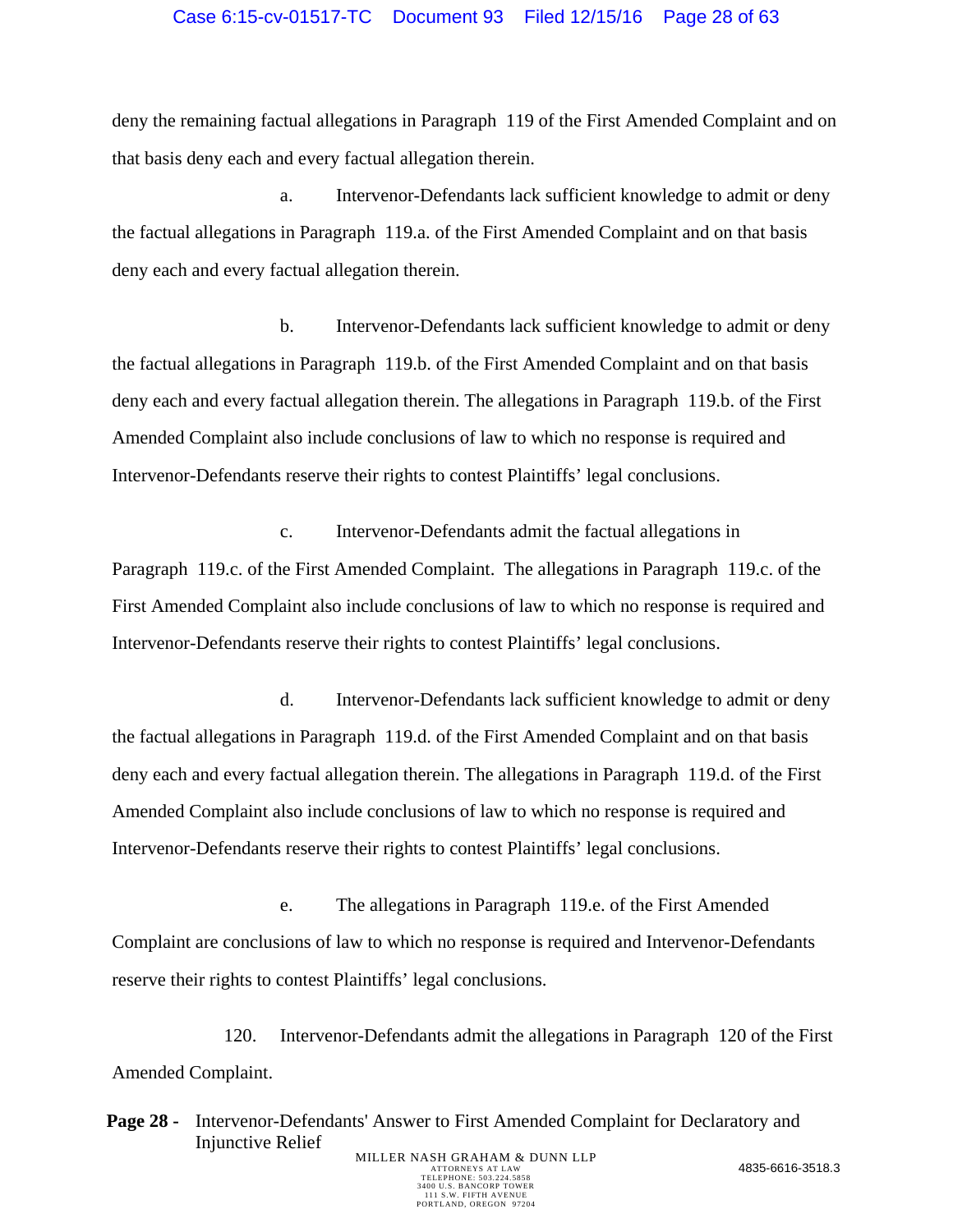#### Case 6:15-cv-01517-TC Document 93 Filed 12/15/16 Page 29 of 63

121. Intervenor-Defendants admit that the United States Department of Defense ("DOD") is a federal agency charged with ensuring the security of this nation. Intervenor-Defendants lack sufficient knowledge to admit or deny the remainder of the factual allegations in Paragraph 121 of the First Amended Complaint and on that basis deny each and every factual allegation therein.

a. Intervenor-Defendants lack sufficient knowledge to admit or deny the remainder of the factual allegations in Paragraph 121.a. of the First Amended Complaint and on that basis deny each and every factual allegation therein.

b. Intervenor-Defendants admit that the U.S. Army Corps of Engineers maintains international navigation channels. Intervenor-Defendants deny the remaining factual allegations in Paragraph 121.b. of the First Amended Complaint. Paragraph 121.b. of the First Amended Complaint also contains conclusions of law to which no response is required and Intervenor-Defendants reserve their rights to contest Plaintiffs' legal conclusions.

122. Intervenor-Defendants admit the allegations in Paragraph 122 of the First Amended Complaint.

123. Intervenor-Defendants admit that the United States Department of State is a federal agency whose stated mission is to "shape and sustain a peaceful, prosperous, just, and democratic world and foster conditions for stability and progress for the benefit of the American people and people everywhere." Intervenor-Defendants lack sufficient knowledge to admit or deny the remaining factual allegations in Paragraph 123 of the First Amended Complaint and on that basis deny each and every factual allegation therein.

a. Intervenor-Defendants lack sufficient knowledge to admit or deny the factual allegations in Paragraph 123.a. of the First Amended Complaint and on that basis deny each and every factual allegation therein.

**Page 29 -** Intervenor-Defendants' Answer to First Amended Complaint for Declaratory and Injunctive Relief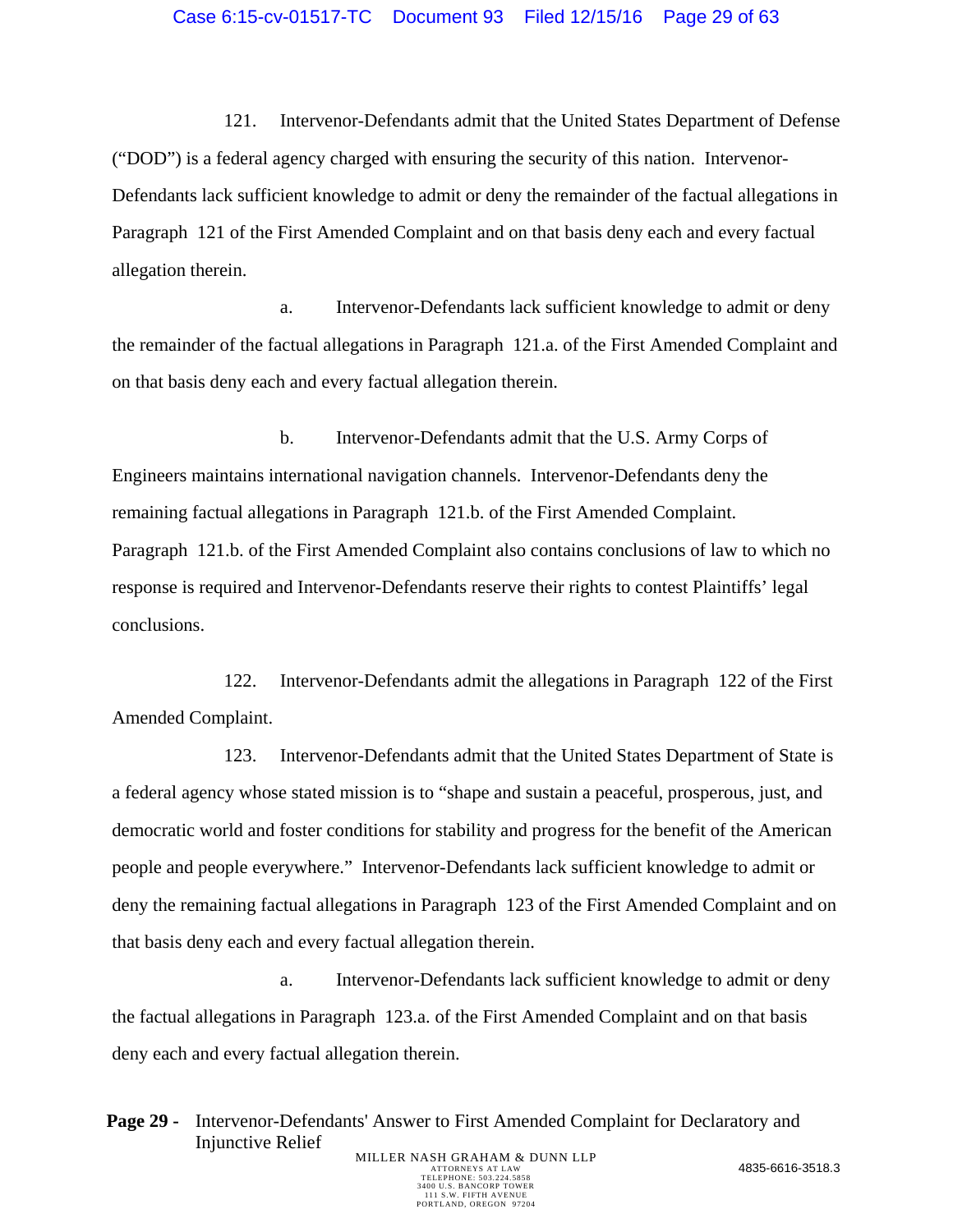#### Case 6:15-cv-01517-TC Document 93 Filed 12/15/16 Page 30 of 63

b. Intervenor-Defendants admit that the State Department, through the Office of the Special Envoy for Climate Change, is the Administration's chief climate negotiator and admit the State Department's stated mission. Intervenor-Defendants lack sufficient knowledge to admit or deny the remaining factual allegations in Paragraph 123.b. of the First Amended Complaint and on that basis deny each and every factual allegation therein.

c. Intervenor-Defendants admit that the Secretary of State receives all applications for Presidential Permits for construction, connection, operation, or maintenance, at the borders of the United States, of facilities for the exportation or importation of petroleum, petroleum products, coal, or other fuels, including hazardous liquids to or from a foreign country. Intervenor-Defendants deny that the State Department has consistently approved Presidential Permits for oil pipelines. Intervenor-Defendants lack sufficient knowledge to admit or deny the remaining factual allegations in Paragraph 123.c. of the First Amended Complaint and on that basis deny each and every factual allegation therein. Paragraph 123.c. of the First Amended Complaint also contains conclusions of law to which no response is required and Intervenor-Defendants reserve their rights to contest Plaintiffs' legal conclusions.

124. Intervenor-Defendants admit the allegations in Paragraph 124 of the First Amended Complaint.

125. Intervenor-Defendants admit that the United States Environmental Protection Agency ("EPA") permits and regulates industrial activities. Intervenor-Defendants lack sufficient knowledge to admit or deny the remaining factual allegations in Paragraph 125 of the First Amended Complaint and on that basis deny each and every factual allegation therein. Paragraph 125 of the First Amended Complaint also contains conclusions of law to which no response is required and Intervenor-Defendants reserve their rights to contest Plaintiffs' legal conclusions.

Page 30 - Intervenor-Defendants' Answer to First Amended Complaint for Declaratory and Injunctive Relief MILLER NASH GRAHAM & DUNN LLP<br>ATTORNEYS AT LAW ATTORNEYS AT LAW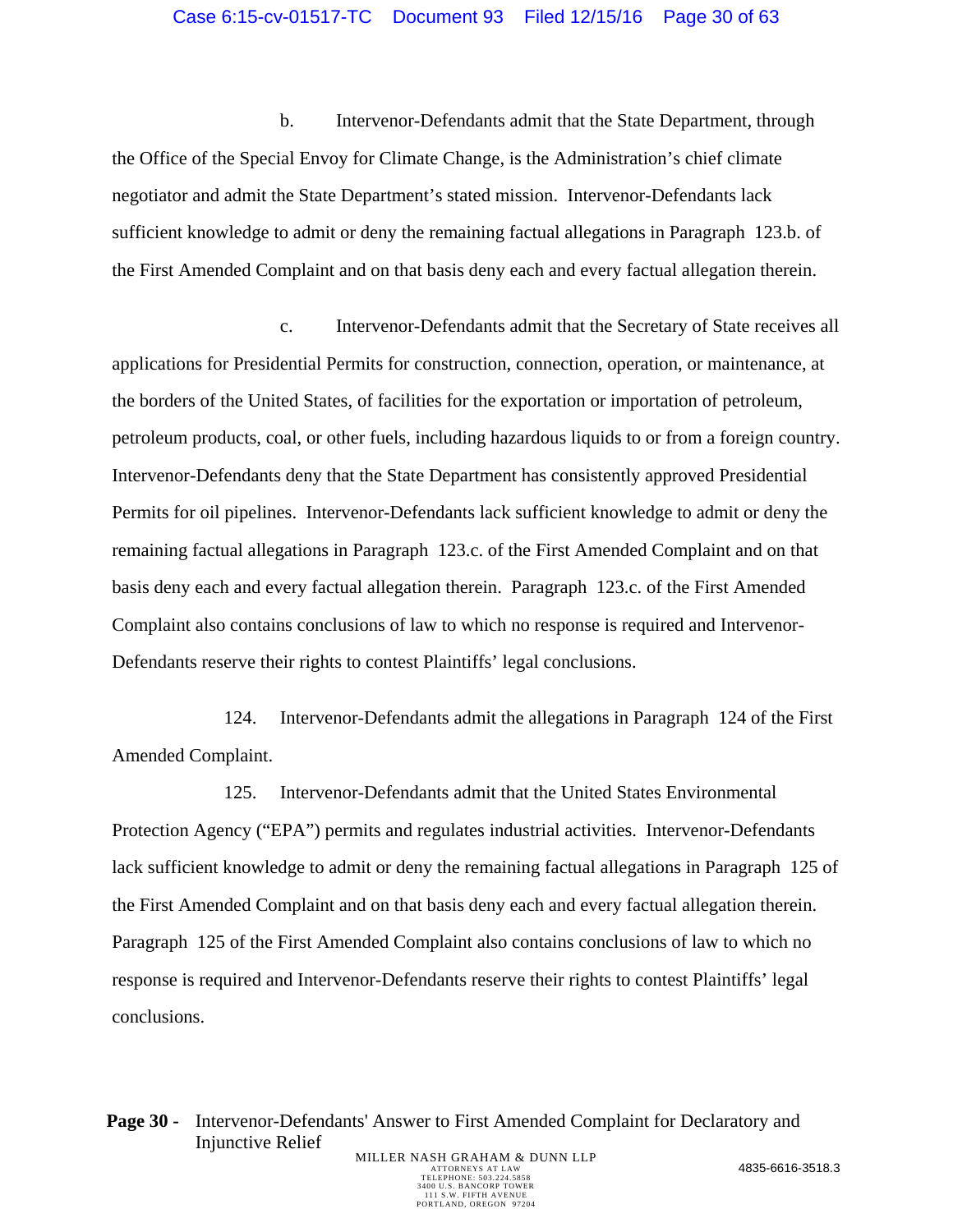a. Paragraph 125.a. of the First Amended Complaint states conclusions of law to which no response is required and Intervenor-Defendants reserve their rights to contest Plaintiffs' legal conclusions.

126. Paragraph 126 of the First Amended Complaint states conclusions of law to which no response is required and Intervenor-Defendants reserve their rights to contest Plaintiffs' legal conclusions.

127. Intervenor-Defendants lack sufficient knowledge to admit or deny the factual allegations in Paragraph 127 of the First Amended Complaint and on that basis deny each and every factual allegation therein.

128. Intervenor-Defendants admit the allegations in Paragraph 128 of the First Amended Complaint.

129. Intervenor-Defendants admit that the Defendants have permitted and authorized certain fossil fuel extraction, production, transportation, and utilization activities across the U.S. Intervenor-Defendants deny that the Defendants subsidize these activities. Intervenor-Defendants also deny that Defendants permit or authorize the extraction, production, transportation, and utilization of fossil fuels in countries other than the United States. Intervenor-Defendants lack sufficient knowledge to admit or deny the remaining factual allegations in Paragraph 129 of the First Amended Complaint and on that basis deny each and every factual allegation therein. Paragraph 129 of the First Amended Complaint also states conclusions of law to which no response is required and Intervenor-Defendants reserve their rights to contest Plaintiffs' legal conclusions.

130. Paragraph 130 of the First Amended Complaint states conclusions of law to which no response is required and Intervenor-Defendants reserve their rights to contest Plaintiffs' legal conclusions.

**Page 31 -** Intervenor-Defendants' Answer to First Amended Complaint for Declaratory and Injunctive Relief MILLER NASH GRAHAM & DUNN LLP<br>ATTORNEYS AT LAW ATTORNEYS AT LAW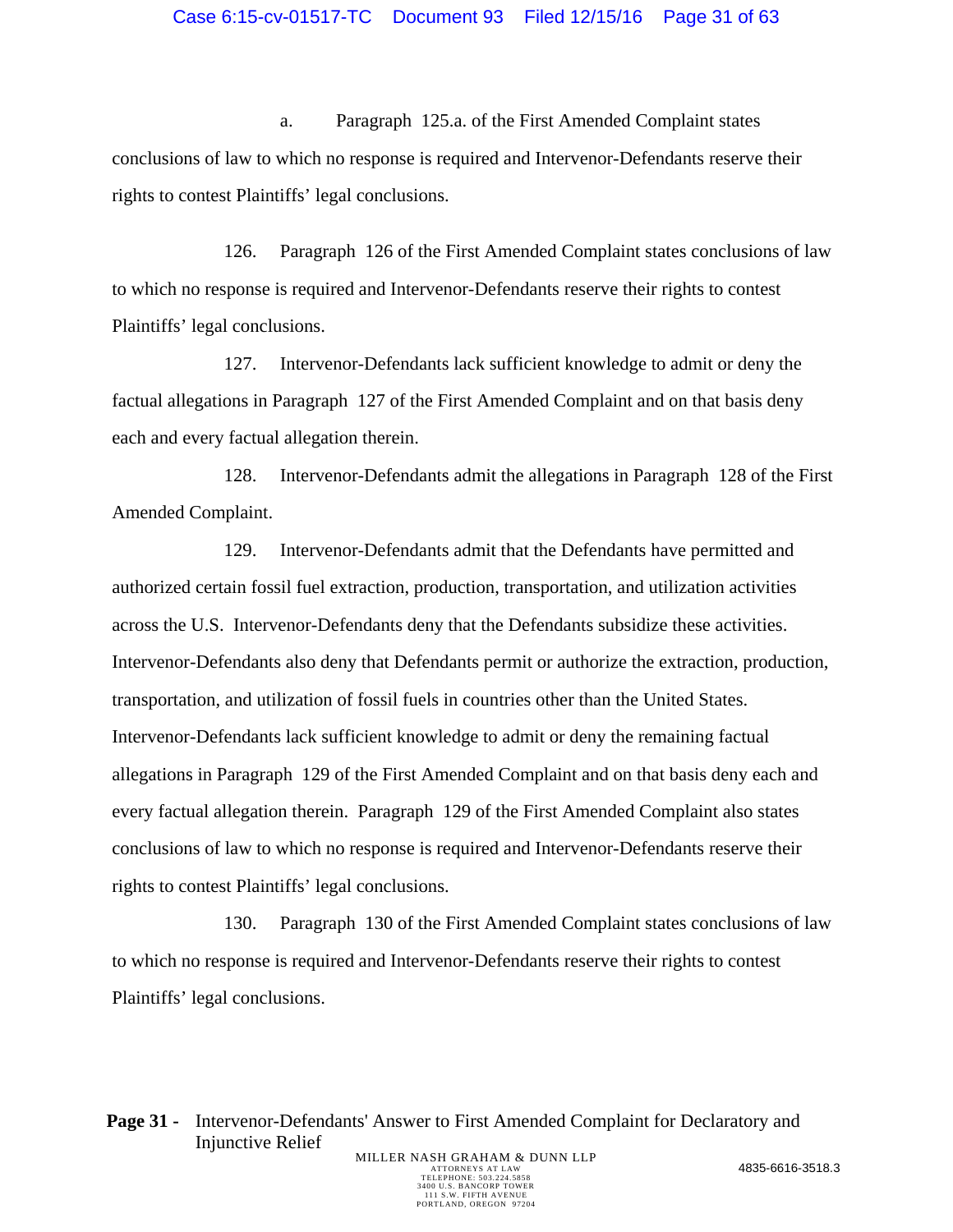#### **STATEMENT OF FACTS**

131. Intervenor-Defendants lack sufficient knowledge to admit or deny the factual allegations in Paragraph 131 of the First Amended Complaint and on that basis deny each and every factual allegation therein.

132. Intervenor-Defendants lack sufficient knowledge to admit or deny the factual allegations in Paragraph 132 of the First Amended Complaint and on that basis deny each and every factual allegation therein.

133. Intervenor-Defendants lack sufficient knowledge to admit or deny the factual allegations in Paragraph 133 of the First Amended Complaint and on that basis deny each and every factual allegation therein.

134. Intervenor-Defendants lack sufficient knowledge to admit or deny the factual allegations in Paragraph 134 of the First Amended Complaint and on that basis deny each and every factual allegation therein.

135. Intervenor-Defendants lack sufficient knowledge to admit or deny the factual allegations in Paragraph 135 of the First Amended Complaint and on that basis deny each and every factual allegation therein.

136. Intervenor-Defendants lack sufficient knowledge to admit or deny the factual allegations in Paragraph 136 of the First Amended Complaint and on that basis deny each and every factual allegation therein.

137. Paragraph 137 of the First Amended Complaint quotes statutory text. No response by the Intervenor-Defendants is required.

138. Intervenor-Defendants admit the allegations in Paragraph 138 of the First Amended Complaint.

139. Intervenor-Defendants lack sufficient knowledge to admit or deny the factual allegations in Paragraph 139 of the First Amended Complaint and on that basis deny each and every factual allegation therein.

Page 32 - Intervenor-Defendants' Answer to First Amended Complaint for Declaratory and Injunctive Relief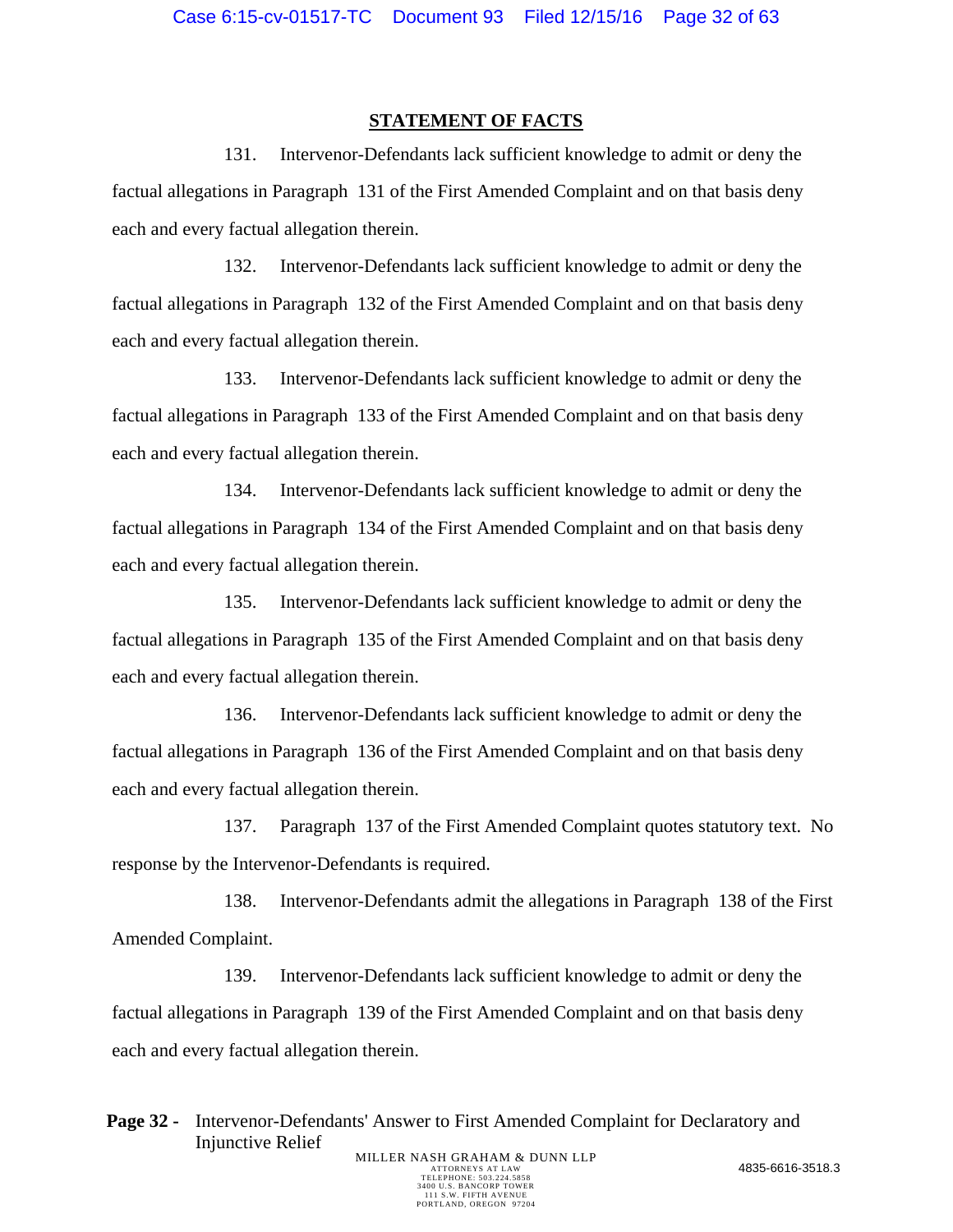### Case 6:15-cv-01517-TC Document 93 Filed 12/15/16 Page 33 of 63

140. Intervenor-Defendants lack sufficient knowledge to admit or deny the factual allegations in Paragraph 140 of the First Amended Complaint and on that basis deny each and every factual allegation therein.

141. Intervenor-Defendants lack sufficient knowledge to admit or deny the factual allegations in Paragraph 141 of the First Amended Complaint and on that basis deny each and every factual allegation therein.

142. Intervenor-Defendants lack sufficient knowledge to admit or deny the factual allegations in Paragraph 142 of the First Amended Complaint and on that basis deny each and every factual allegation therein.

143. Intervenor-Defendants lack sufficient knowledge to admit or deny the factual allegations in Paragraph 143 of the First Amended Complaint and on that basis deny each and every factual allegation therein.

144. Intervenor-Defendants lack sufficient knowledge to admit or deny the factual allegations in Paragraph 144 of the First Amended Complaint and on that basis deny each and every factual allegation therein.

145. Intervenor-Defendants admit that the Senate ratified the United Nations Framework Convention on Climate Change on October 15, 1992. Intervenor-Defendants lack sufficient knowledge to admit or deny the remaining factual allegations in Paragraph 145 of the First Amended Complaint and on that basis deny each and every factual allegation therein.

146. Intervenor-Defendants lack sufficient knowledge to admit or deny the factual allegations in Paragraph 146 of the First Amended Complaint and on that basis deny each and every factual allegation therein.

147. Intervenor-Defendants admit that the U.S. Environmental Protection Agency issued its Clean Air Act endangerment finding for greenhouse gases on December 7, 2009. Intervenor-Defendants deny that the Clean Air Act endangerment finding was applicable to any greenhouse gas emissions other than mobile source emissions regulated under Section 202

**Page 33 -** Intervenor-Defendants' Answer to First Amended Complaint for Declaratory and Injunctive Relief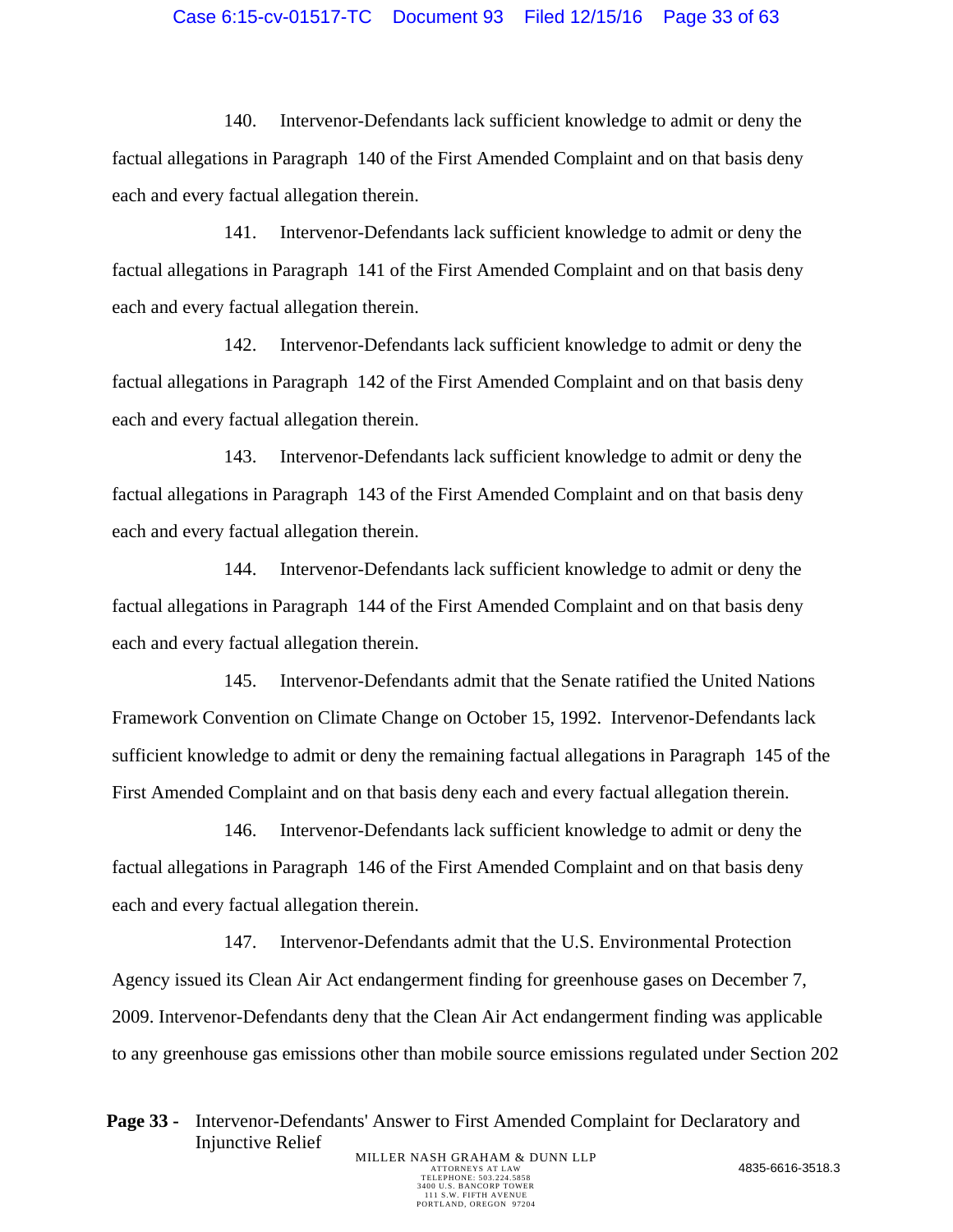## Case 6:15-cv-01517-TC Document 93 Filed 12/15/16 Page 34 of 63

of the Clean Air Act. Intervenor-Defendants lack sufficient knowledge to admit or deny the remaining factual allegations in Paragraph 147 of the First Amended Complaint and on that basis deny each and every factual allegation therein.

148. Intervenor-Defendants lack sufficient knowledge to admit or deny the factual allegations in Paragraph 148 of the First Amended Complaint and on that basis deny each and every factual allegation therein.

149. Intervenor-Defendants admit that EPA published "Policy Options for Stabilizing Global Climate" in 1990 and the Congressional Office of Technology Assessment published "Changing by Degrees: Steps to Reduce Greenhouse Gases" in 1991. Intervenor-Defendants lack sufficient knowledge to admit or deny the remaining factual allegations in Paragraph 149 of the First Amended Complaint and on that basis deny each and every factual allegation therein.

150. Intervenor-Defendants lack sufficient knowledge to admit or deny the factual allegations in Paragraph 150 of the First Amended Complaint and on that basis deny each and every factual allegation therein.

151. Intervenor-Defendants lack sufficient knowledge to admit or deny the factual allegations in Paragraph 151 of the First Amended Complaint and on that basis deny each and every factual allegation therein.

152. Intervenor-Defendants lack sufficient knowledge to admit or deny the factual allegations in Paragraph 152 of the First Amended Complaint and on that basis deny each and every factual allegation therein.

153. Intervenor-Defendants lack sufficient knowledge to admit or deny the factual allegations in Paragraph 153 of the First Amended Complaint and on that basis deny each and every factual allegation therein. Paragraph 153 of the First Amended Complaint also states conclusions of law to which no response is required and Intervenor-Defendants reserve their rights to contest Plaintiffs' legal conclusions.

**Page 34 -** Intervenor-Defendants' Answer to First Amended Complaint for Declaratory and Injunctive Relief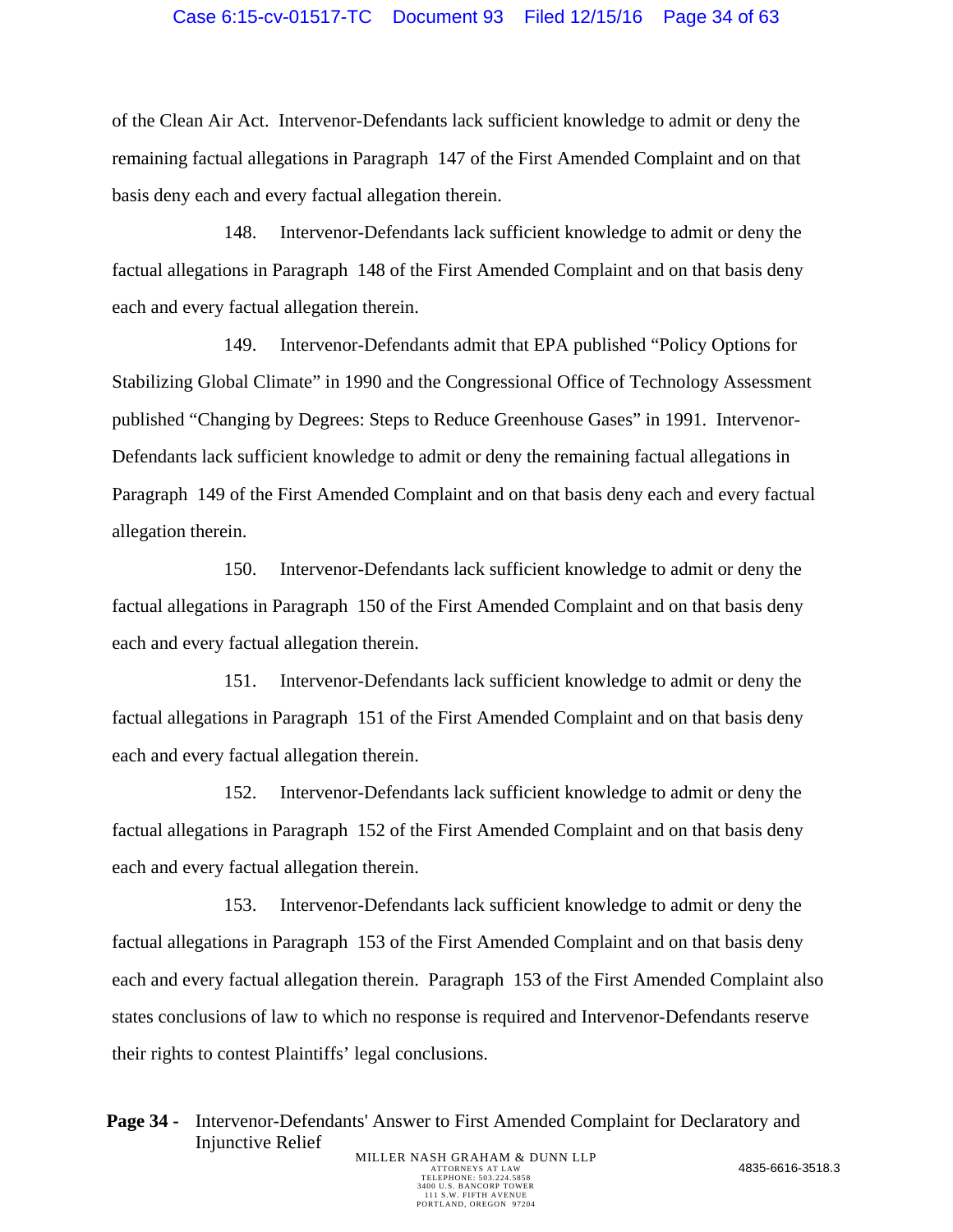## Case 6:15-cv-01517-TC Document 93 Filed 12/15/16 Page 35 of 63

154. Paragraph 154 of the First Amended Complaint states conclusions of law to which no response is required and Intervenor-Defendants reserve their rights to contest Plaintiffs' legal conclusions.

155. Intervenor-Defendants lack sufficient knowledge to admit or deny the factual allegations in Paragraph 155 of the First Amended Complaint and on that basis deny each and every factual allegation therein.

156. Intervenor-Defendants lack sufficient knowledge to admit or deny the factual allegations in Paragraph 156 of the First Amended Complaint and on that basis deny each and every factual allegation therein.

157. Intervenor-Defendants lack sufficient knowledge to admit or deny the factual allegations in Paragraph 157 of the First Amended Complaint and on that basis deny each and every factual allegation therein.

158. Intervenor-Defendants lack sufficient knowledge to admit or deny the factual allegations in Paragraph 158 of the First Amended Complaint and on that basis deny each and every factual allegation therein.

159. Intervenor-Defendants lack sufficient knowledge to admit or deny the factual allegations in Paragraph 159 of the First Amended Complaint and on that basis deny each and every factual allegation therein. Paragraph 159 of the First Amended Complaint also states conclusions of law to which no response is required and Intervenor-Defendants reserve their rights to contest Plaintiffs' legal conclusions.

160. Intervenor-Defendants lack sufficient knowledge to admit or deny the factual allegations in Paragraph 160 of the First Amended Complaint and on that basis deny each and every factual allegation therein.

161. Intervenor-Defendants lack sufficient knowledge to admit or deny the factual allegations in Paragraph 161 of the First Amended Complaint and on that basis deny each and every factual allegation therein.

**Page 35 -** Intervenor-Defendants' Answer to First Amended Complaint for Declaratory and Injunctive Relief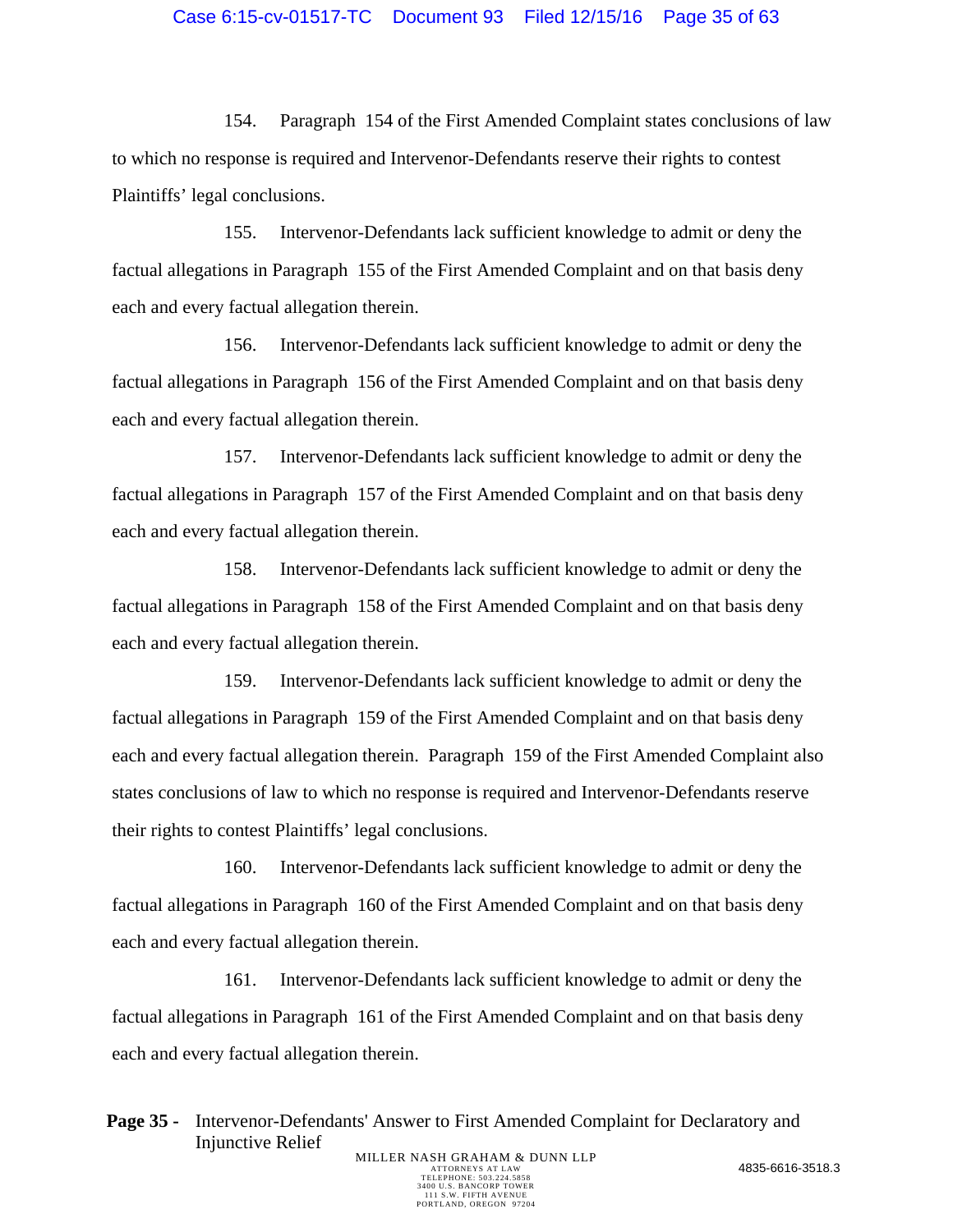## Case 6:15-cv-01517-TC Document 93 Filed 12/15/16 Page 36 of 63

162. Intervenor-Defendants lack sufficient knowledge to admit or deny the factual allegations in Paragraph 162 of the First Amended Complaint and on that basis deny each and every factual allegation therein.

163. Intervenor-Defendants lack sufficient knowledge to admit or deny the factual allegations in Paragraph 163 of the First Amended Complaint and on that basis deny each and every factual allegation therein. Paragraph 163 of the First Amended Complaint also states conclusions of law to which no response is required and Intervenor-Defendants reserve their right to contest Plaintiffs' legal conclusions.

164. Intervenor-Defendants lack sufficient knowledge to admit or deny the factual allegations in Paragraph 164 of the First Amended Complaint and on that basis deny each and every factual allegation therein.

165. Intervenor-Defendants lack sufficient knowledge to admit or deny the factual allegations in Paragraph 165 of the First Amended Complaint and on that basis deny each and every factual allegation therein.

166. Intervenor-Defendants lack sufficient knowledge to admit or deny the factual allegations in Paragraph 166 of the First Amended Complaint and on that basis deny each and every factual allegation therein.

167. Intervenor-Defendants lack sufficient knowledge to admit or deny the factual allegations in Paragraph 167 of the First Amended Complaint and on that basis deny each and every factual allegation therein.

168. Intervenor-Defendants lack sufficient knowledge to admit or deny the factual allegations in Paragraph 168 of the First Amended Complaint and on that basis deny each and every factual allegation therein.

169. Intervenor-Defendants lack sufficient knowledge to admit or deny the factual allegations in Paragraph 169 of the First Amended Complaint and on that basis deny each and every factual allegation therein.

Page 36 - Intervenor-Defendants' Answer to First Amended Complaint for Declaratory and Injunctive Relief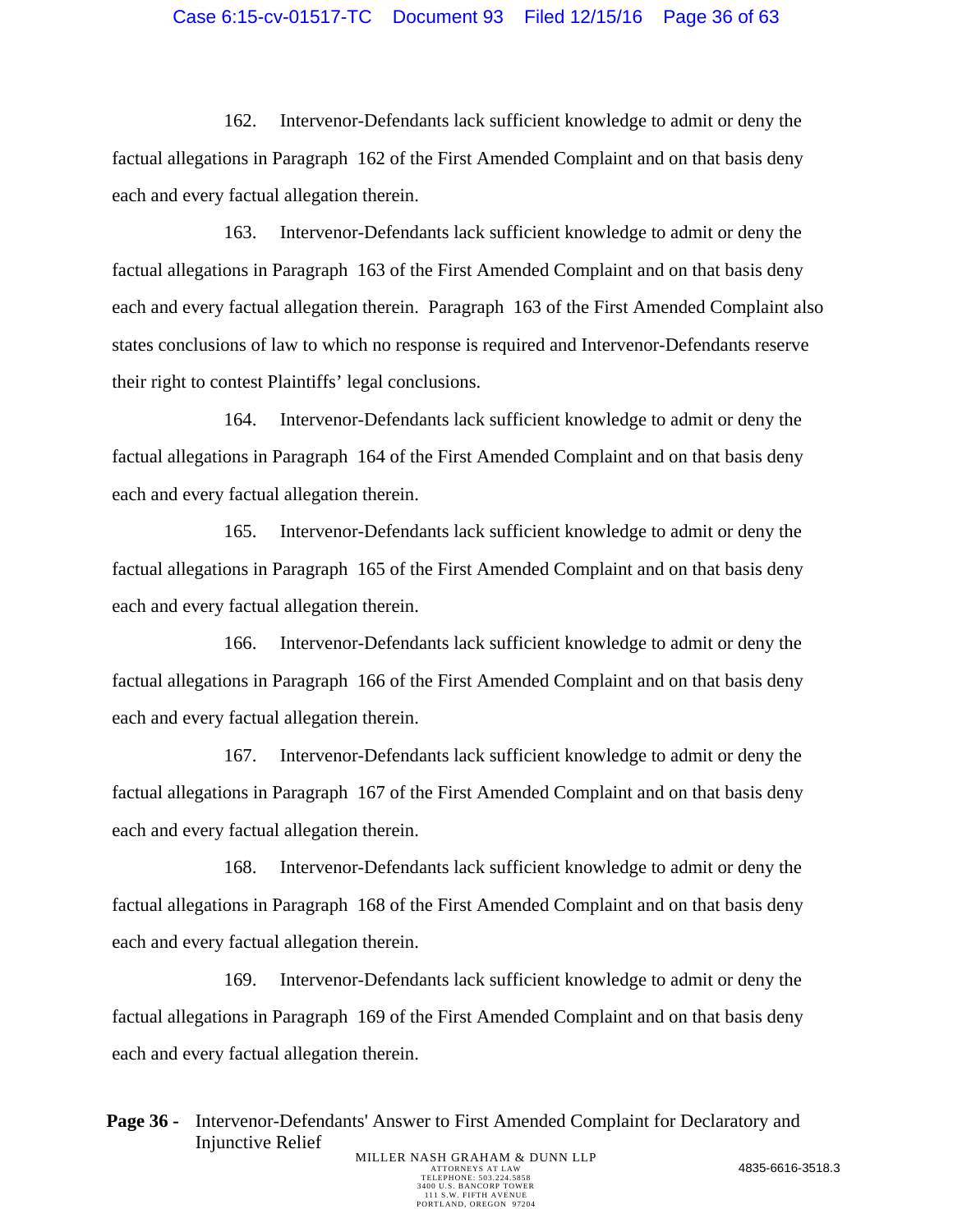#### Case 6:15-cv-01517-TC Document 93 Filed 12/15/16 Page 37 of 63

170. Intervenor-Defendants lack sufficient knowledge to admit or deny the factual allegations in Paragraph 170 of the First Amended Complaint and on that basis deny each and every factual allegation therein. Paragraph 170 of the First Amended Complaint also states conclusions of law to which no response is required and Intervenor-Defendants reserve their right to contest Plaintiffs' legal conclusions.

171. Intervenor-Defendants admit that some of the Federal Defendants lease federal public lands for fossil fuel exploitation but deny the remaining factual allegations in Paragraph 171 of the First Amended Complaint.

172. Intervenor-Defendants lack sufficient knowledge to admit or deny the factual allegations in Paragraph 172 of the First Amended Complaint and on that basis deny each and every factual allegation therein.

173. Intervenor-Defendants lack sufficient knowledge to admit or deny the factual allegations in Paragraph 173 of the First Amended Complaint and on that basis deny each and every factual allegation therein.

174. Intervenor-Defendants lack sufficient knowledge to admit or deny the factual allegations in Paragraph 174 of the First Amended Complaint and on that basis deny each and every factual allegation therein.

175. Intervenor-Defendants lack sufficient knowledge to admit or deny the factual allegations in Paragraph 175 of the First Amended Complaint and on that basis deny each and every factual allegation therein. Paragraph 175 of the First Amended Complaint also states conclusions of law to which no response is required and Intervenor-Defendants reserve their right to contest Plaintiffs' legal conclusions.

176. Intervenor-Defendants lack sufficient knowledge to admit or deny the factual allegations in Paragraph 176 of the First Amended Complaint and on that basis deny each and every factual allegation therein.

Page 37 - Intervenor-Defendants' Answer to First Amended Complaint for Declaratory and Injunctive Relief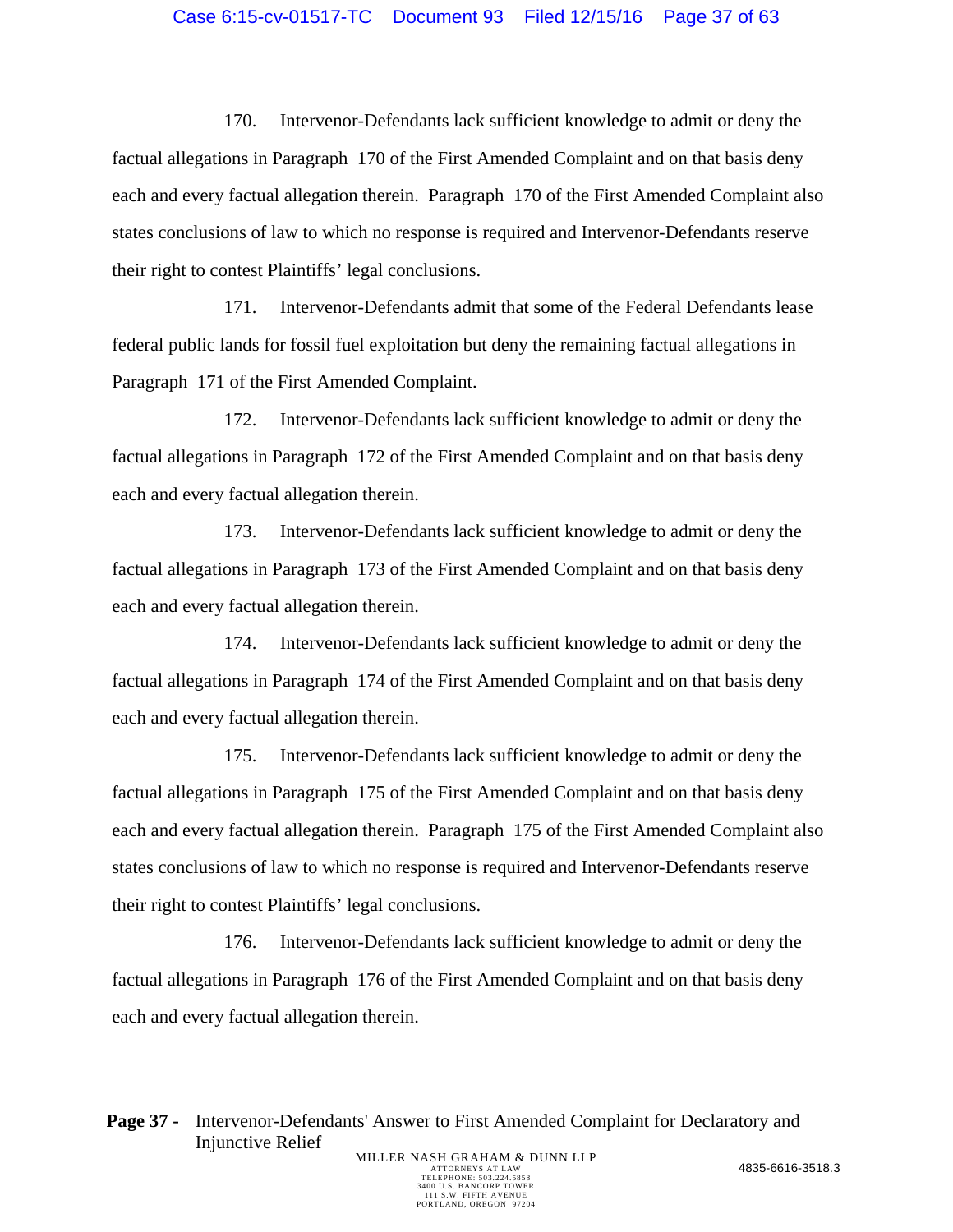#### Case 6:15-cv-01517-TC Document 93 Filed 12/15/16 Page 38 of 63

177. Intervenor-Defendants deny that the Export-Import Bank of the United States is an "agency of the Office of the President." Intervenor-Defendants lack sufficient knowledge to admit or deny the remaining factual allegations in Paragraph 177 of the First Amended Complaint and on that basis deny each and every factual allegation therein.

178. Intervenor-Defendants deny the allegations in Paragraph 178 of the First Amended Complaint.

179. Paragraph 179 of the First Amended Complaint states conclusions of law to which no response is required and Intervenor-Defendants reserve their right to contest Plaintiffs' legal conclusions.

180. Intervenor-Defendants lack sufficient knowledge to admit or deny the factual allegations in Paragraph 180 of the First Amended Complaint and on that basis deny each and every factual allegation therein. Paragraph 180 of the First Amended Complaint states conclusions of law to which no response is required and Intervenor-Defendants reserve the right to contest Plaintiffs' legal conclusions.

181. Intervenor-Defendants lack sufficient knowledge to admit or deny the factual allegations in Paragraph 181 of the First Amended Complaint and on that basis deny each and every factual allegation therein. Paragraph 181 of the First Amended Complaint also states conclusions of law to which no response is required and Intervenor-Defendants reserve their right to contest Plaintiffs' legal conclusions.

182. Intervenor-Defendants lack sufficient knowledge to admit or deny the factual allegations in Paragraph 182 of the First Amended Complaint and on that basis deny each and every factual allegation therein. Paragraph 182 of the First Amended Complaint also states conclusions of law to which no response is required and Intervenor-Defendants reserve their right to contest Plaintiffs' legal conclusions.

183. Intervenor-Defendants admit that coastal facilities through which coal may be exported are subject to federal approvals. Intervenor-Defendants lack sufficient knowledge to

Page 38 - Intervenor-Defendants' Answer to First Amended Complaint for Declaratory and Injunctive Relief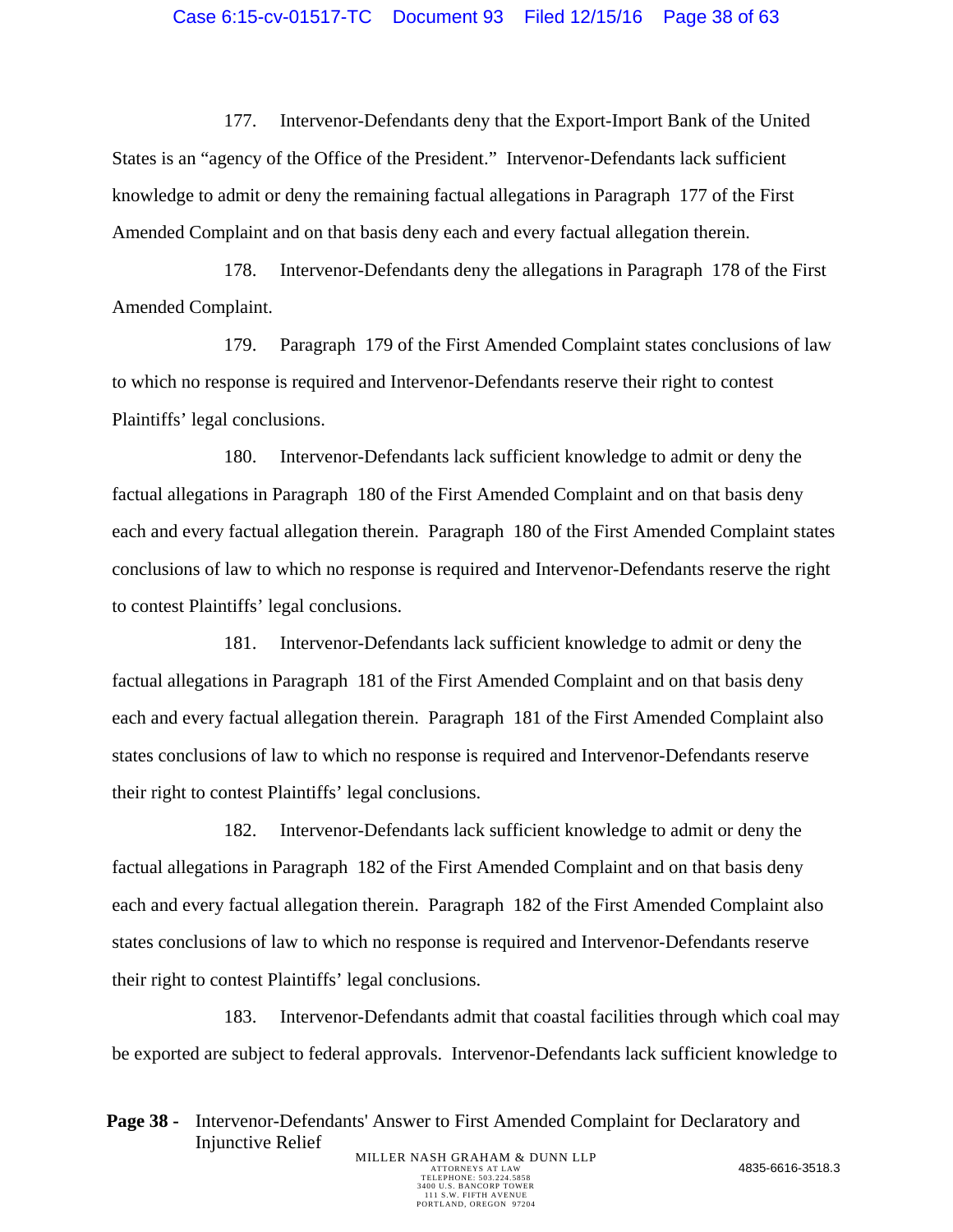#### Case 6:15-cv-01517-TC Document 93 Filed 12/15/16 Page 39 of 63

admit or deny the remaining factual allegations in Paragraph 183 of the First Amended Complaint and on that basis deny each and every factual allegation therein. Paragraph 183 of the First Amended Complaint also states conclusions of law to which no response is required and Intervenor-Defendants reserve their right to contest Plaintiffs' legal conclusions.

184. Intervenor-Defendants lack sufficient knowledge to admit or deny the factual allegations in Paragraph 184 of the First Amended Complaint and on that basis deny each and every factual allegation therein.

185. Intervenor-Defendants deny that the Defendants authorize the combustion of all fossil fuels in the U.S. Intervenor-Defendants lack sufficient knowledge to admit or deny the remaining factual allegations in Paragraph 185 of the First Amended Complaint and on that basis deny each and every factual allegation therein.

186. Intervenor-Defendants deny that all U.S. petroleum refineries are permitted and regulated by EPA. Intervenor-Defendants lack sufficient knowledge to admit or deny the remaining factual allegations in Paragraph 186 of the First Amended Complaint and on that basis deny each and every factual allegation therein.

187. Intervenor-Defendants deny that all U.S. industrial processes are regulated by EPA. Intervenor-Defendants lack sufficient knowledge to admit or deny the remaining factual allegations in Paragraph 187 of the First Amended Complaint and on that basis deny each and every factual allegation therein.

188. Intervenor-Defendants admit the allegations in Paragraph 188 of the First Amended Complaint.

189. Intervenor-Defendants admit that the United States established fuel economy standards through the Corporate Average Fuel Economy program. Intervenor-Defendants lack sufficient knowledge to admit or deny the remaining allegations in Paragraph 189 of the First Amended Complaint and on that basis deny each and every factual allegation therein.

**Page 39 -** Intervenor-Defendants' Answer to First Amended Complaint for Declaratory and Injunctive Relief MILLER NASH GRAHAM & DUNN LLP<br>ATTORNEYS AT LAW ATTORNEYS AT LAW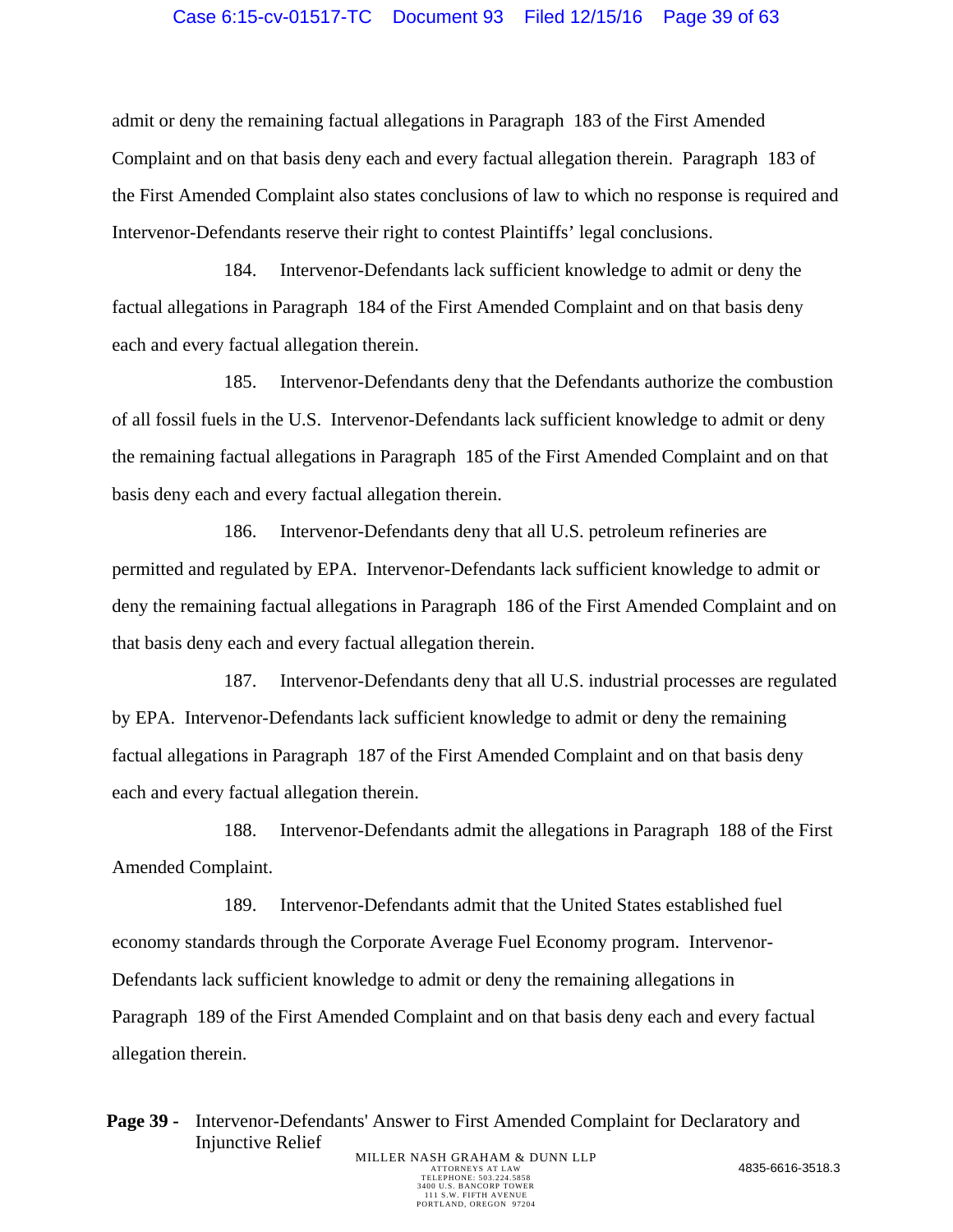## Case 6:15-cv-01517-TC Document 93 Filed 12/15/16 Page 40 of 63

190. Intervenor-Defendants lack sufficient knowledge to admit or deny the factual allegations in Paragraph 190 of the First Amended Complaint and on that basis deny each and every factual allegation therein.

191. Intervenor-Defendants lack sufficient knowledge to admit or deny the factual allegations in Paragraph 191 of the First Amended Complaint and on that basis deny each and every factual allegation therein.

192. Paragraph 192 states conclusions of law to which no response is required and Intervenor-Defendants reserve their rights to contest Plaintiffs' legal conclusions.

193. Intervenor-Defendants lack sufficient knowledge to admit or deny the factual allegations in Paragraph 193 of the First Amended Complaint and on that basis deny each and every factual allegation therein.

194. Intervenor-Defendants lack sufficient knowledge to admit or deny the factual allegations in Paragraph 194 of the First Amended Complaint and on that basis deny each and every factual allegation therein.

195. Intervenor-Defendants lack sufficient knowledge to admit or deny the factual allegations in Paragraph 195 of the First Amended Complaint and on that basis deny each and every factual allegation therein.

196. Intervenor-Defendants lack sufficient knowledge to admit or deny the factual allegations in Paragraph 196 of the First Amended Complaint and on that basis deny each and every factual allegation therein.

197. Intervenor-Defendants lack sufficient knowledge to admit or deny the factual allegations in Paragraph 197 of the First Amended Complaint and on that basis deny each and every factual allegation therein.

198. Intervenor-Defendants lack sufficient knowledge to admit or deny the factual allegations in Paragraph 198 of the First Amended Complaint and on that basis deny each and every factual allegation therein.

Page 40 - Intervenor-Defendants' Answer to First Amended Complaint for Declaratory and Injunctive Relief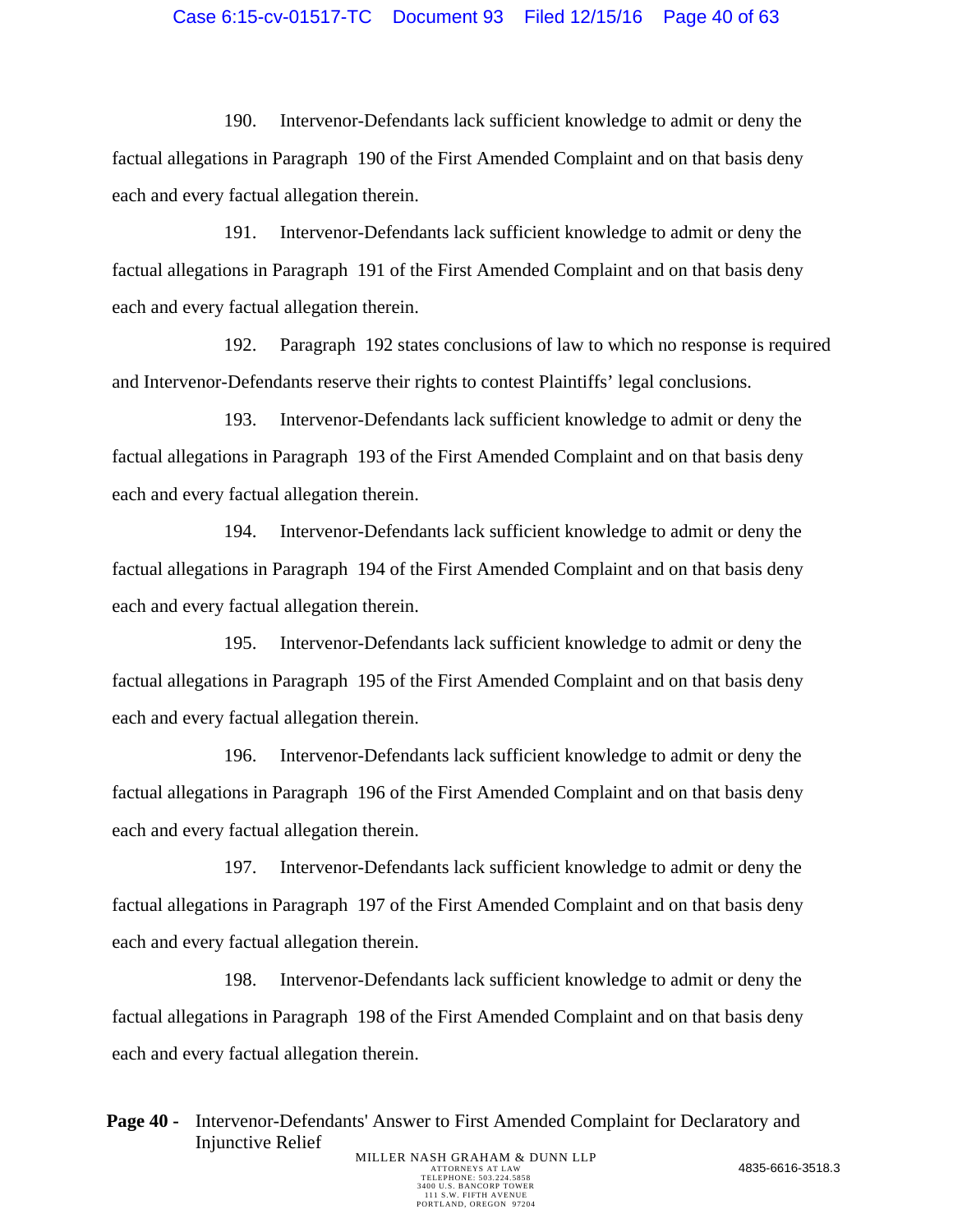## Case 6:15-cv-01517-TC Document 93 Filed 12/15/16 Page 41 of 63

199. Intervenor-Defendants lack sufficient knowledge to admit or deny the factual allegations in Paragraph 199 of the First Amended Complaint and on that basis deny each and every factual allegation therein.

200. Paragraph 200 of the First Amended Complaint states conclusions of law to which no response is required and Intervenor-Defendants reserve their rights to contest Plaintiffs' legal conclusions.

201. Paragraph 201 of the First Amended Complaint states conclusions of law to which no response is required and Intervenor-Defendants reserve their rights to contest Plaintiffs' legal conclusions.

202. Intervenor-Defendants lack sufficient knowledge to admit or deny the factual allegations in Paragraph 202 of the First Amended Complaint and on that basis deny each and every factual allegation therein. Paragraph 202 of the First Amended Complaint also states conclusions of law to which no response is required and Intervenor-Defendants reserve their rights to contest Plaintiffs' legal conclusions.

203. Intervenor-Defendants lack sufficient knowledge to admit or deny the factual allegations in Paragraph 203 of the First Amended Complaint and on that basis deny each and every factual allegation therein.

204. Intervenor-Defendants lack sufficient knowledge to admit or deny the factual allegations in Paragraph 204 of the First Amended Complaint and on that basis deny each and every factual allegation therein.

205. Intervenor-Defendants lack sufficient knowledge to admit or deny the factual allegations in Paragraph 205 of the First Amended Complaint and on that basis deny each and every factual allegation therein.

206. Intervenor-Defendants lack sufficient knowledge to admit or deny the factual allegations in Paragraph 206 of the First Amended Complaint and on that basis deny each and every factual allegation therein.

**Page 41 -** Intervenor-Defendants' Answer to First Amended Complaint for Declaratory and Injunctive Relief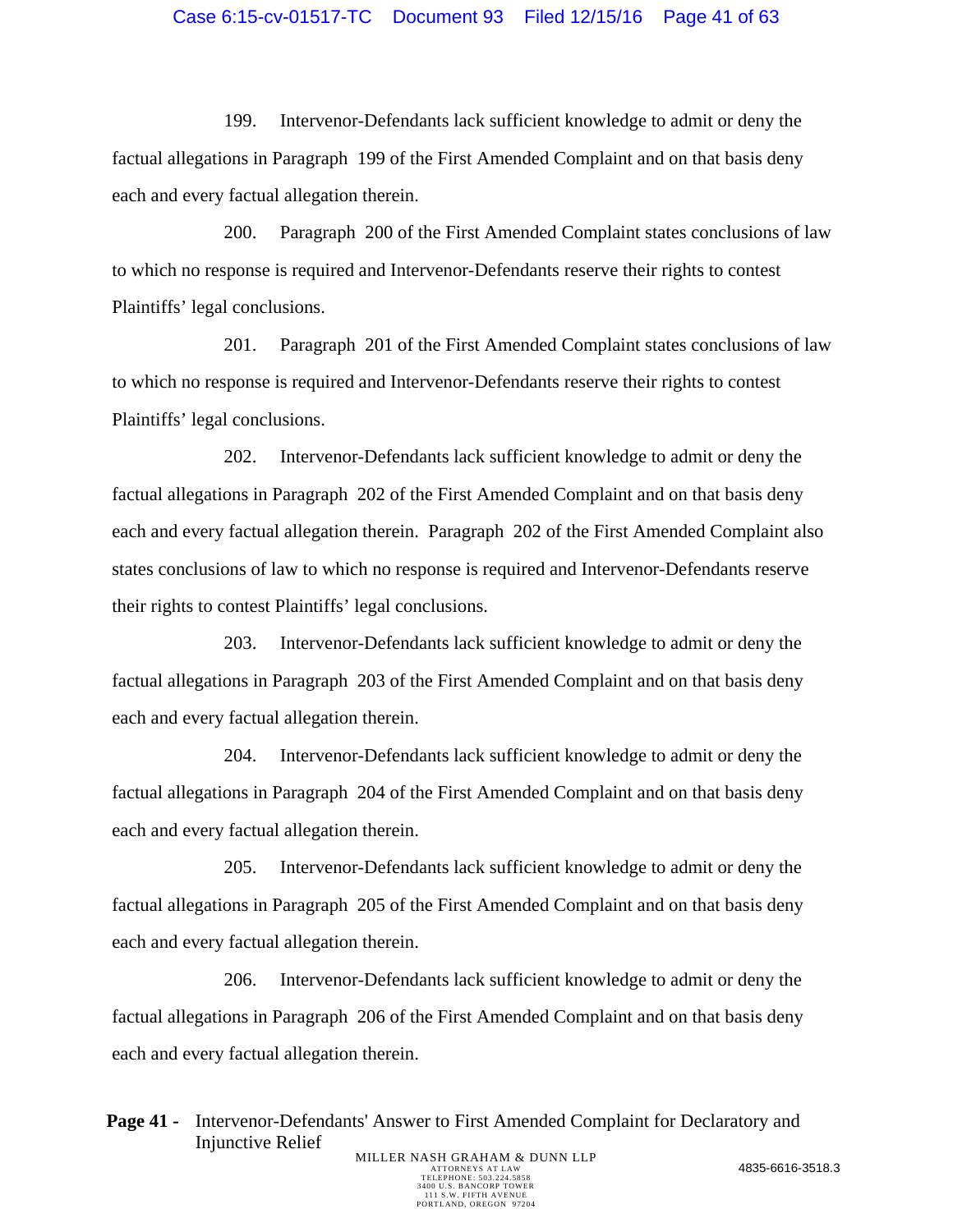## Case 6:15-cv-01517-TC Document 93 Filed 12/15/16 Page 42 of 63

207. Intervenor-Defendants lack sufficient knowledge to admit or deny the factual allegations in Paragraph 207 of the First Amended Complaint and on that basis deny each and every factual allegation therein.

208. Intervenor-Defendants lack sufficient knowledge to admit or deny the factual allegations in Paragraph 208 of the First Amended Complaint and on that basis deny each and every factual allegation therein.

209. Intervenor-Defendants lack sufficient knowledge to admit or deny the factual allegations in Paragraph 209 of the First Amended Complaint and on that basis deny each and every factual allegation therein.

210. Intervenor-Defendants lack sufficient knowledge to admit or deny the factual allegations in Paragraph 210 of the First Amended Complaint and on that basis deny each and every factual allegation therein.

211. Intervenor-Defendants lack sufficient knowledge to admit or deny the factual allegations in Paragraph 211 of the First Amended Complaint and on that basis deny each and every factual allegation therein. Paragraph 211 of the First Amended Complaint also states conclusions of law to which no response is required and Intervenor-Defendants reserve their rights to contest Plaintiffs' legal conclusions.

212. Paragraph 212 of the First Amended Complaint states conclusions of law to which no response is required and Intervenor-Defendants reserve their rights to contest Plaintiffs' legal conclusions.

213. Intervenor-Defendants lack sufficient knowledge to admit or deny the factual allegations in Paragraph 213 of the First Amended Complaint and on that basis deny each and every factual allegation therein.

214. Intervenor-Defendants lack sufficient knowledge to admit or deny the factual allegations in Paragraph 214 of the First Amended Complaint and on that basis deny each and every factual allegation therein.

**Page 42 -** Intervenor-Defendants' Answer to First Amended Complaint for Declaratory and Injunctive Relief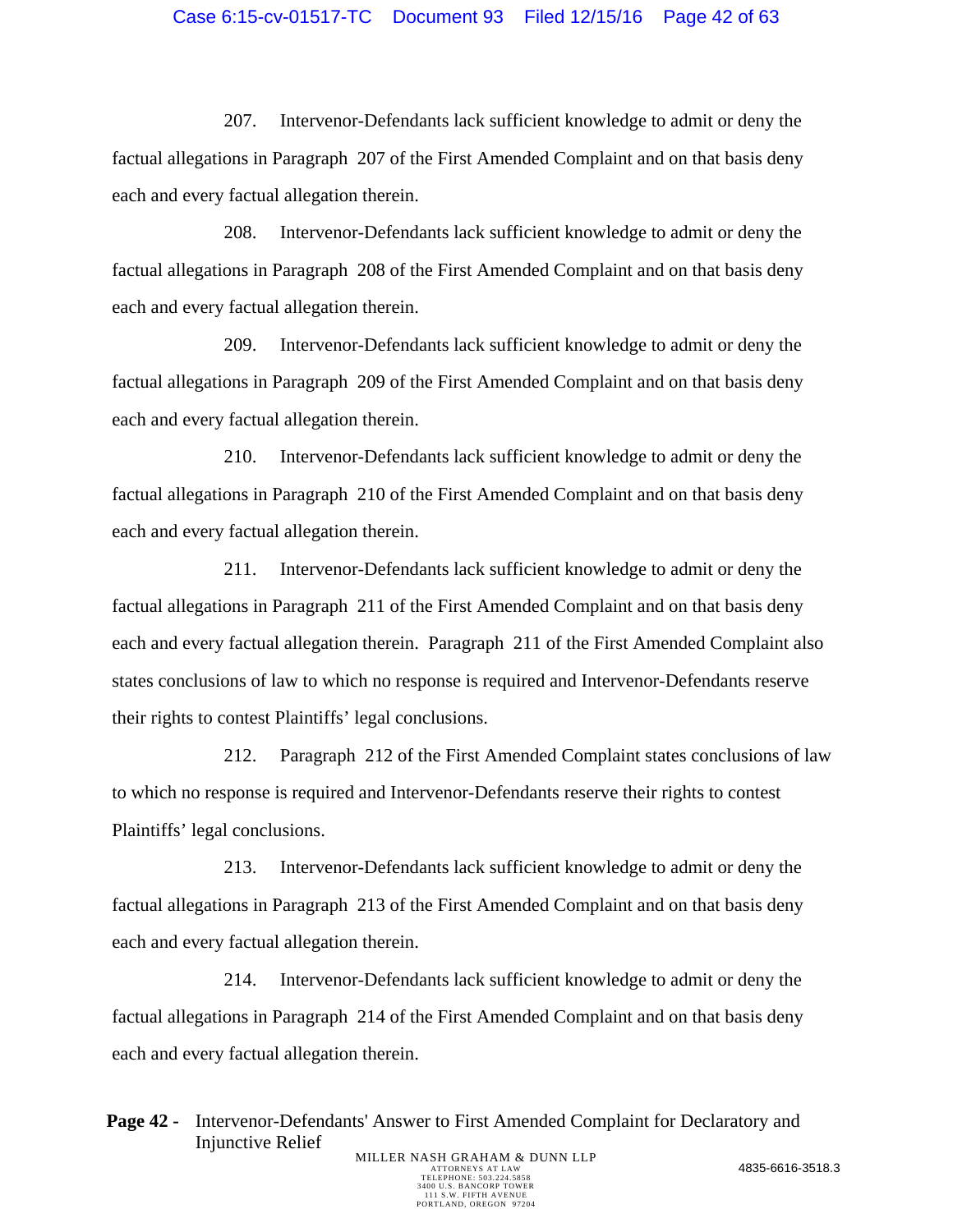## Case 6:15-cv-01517-TC Document 93 Filed 12/15/16 Page 43 of 63

215. Intervenor-Defendants lack sufficient knowledge to admit or deny the factual allegations in Paragraph 215 of the First Amended Complaint and on that basis deny each and every factual allegation therein.

216. Intervenor-Defendants lack sufficient knowledge to admit or deny the factual allegations in Paragraph 216 of the First Amended Complaint and on that basis deny each and every factual allegation therein.

217. Intervenor-Defendants lack sufficient knowledge to admit or deny the factual allegations in Paragraph 217 of the First Amended Complaint and on that basis deny each and every factual allegation therein.

218. Intervenor-Defendants lack sufficient knowledge to admit or deny the factual allegations in Paragraph 218 of the First Amended Complaint and on that basis deny each and every factual allegation therein.

219. Intervenor-Defendants lack sufficient knowledge to admit or deny the factual allegations in Paragraph 219 of the First Amended Complaint and on that basis deny each and every factual allegation therein.

220. Intervenor-Defendants lack sufficient knowledge to admit or deny the factual allegations in Paragraph 220 of the First Amended Complaint and on that basis deny each and every factual allegation therein.

221. Intervenor-Defendants lack sufficient knowledge to admit or deny the factual allegations in Paragraph 221 of the First Amended Complaint and on that basis deny each and every factual allegation therein.

222. Intervenor-Defendants lack sufficient knowledge to admit or deny the factual allegations in Paragraph 222 of the First Amended Complaint and on that basis deny each and every factual allegation therein.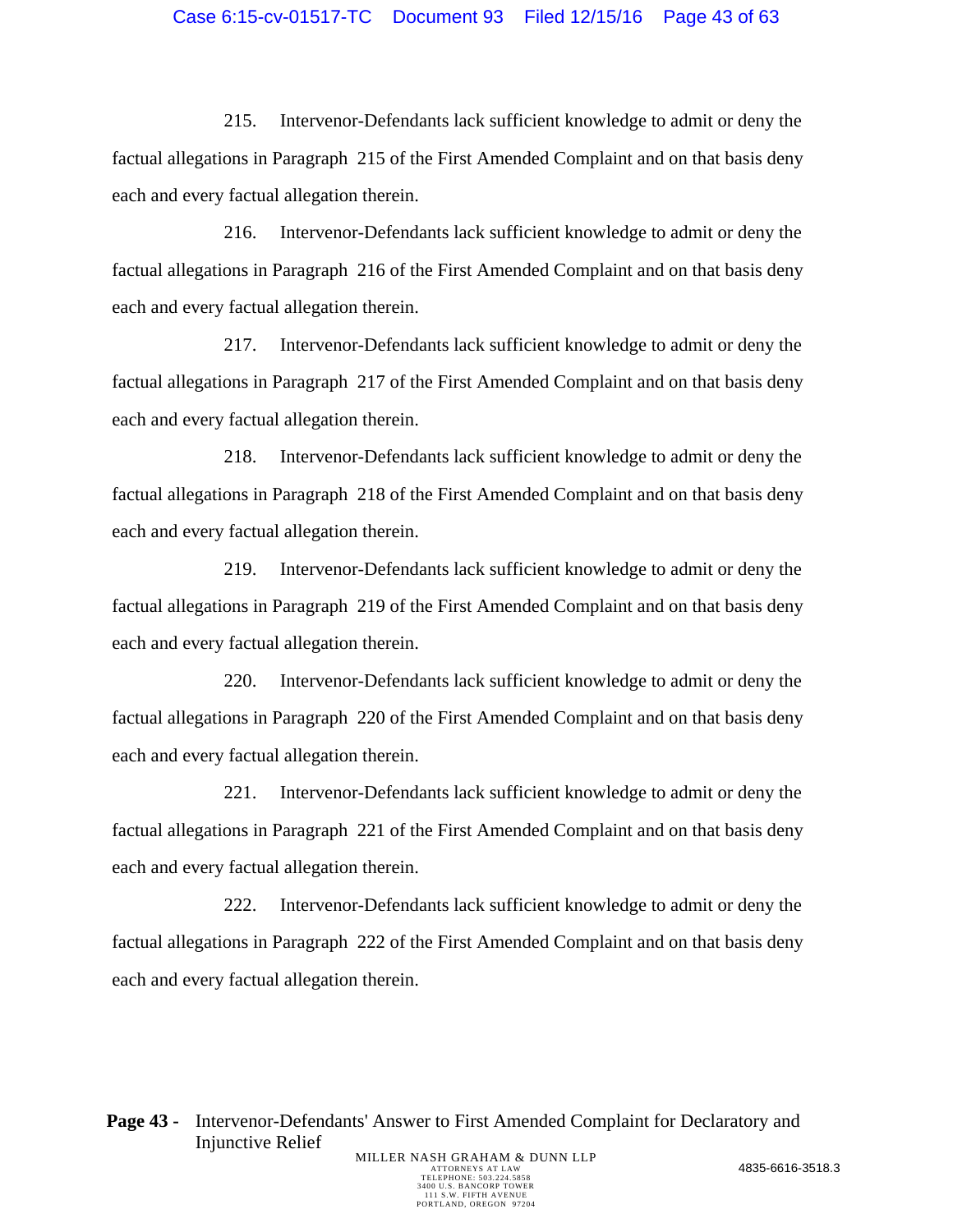## Case 6:15-cv-01517-TC Document 93 Filed 12/15/16 Page 44 of 63

223. Intervenor-Defendants lack sufficient knowledge to admit or deny the factual allegations in Paragraph 223 of the First Amended Complaint and on that basis deny each and every factual allegation therein.

224. Intervenor-Defendants lack sufficient knowledge to admit or deny the factual allegations in Paragraph 224 of the First Amended Complaint and on that basis deny each and every factual allegation therein.

225. Intervenor-Defendants lack sufficient knowledge to admit or deny the factual allegations in Paragraph 225 of the First Amended Complaint and on that basis deny each and every factual allegation therein.

226. Intervenor-Defendants lack sufficient knowledge to admit or deny the factual allegations in Paragraph 226 of the First Amended Complaint and on that basis deny each and every factual allegation therein.

227. Intervenor-Defendants lack sufficient knowledge to admit or deny the factual allegations in Paragraph 227 of the First Amended Complaint and on that basis deny each and every factual allegation therein.

228. Intervenor-Defendants lack sufficient knowledge to admit or deny the factual allegations in Paragraph 228 of the First Amended Complaint and on that basis deny each and every factual allegation therein.

229. Intervenor-Defendants lack sufficient knowledge to admit or deny the factual allegations in Paragraph 229 of the First Amended Complaint and on that basis deny each and every factual allegation therein.

230. Intervenor-Defendants lack sufficient knowledge to admit or deny the factual allegations in Paragraph 230 of the First Amended Complaint and on that basis deny each and every factual allegation therein.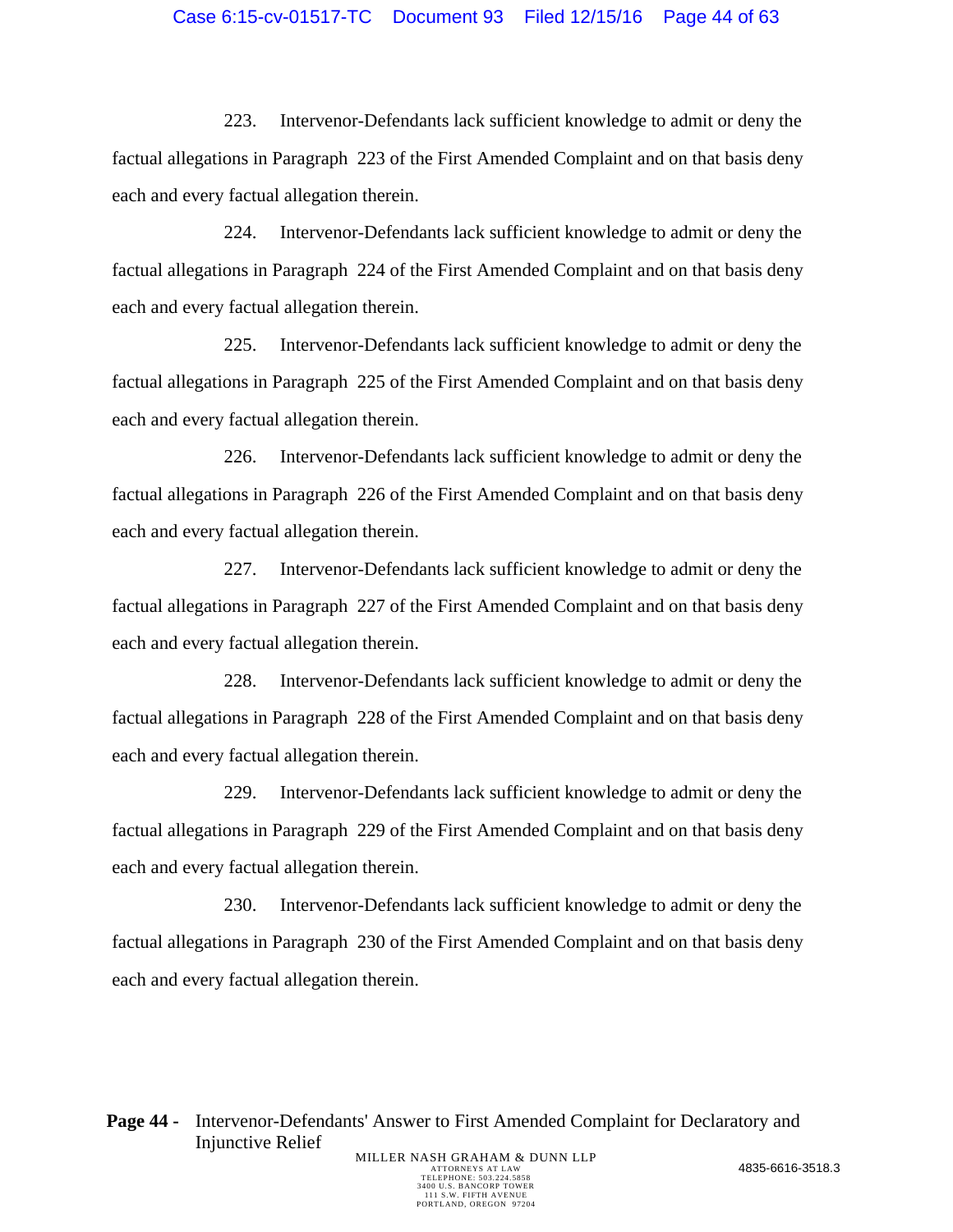## Case 6:15-cv-01517-TC Document 93 Filed 12/15/16 Page 45 of 63

231. Intervenor-Defendants lack sufficient knowledge to admit or deny the factual allegations in Paragraph 231 of the First Amended Complaint and on that basis deny each and every factual allegation therein.

232. Intervenor-Defendants lack sufficient knowledge to admit or deny the factual allegations in Paragraph 232 of the First Amended Complaint and on that basis deny each and every factual allegation therein.

233. Intervenor-Defendants lack sufficient knowledge to admit or deny the factual allegations in Paragraph 233 of the First Amended Complaint and on that basis deny each and every factual allegation therein.

234. Intervenor-Defendants lack sufficient knowledge to admit or deny the factual allegations in Paragraph 234 of the First Amended Complaint and on that basis deny each and every factual allegation therein.

235. Intervenor-Defendants lack sufficient knowledge to admit or deny the factual allegations in Paragraph 235 of the First Amended Complaint and on that basis deny each and every factual allegation therein.

236. Intervenor-Defendants lack sufficient knowledge to admit or deny the factual allegations in Paragraph 236 of the First Amended Complaint and on that basis deny each and every factual allegation therein.

237. Intervenor-Defendants lack sufficient knowledge to admit or deny the factual allegations in Paragraph 237 of the First Amended Complaint and on that basis deny each and every factual allegation therein.

238. Intervenor-Defendants lack sufficient knowledge to admit or deny the factual allegations in Paragraph 238 of the First Amended Complaint and on that basis deny each and every factual allegation therein.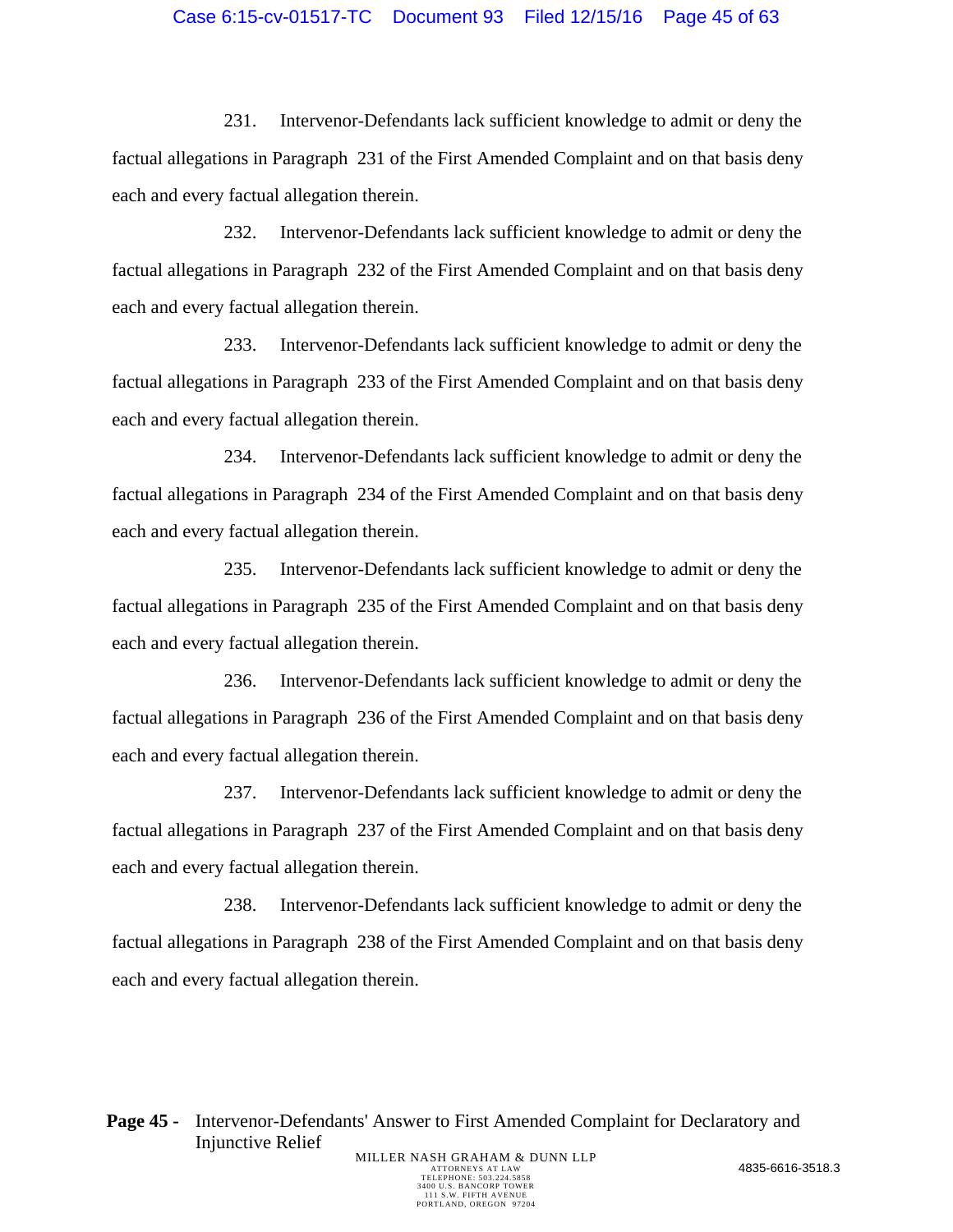## Case 6:15-cv-01517-TC Document 93 Filed 12/15/16 Page 46 of 63

239. Intervenor-Defendants lack sufficient knowledge to admit or deny the factual allegations in Paragraph 239 of the First Amended Complaint and on that basis deny each and every factual allegation therein.

240. Intervenor-Defendants lack sufficient knowledge to admit or deny the factual allegations in Paragraph 240 of the First Amended Complaint and on that basis deny each and every factual allegation therein.

241. Intervenor-Defendants lack sufficient knowledge to admit or deny he factual allegations in Paragraph 241 of the First Amended Complaint and on that basis deny each and every factual allegation therein.

242. Intervenor-Defendants lack sufficient knowledge to admit or deny the factual allegations in Paragraph 242 of the First Amended Complaint and on that basis deny each and every factual allegation therein.

243. Intervenor-Defendants lack sufficient knowledge to admit or deny the factual allegations in Paragraph 243 of the First Amended Complaint and on that basis deny each and every factual allegation therein.

244. Intervenor-Defendants lack sufficient knowledge to admit or deny the factual allegations in Paragraph 244 of the First Amended Complaint and on that basis deny each and every factual allegation therein.

245. Intervenor-Defendants lack sufficient knowledge to admit or deny the factual allegations in Paragraph 245 of the First Amended Complaint and on that basis deny each and every factual allegation therein.

246. Intervenor-Defendants lack sufficient knowledge to admit or deny the factual allegations in Paragraph 246 of the First Amended Complaint and on that basis deny each and every factual allegation therein.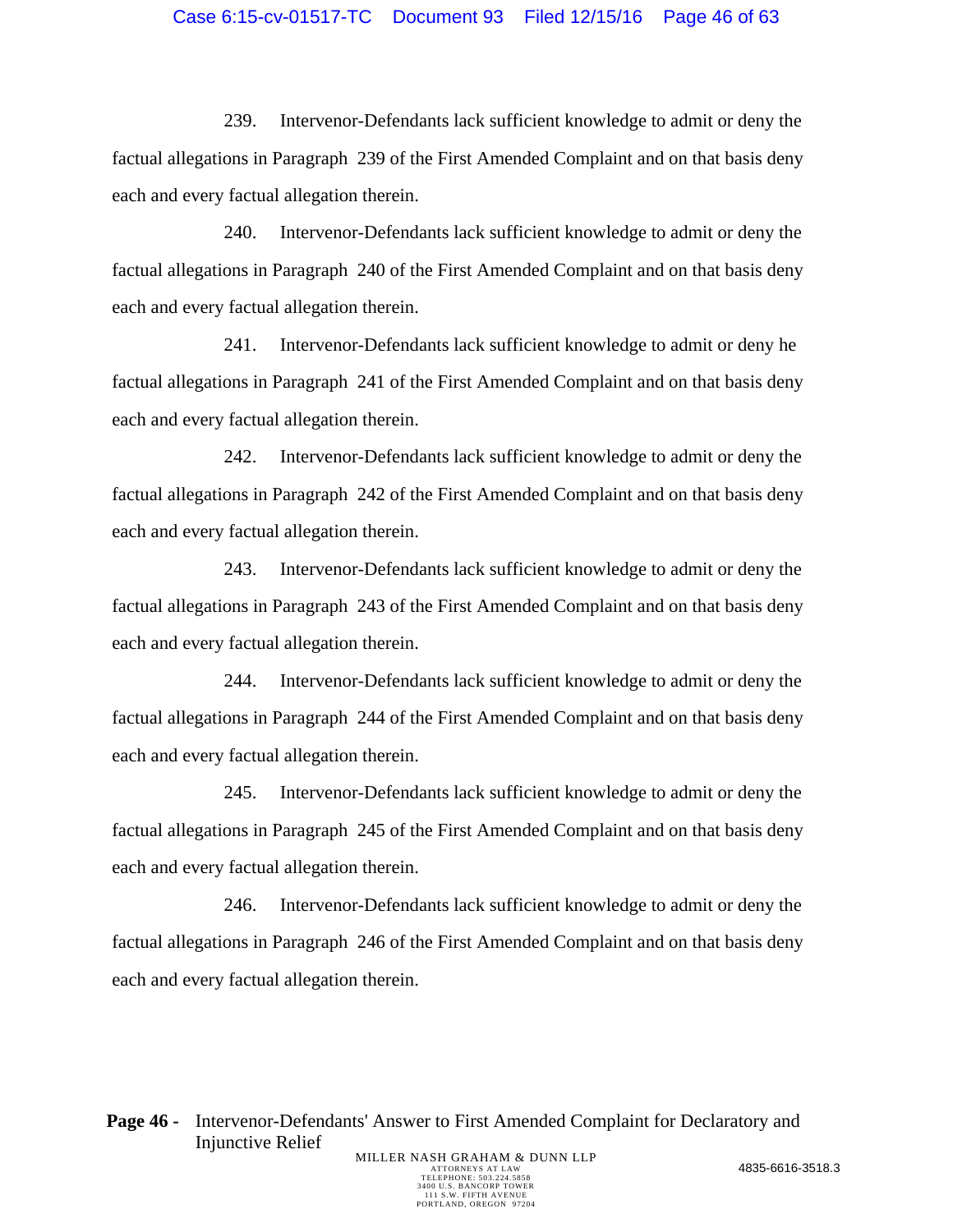## Case 6:15-cv-01517-TC Document 93 Filed 12/15/16 Page 47 of 63

247. Intervenor-Defendants lack sufficient knowledge to admit or deny the factual allegations in Paragraph 247 of the First Amended Complaint and on that basis deny each and every factual allegation therein.

248. Intervenor-Defendants lack sufficient knowledge to admit or deny the factual allegations in Paragraph 248 of the First Amended Complaint and on that basis deny each and every factual allegation therein.

249. Intervenor-Defendants lack sufficient knowledge to admit or deny the factual allegations in Paragraph 249 of the First Amended Complaint and on that basis deny each and every factual allegation therein.

250. Intervenor-Defendants lack sufficient knowledge to admit or deny the factual allegations in Paragraph 250 of the First Amended Complaint and on that basis deny each and every factual allegation therein.

251. Intervenor-Defendants lack sufficient knowledge to admit or deny the factual allegations in Paragraph 251 of the First Amended Complaint and on that basis deny each and every factual allegation therein.

252. Intervenor-Defendants lack sufficient knowledge to admit or deny the factual allegations in Paragraph 252 of the First Amended Complaint and on that basis deny each and every factual allegation therein.

253. Intervenor-Defendants lack sufficient knowledge to admit or deny the factual allegations in Paragraph 253 of the First Amended Complaint and on that basis deny each and every factual allegation therein.

254. Intervenor-Defendants lack sufficient knowledge to admit or deny the factual allegations in Paragraph 254 of the First Amended Complaint and on that basis deny each and every factual allegation therein.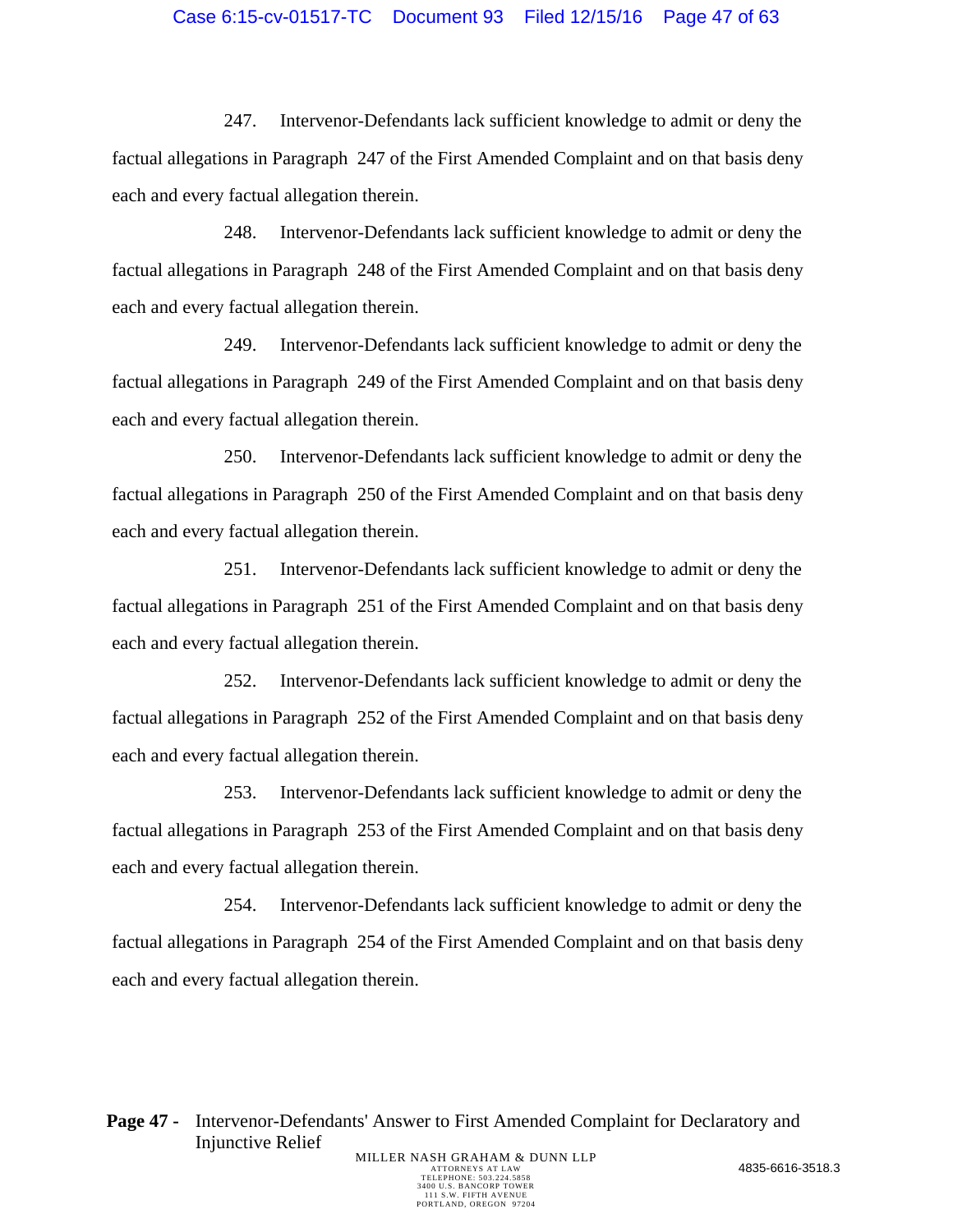#### Case 6:15-cv-01517-TC Document 93 Filed 12/15/16 Page 48 of 63

255. Intervenor-Defendants lack sufficient knowledge to admit or deny the factual allegations in Paragraph 255 of the First Amended Complaint and on that basis deny each and every factual allegation therein.

256. Intervenor-Defendants lack sufficient knowledge to admit or deny the factual allegations in Paragraph 256 of the First Amended Complaint and on that basis deny each and every factual allegation therein. Paragraph 256 of the First Amended Complaint also states conclusions of law to which no response is required and Intervenor-Defendants reserve their rights to contest Plaintiffs' legal conclusions.

257. Intervenor-Defendants lack sufficient knowledge to admit or deny the factual allegations in Paragraph 257 of the First Amended Complaint and on that basis deny each and every factual allegation therein.

258. Intervenor-Defendants lack sufficient knowledge to admit or deny the factual allegations in Paragraph 258 of the First Amended Complaint and on that basis deny each and every factual allegation therein.

259. Intervenor-Defendants lack sufficient knowledge to admit or deny the factual allegations in Paragraph 259 of the First Amended Complaint and on that basis deny each and every factual allegation therein.

260. Intervenor-Defendants lack sufficient knowledge to admit or deny the factual allegations in Paragraph 260 of the First Amended Complaint and on that basis deny each and every factual allegation therein.

261. Intervenor-Defendants lack sufficient knowledge to admit or deny the factual allegations in Paragraph 261 of the First Amended Complaint and on that basis deny each and every factual allegation therein. Paragraph 261 of the First Amended Complaint also states conclusions of law to which no response is required and Intervenor-Defendants reserve their rights to contest Plaintiffs' legal conclusions.

Page 48 - Intervenor-Defendants' Answer to First Amended Complaint for Declaratory and Injunctive Relief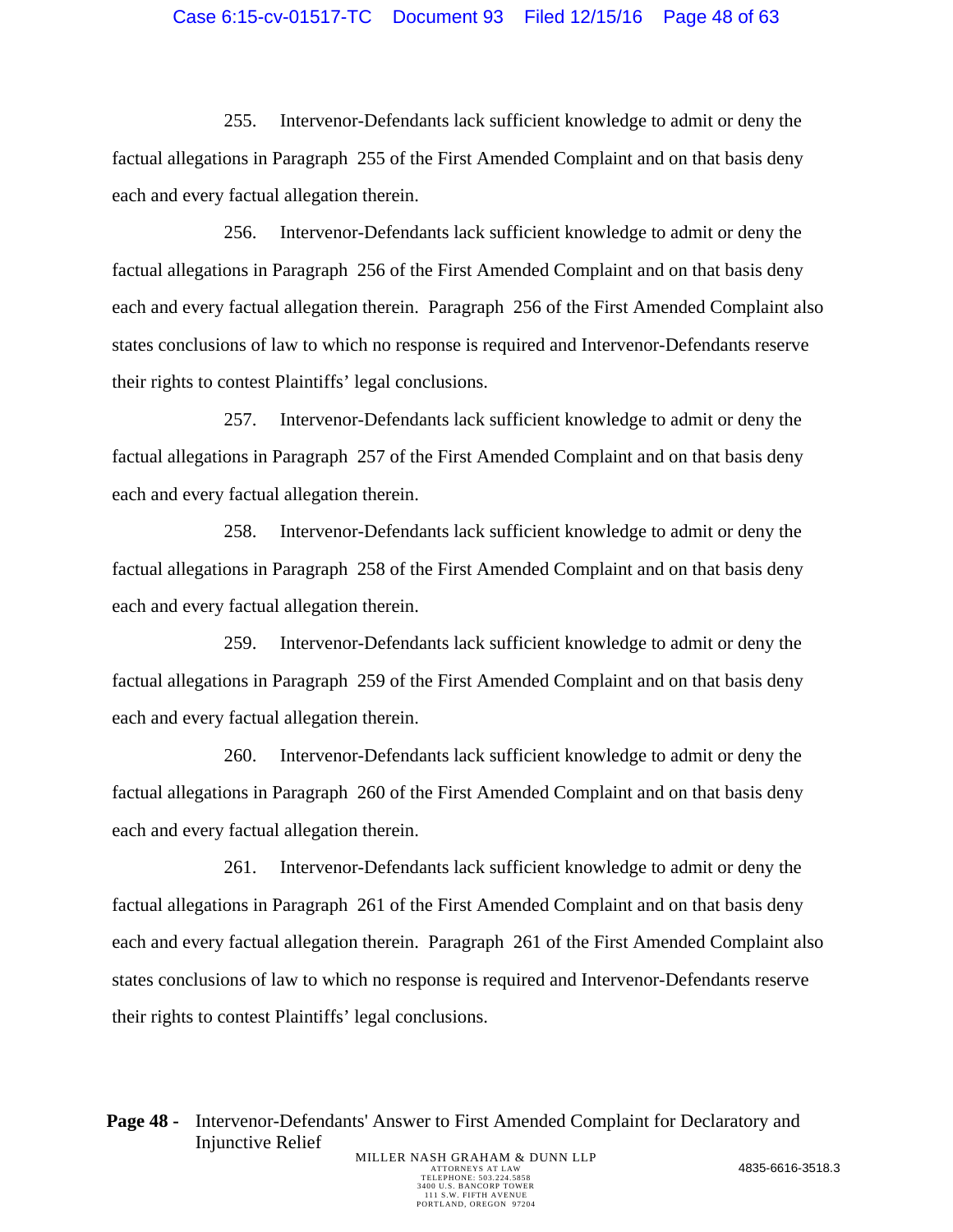#### Case 6:15-cv-01517-TC Document 93 Filed 12/15/16 Page 49 of 63

262. Intervenor-Defendants lack sufficient knowledge to admit or deny the factual allegations in Paragraph 262 of the First Amended Complaint and on that basis deny each and every factual allegation therein. Paragraph 262 of the First Amended Complaint also states conclusions of law to which no response is required and Intervenor-Defendants reserve their rights to contest Plaintiffs' legal conclusions.

263. Paragraph 263 of the First Amended Complaint states conclusions of law to which no response is required and Intervenor-Defendants reserve their rights to contest Plaintiffs' legal conclusions.

264. Paragraph 264 of the First Amended Complaint states conclusions of law to which no response is required and Intervenor-Defendants reserve their rights to contest Plaintiffs' legal conclusions.

265. Paragraph 265 of the First Amended Complaint states conclusions of law to which no response is required and Intervenor-Defendants reserve their rights to contest Plaintiffs' legal conclusions.

266. Paragraph 266 of the First Amended Complaint states conclusions of law to which no response is required and Intervenor-Defendants reserve their rights to contest Plaintiffs' legal conclusions.

267. Paragraph 267 of the First Amended Complaint states conclusions of law to which no response is required and Intervenor-Defendants reserve their rights to contest Plaintiffs' legal conclusions.

268. Paragraph 268 of the First Amended Complaint states conclusions of law to which no response is required and Intervenor-Defendants reserve their rights to contest Plaintiffs' legal conclusions.

269. Paragraph 269 of the First Amended Complaint states conclusions of law to which no response is required and Intervenor-Defendants reserve their rights to contest Plaintiffs' legal conclusions.

**Page 49 -** Intervenor-Defendants' Answer to First Amended Complaint for Declaratory and Injunctive Relief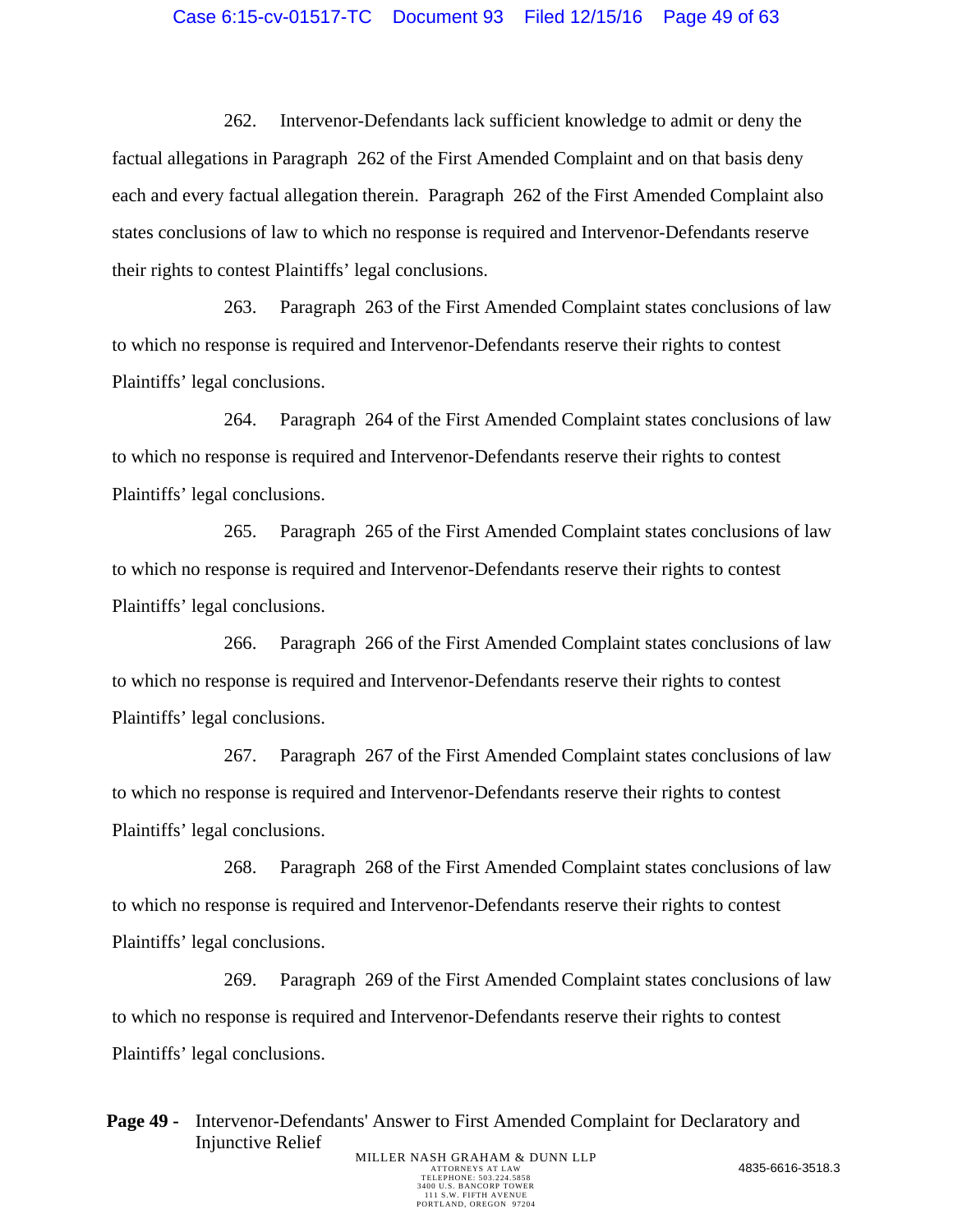## Case 6:15-cv-01517-TC Document 93 Filed 12/15/16 Page 50 of 63

270. Paragraph 270 of the First Amended Complaint states conclusions of law to which no response is required and Intervenor-Defendants reserve their rights to contest Plaintiffs' legal conclusions.

271. Paragraph 271 of the First Amended Complaint states conclusions of law to which no response is required and Intervenor-Defendants reserve their rights to contest Plaintiffs' legal conclusions.

272. Paragraph 272 of the First Amended Complaint states conclusions of law to which no response is required and Intervenor-Defendants reserve their rights to contest Plaintiffs' legal conclusions.

273. Paragraph 273 of the First Amended Complaint states conclusions of law to which no response is required and Intervenor-Defendants reserve their rights to contest Plaintiffs' legal conclusions.

274. Paragraph 274 of the First Amended Complaint states conclusions of law to which no response is required and Intervenor-Defendants reserve their rights to contest Plaintiffs' legal conclusions.

275. Intervenor-Defendants lack sufficient knowledge to admit or deny the factual allegations in Paragraph 275 of the First Amended Complaint and on that basis deny each and every factual allegation therein. Paragraph 275 of the First Amended Complaint also states conclusions of law to which no response is required and Intervenor-Defendants reserve their rights to contest Plaintiffs' legal conclusions

276. Paragraph 276 of the First Amended Complaint states conclusions of law to which no response is required and Intervenor-Defendants reserve their rights to contest Plaintiffs' legal conclusions.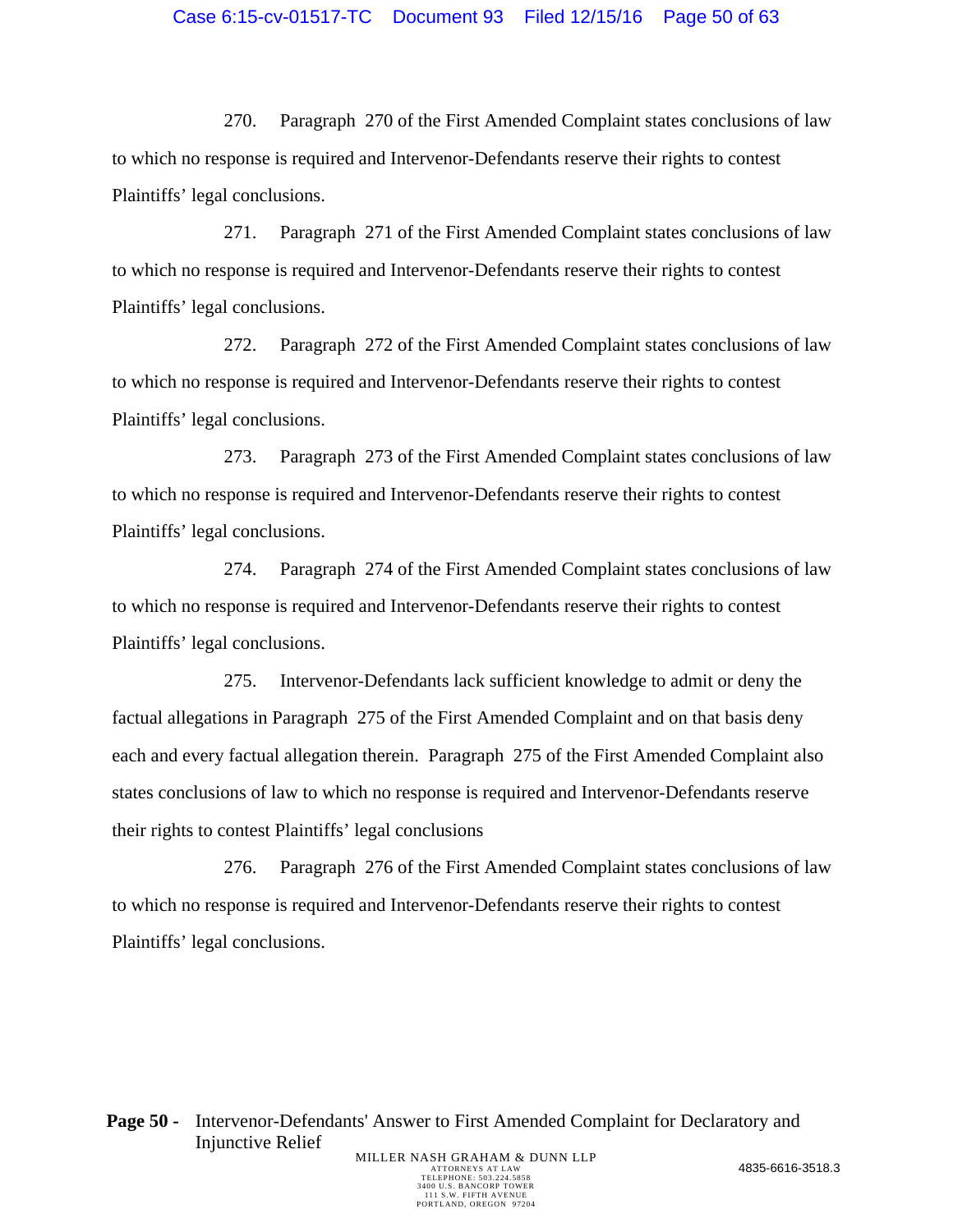### **CLAIMS FOR RELIEF**

## **First Claim for Relief Violation of the Due Process Clause of the Fifth Amendment**

277. Intervenor-Defendants hereby incorporate by reference, as though fully set forth herein, their previous responses to the allegations in the preceding Paragraphs of the First Amended Complaint.

278. Paragraph 278 of the First Amended Complaint states conclusions of law to which no response is required and Intervenor-Defendants reserve their rights to contest Plaintiffs' legal conclusions.

279. Intervenor-Defendants lack sufficient knowledge to admit or deny the factual allegations in Paragraph 279 of the First Amended Complaint and on that basis deny each and every factual allegation therein. Paragraph 279 of the First Amended Complaint also states conclusions of law to which no response is required and Intervenor-Defendants reserve their rights to contest Plaintiffs' legal conclusions.

280. Intervenor-Defendants lack sufficient knowledge to admit or deny the factual allegations in Paragraph 280 of the First Amended Complaint and on that basis deny each and every factual allegation therein. Paragraph 280 of the First Amended Complaint also states conclusions of law to which no response is required and Intervenor-Defendants reserve their rights to contest Plaintiffs' legal conclusions.

281. Intervenor-Defendants lack sufficient knowledge to admit or deny the factual allegations in Paragraph 281 of the First Amended Complaint and on that basis deny each and every factual allegation therein. Paragraph 281 of the First Amended Complaint also states conclusions of law to which no response is required and Intervenor-Defendants reserve their rights to contest Plaintiffs' legal conclusions.

282. Intervenor-Defendants lack sufficient knowledge to admit or deny the factual allegations in Paragraph 282 of the First Amended Complaint and on that basis deny each and every factual allegation therein. Paragraph 282 of the First Amended Complaint also

Page 51 - Intervenor-Defendants' Answer to First Amended Complaint for Declaratory and Injunctive Relief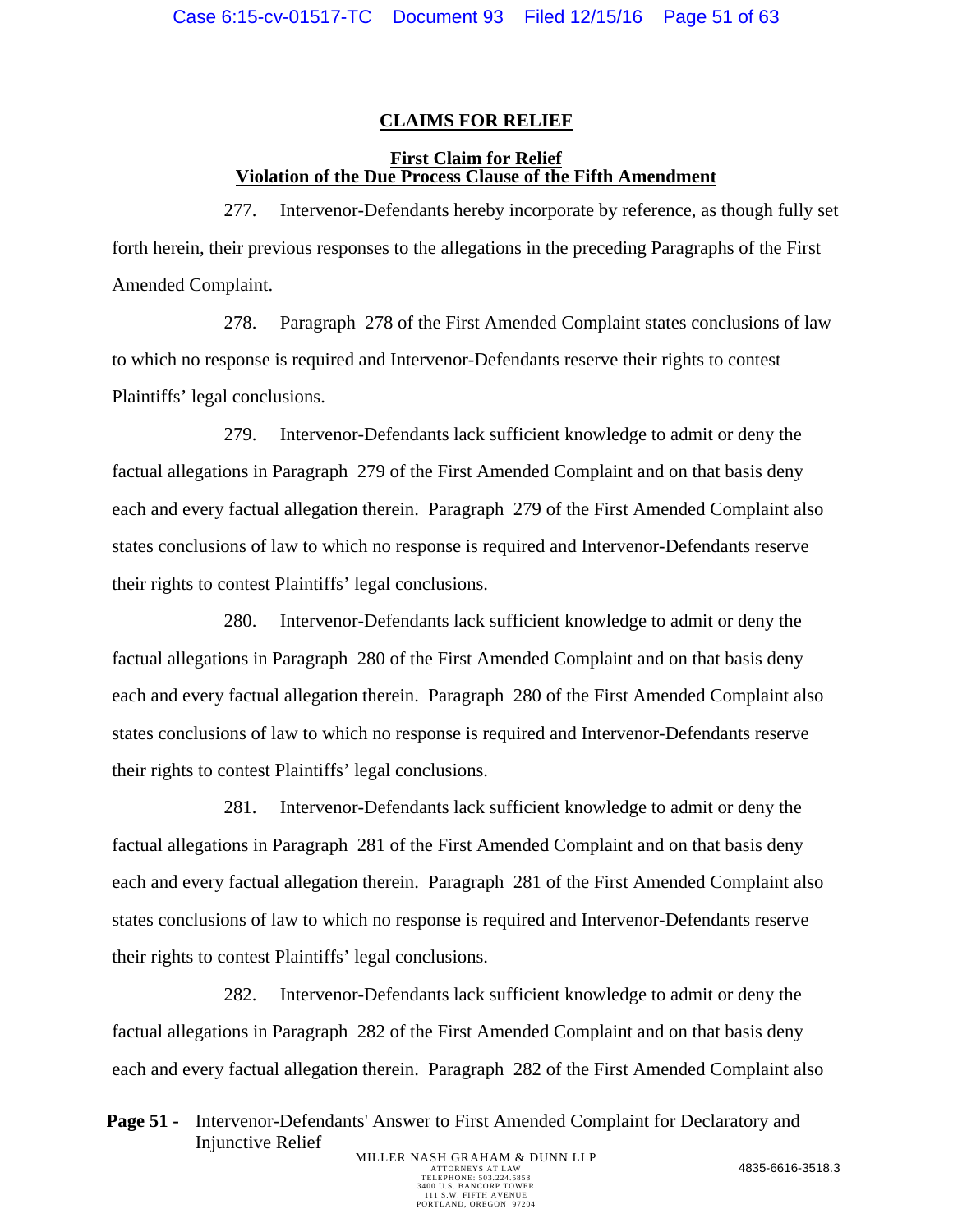## Case 6:15-cv-01517-TC Document 93 Filed 12/15/16 Page 52 of 63

states conclusions of law to which no response is required and Intervenor-Defendants reserve their rights to contest Plaintiffs' legal conclusions.

283. Intervenor-Defendants lack sufficient knowledge to admit or deny the factual allegations in Paragraph 283 of the First Amended Complaint and on that basis deny each and every factual allegation therein. Paragraph 283 of the First Amended Complaint also states conclusions of law to which no response is required and Intervenor-Defendants reserve their rights to contest Plaintiffs' legal conclusions.

284. Intervenor-Defendants lack sufficient knowledge to admit or deny the factual allegations in Paragraph 284 of the First Amended Complaint and on that basis deny each and every factual allegation therein. Paragraph 284 of the First Amended Complaint also states conclusions of law to which no response is required and Intervenor-Defendants reserve their rights to contest Plaintiffs' legal conclusions.

285. Intervenor-Defendants lack sufficient knowledge to admit or deny the factual allegations in Paragraph 285 of the First Amended Complaint and on that basis deny each and every factual allegation therein. Paragraph 285 of the First Amended Complaint also states conclusions of law to which no response is required and Intervenor-Defendants reserve their rights to contest Plaintiffs' legal conclusions.

286. Intervenor-Defendants lack sufficient knowledge to admit or deny the factual allegations in Paragraph 286 of the First Amended Complaint and on that basis deny each and every factual allegation therein. Paragraph 286 of the First Amended Complaint also states conclusions of law to which no response is required and Intervenor-Defendants reserve their rights to contest Plaintiffs' legal conclusions.

287. Intervenor-Defendants lack sufficient knowledge to admit or deny the factual allegations in Paragraph 287 of the First Amended Complaint and on that basis deny each and every factual allegation therein. Paragraph 287 of the First Amended Complaint also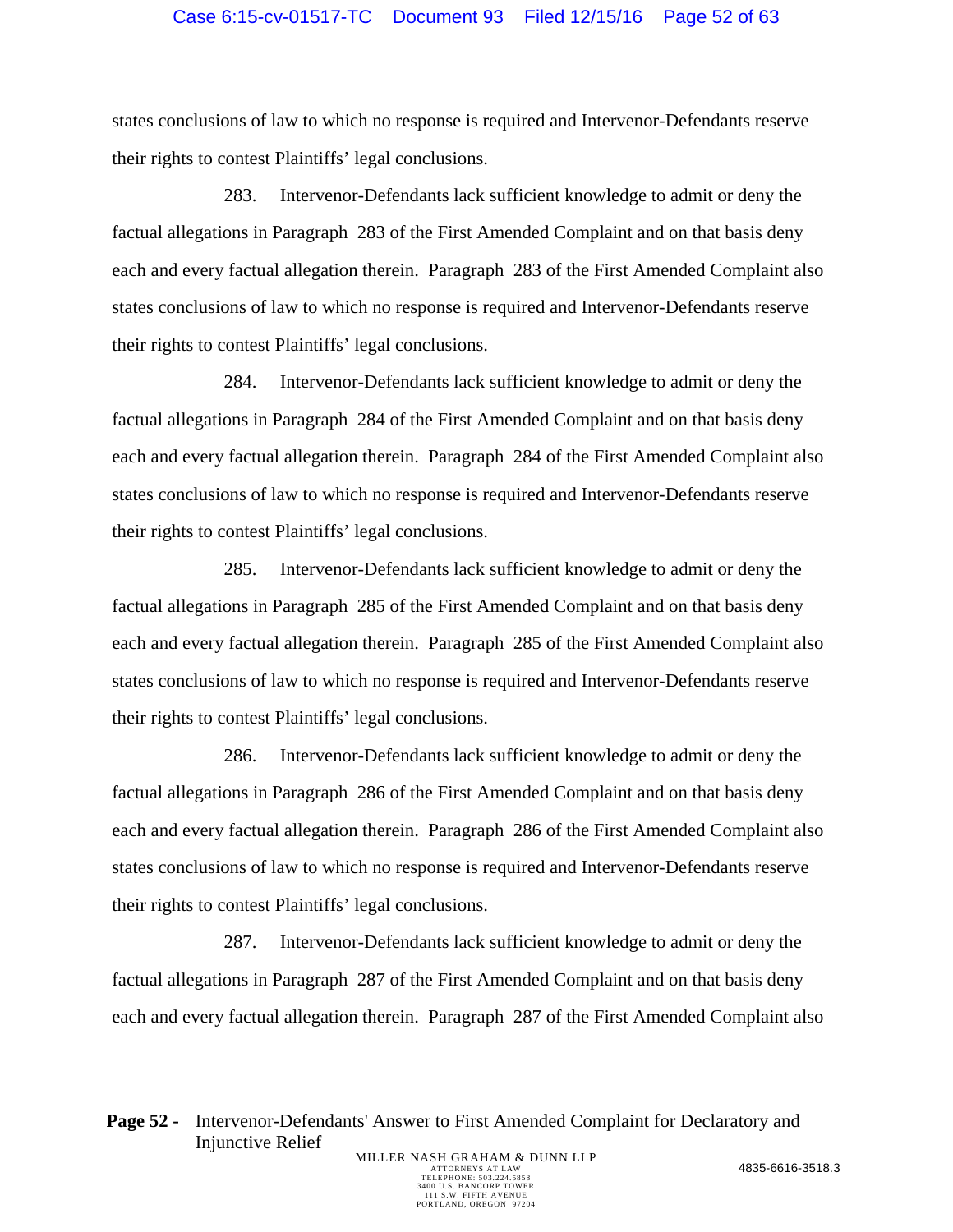## Case 6:15-cv-01517-TC Document 93 Filed 12/15/16 Page 53 of 63

states conclusions of law to which no response is required and Intervenor-Defendants reserve their rights to contest Plaintiffs' legal conclusions.

288. Intervenor-Defendants lack sufficient knowledge to admit or deny the factual allegations in Paragraph 288 of the First Amended Complaint and on that basis deny each and every factual allegation therein. Paragraph 288 of the First Amended Complaint also states conclusions of law to which no response is required and Intervenor-Defendants reserve their rights to contest Plaintiffs' legal conclusions.

289. Intervenor-Defendants lack sufficient knowledge to admit or deny the factual allegations in Paragraph 289 of the First Amended Complaint and on that basis deny each and every factual allegation therein. Paragraph 289 of the First Amended Complaint also states conclusions of law to which no response is required and Intervenor-Defendants reserve their rights to contest Plaintiffs' legal conclusions.

#### **Second Claim for Relief Violation of Equal Protection Principles Embedded in the Fifth Amendment**

290. Intervenor-Defendants hereby incorporate by reference, as though fully set forth herein, their previous responses to the allegations in the preceding Paragraphs of the First Amended Complaint.

291. Paragraph 291 of the First Amended Complaint states conclusions of law to which no response is required and Intervenor-Defendants reserve their rights to contest Plaintiffs' legal conclusions.

292. Intervenor-Defendants lack sufficient knowledge to admit or deny the factual allegations in Paragraph 292 of the First Amended Complaint and on that basis deny each and every factual allegation therein. Paragraph 292 of the First Amended Complaint also states conclusions of law to which no response is required and Intervenor-Defendants reserve their rights to contest Plaintiffs' legal conclusions.

**Page 53 -** Intervenor-Defendants' Answer to First Amended Complaint for Declaratory and Injunctive Relief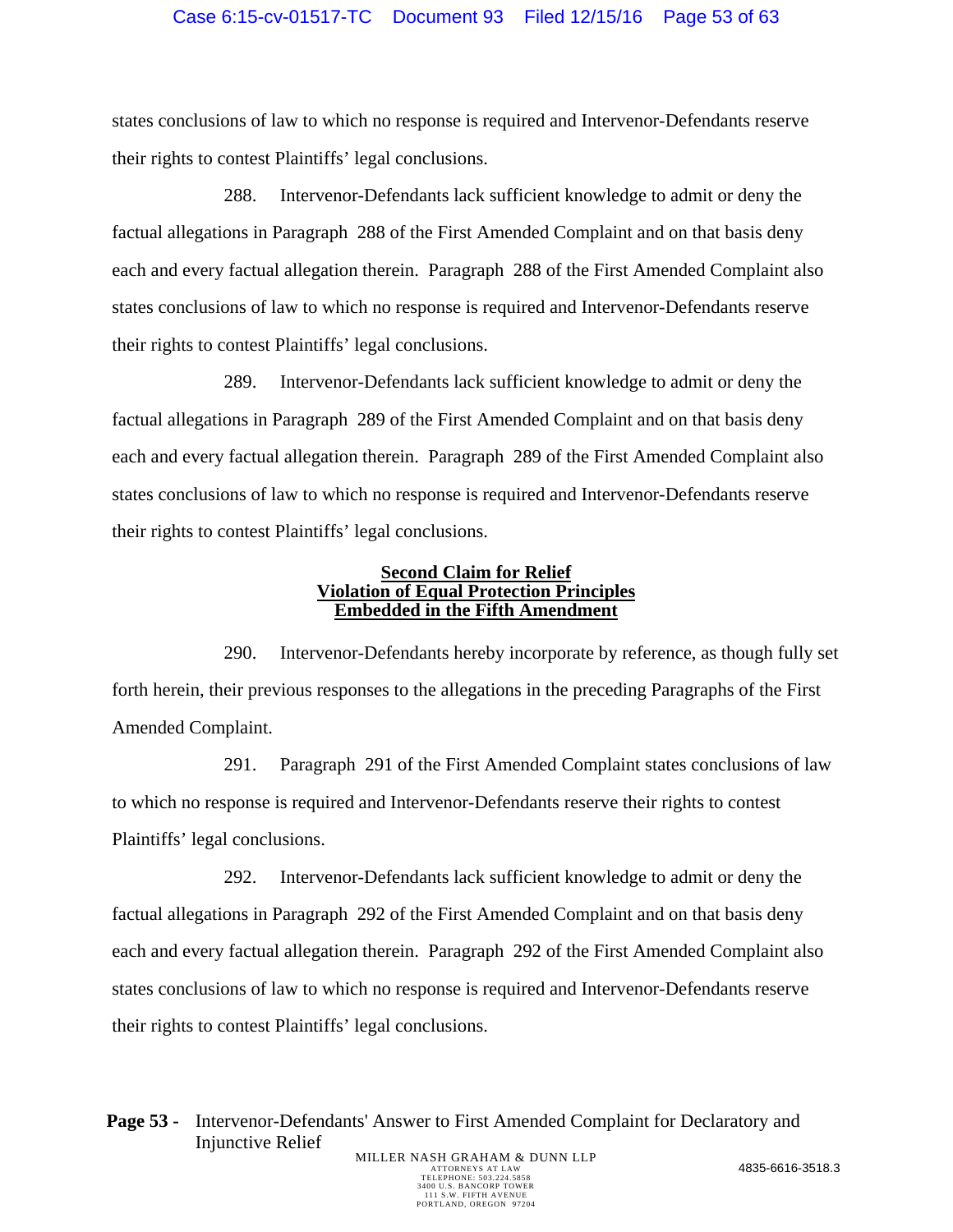#### Case 6:15-cv-01517-TC Document 93 Filed 12/15/16 Page 54 of 63

293. Intervenor-Defendants lack sufficient knowledge to admit or deny the factual allegations in Paragraph 293 of the First Amended Complaint and on that basis deny each and every factual allegation therein. Paragraph 293 of the First Amended Complaint also states conclusions of law to which no response is required and Intervenor-Defendants reserve their rights to contest Plaintiffs' legal conclusions.

294. Intervenor-Defendants lack sufficient knowledge to admit or deny the factual allegations in Paragraph 294 of the First Amended Complaint and on that basis deny each and every factual allegation therein. Paragraph 294 of the First Amended Complaint also states conclusions of law to which no response is required and Intervenor-Defendants reserve their rights to contest Plaintiffs' legal conclusions.

295. Intervenor-Defendants lack sufficient knowledge to admit or deny the factual allegations in Paragraph 295 of the First Amended Complaint and on that basis deny each and every factual allegation therein. Paragraph 295 of the First Amended Complaint also states conclusions of law to which no response is required and Intervenor-Defendants reserve their rights to contest Plaintiffs' legal conclusions.

296. Intervenor-Defendants deny that Plaintiffs cannot challenge or alter the acts of Defendants concerning fossil fuels. Intervenor-Defendants lack sufficient knowledge to admit or deny the remaining factual allegations in Paragraph 296 of the First Amended Complaint and on that basis deny each and every factual allegation therein. Paragraph 296 of the First Amended Complaint also states conclusions of law to which no response is required and Intervenor-Defendants reserve their rights to contest Plaintiffs' legal conclusions.

297. Intervenor-Defendants lack sufficient knowledge to admit or deny the factual allegations in Paragraph 297 of the First Amended Complaint and on that basis deny each and every factual allegation therein. Paragraph 297 of the First Amended Complaint also states conclusions of law to which no response is required and Intervenor-Defendants reserve their rights to contest Plaintiffs' legal conclusions.

Page 54 - Intervenor-Defendants' Answer to First Amended Complaint for Declaratory and Injunctive Relief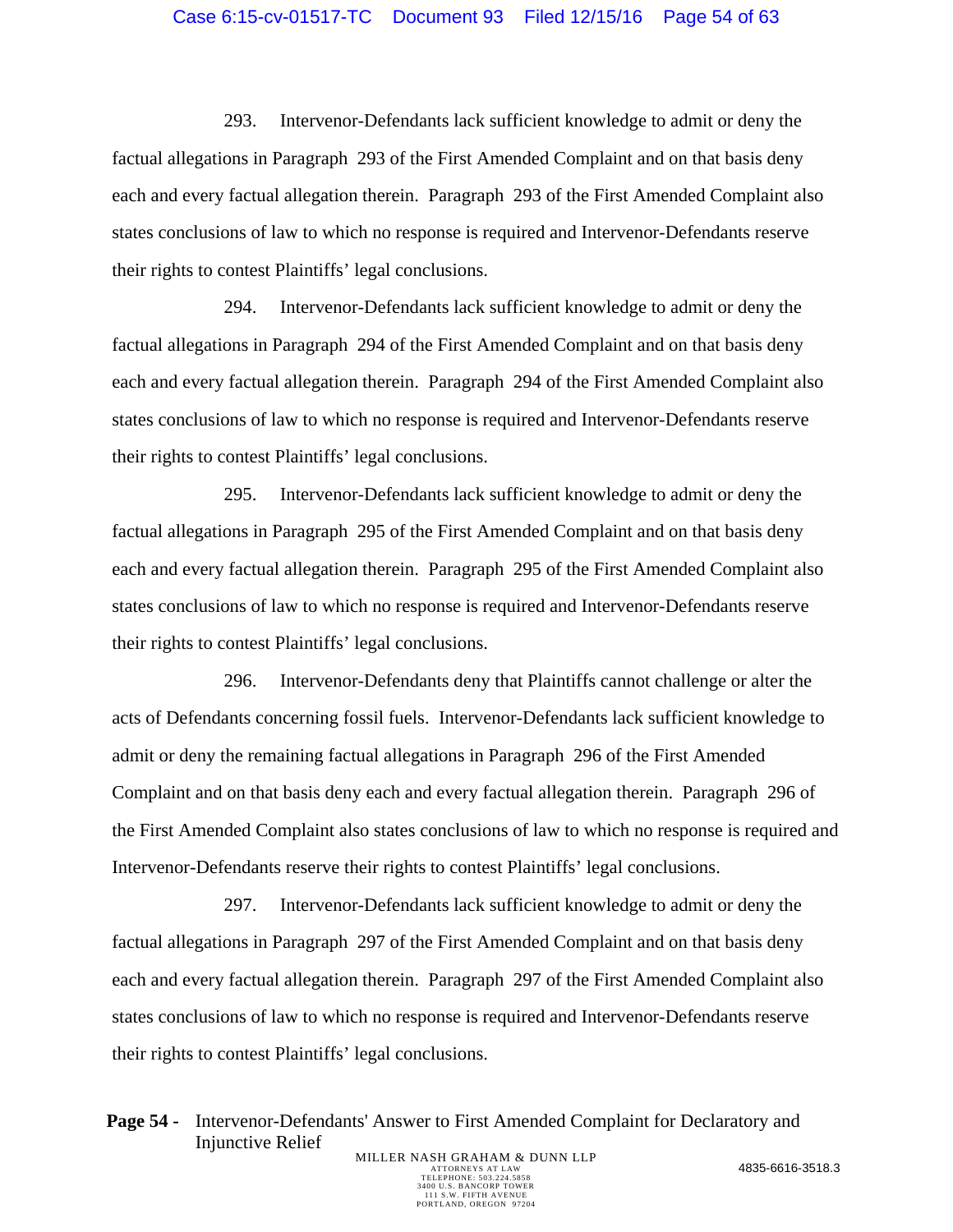## Case 6:15-cv-01517-TC Document 93 Filed 12/15/16 Page 55 of 63

298. Intervenor-Defendants lack sufficient knowledge to admit or deny the factual allegations in Paragraph 298 of the First Amended Complaint and on that basis deny each and every factual allegation therein. Paragraph 298 of the First Amended Complaint also states conclusions of law to which no response is required and Intervenor-Defendants reserve their rights to contest Plaintiffs' legal conclusions.

299. Intervenor-Defendants lack sufficient knowledge to admit or deny the factual allegations in Paragraph 299 of the First Amended Complaint and on that basis deny each and every factual allegation therein. Paragraph 299 of the First Amended Complaint also states conclusions of law to which no response is required and Intervenor-Defendants reserve their rights to contest Plaintiffs' legal conclusions.

300. Paragraph 300 of the First Amended Complaint states a conclusion of law to which no response is required and Intervenor-Defendants reserve their rights to contest Plaintiffs' legal conclusion.

301. Paragraph 301 of the First Amended Complaint states conclusions of law to which no response is required and Intervenor-Defendants reserve their rights to contest Plaintiffs' legal conclusions.

#### **Third Claim for Relief The Unenumerated Rights Preserved for the People by the Ninth Amendment**

302. Intervenor-Defendants hereby incorporate by reference, as though fully set forth herein, their previous responses to the allegations in the preceding Paragraphs of the First Amended Complaint.

303. Intervenor-Defendants lack sufficient knowledge to admit or deny the factual allegations in Paragraph 303 of the First Amended Complaint and on that basis deny each and every factual allegation therein. Paragraph 303 of the First Amended Complaint also states conclusions of law to which no response is required and Intervenor-Defendants reserve their rights to contest Plaintiffs' legal conclusions.

**Page 55 -** Intervenor-Defendants' Answer to First Amended Complaint for Declaratory and Injunctive Relief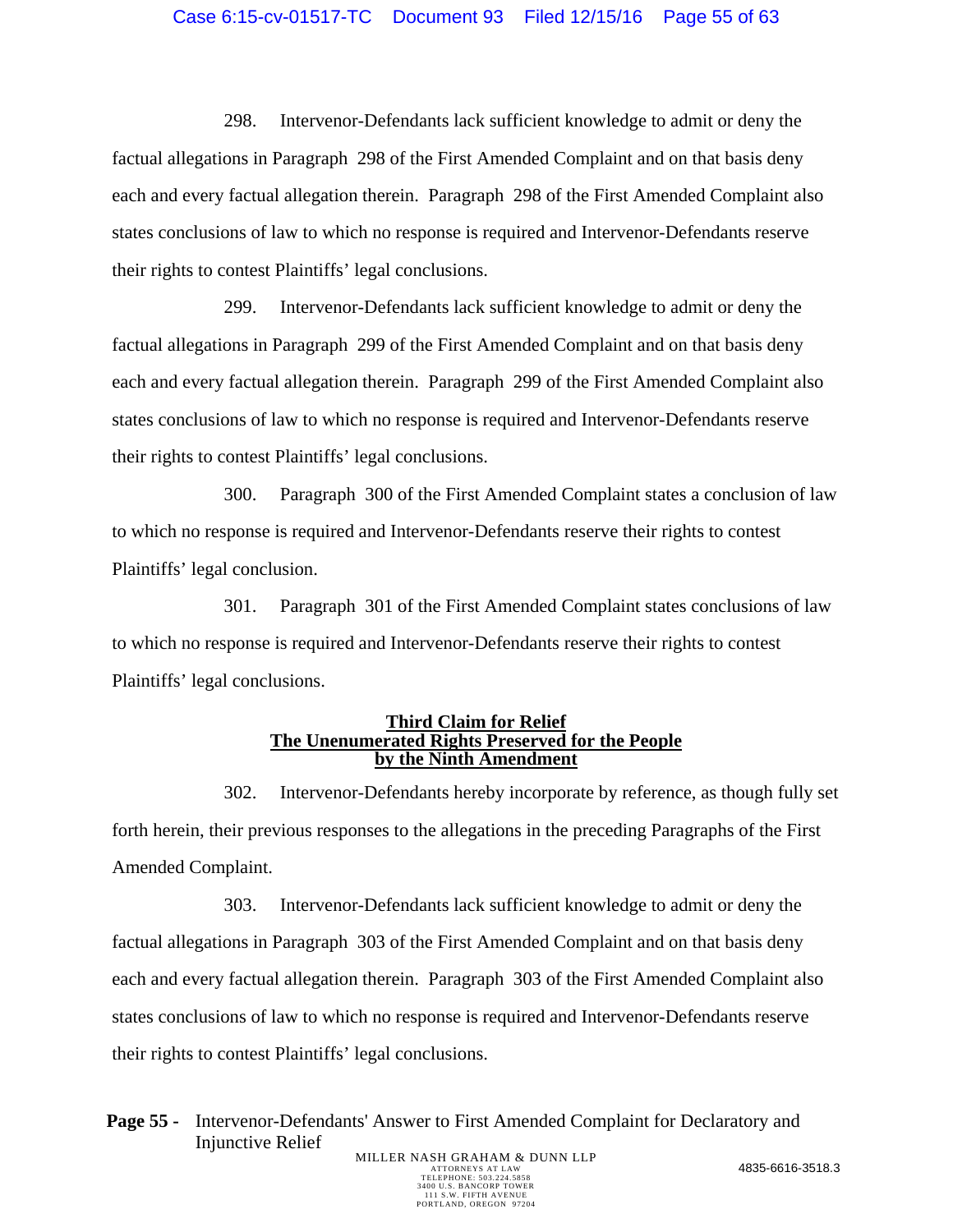#### Case 6:15-cv-01517-TC Document 93 Filed 12/15/16 Page 56 of 63

304. Intervenor-Defendants lack sufficient knowledge to admit or deny the factual allegations in Paragraph 304 of the First Amended Complaint and on that basis deny each and every factual allegation therein. Paragraph 304 of the First Amended Complaint also states conclusions of law to which no response is required and Intervenor-Defendants reserve their rights to contest Plaintiffs' legal conclusions.

305. Intervenor-Defendants lack sufficient knowledge to admit or deny the factual allegations in Paragraph 305 of the First Amended Complaint and on that basis deny each and every factual allegation therein. Paragraph 305 of the First Amended Complaint also states conclusions of law to which no response is required and Intervenor-Defendants reserve their rights to contest Plaintiffs' legal conclusions.

306. Paragraph 306 of the First Amended Complaint states conclusions of law to which no response is required and Intervenor-Defendants reserve their rights to contest Plaintiffs' legal conclusions.

#### **Fourth Claim for Relief Violation of the Public Trust Doctrine**

307. Intervenor-Defendants hereby incorporate by reference, as though fully set forth herein, their previous responses to the allegations in the preceding Paragraphs of the First Amended Complaint.

308. Paragraph 308 of the First Amended Complaint states conclusions of law to which no response is required and Intervenor-Defendants reserve their rights to contest Plaintiffs' legal conclusions.

309. Intervenor-Defendants lack sufficient knowledge to admit or deny the factual allegations in Paragraph 309 of the First Amended Complaint and on that basis deny each and every factual allegation therein. Paragraph 309 of the First Amended Complaint also states conclusions of law to which no response is required and Intervenor-Defendants reserve their rights to contest Plaintiffs' legal conclusions.

Page 56 - Intervenor-Defendants' Answer to First Amended Complaint for Declaratory and Injunctive Relief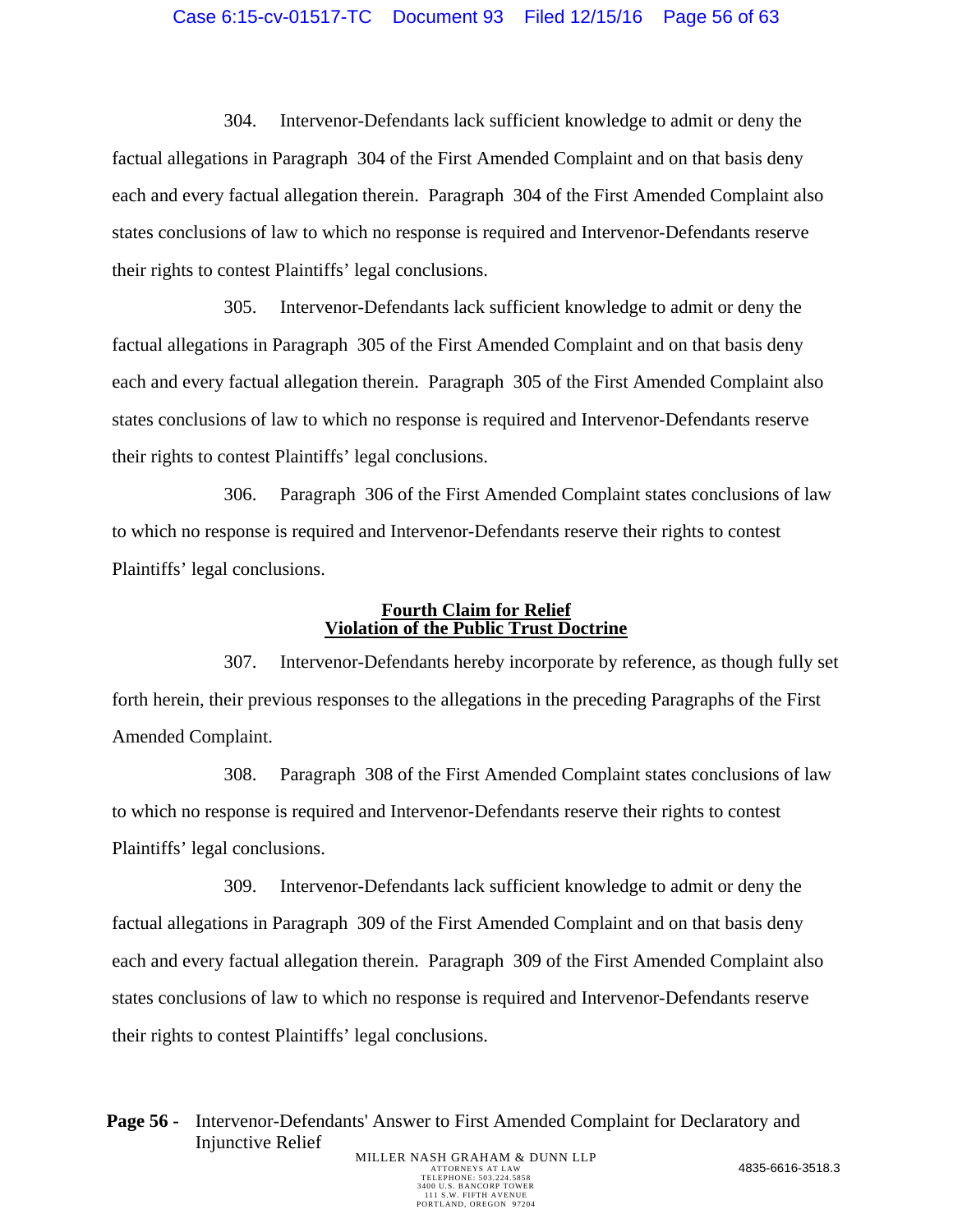## Case 6:15-cv-01517-TC Document 93 Filed 12/15/16 Page 57 of 63

310. Intervenor-Defendants lack sufficient knowledge to admit or deny the factual allegations in Paragraph 310 of the First Amended Complaint and on that basis deny each and every factual allegation therein. Paragraph 310 of the First Amended Complaint also states conclusions of law to which no response is required and Intervenor-Defendants reserve their rights to contest Plaintiffs' legal conclusions.

#### **AFFIRMATIVE DEFENSES**

Intervenor-Defendants state the following affirmative defenses without assuming any burden of proof or production that would otherwise rest on the Plaintiffs.

1. The First Amended Complaint fails to state claims upon which relief can be granted.

2. Plaintiffs' claims are barred due to lack of standing and do not present a case or controversy under Article III of the United States Constitution.

3. Plaintiffs' claims are barred by the doctrines of estoppel, *res judicata, in pari delicto*, and unclean hands.

4. Plaintiffs' claims are barred by assumption of the risk, contributory negligence, and waiver.

5. Plaintiffs' claims are barred by the applicable statute of limitations and the doctrine of *laches*.

6. Plaintiffs' requested relief constitutes a collateral attack, which is prohibited by the Administrative Procedure Act, on Department of Energy and Federal Energy Regulatory Commission authorizations, certificates, and other approvals pursuant to the Natural Gas Act, Energy Policy Act of 2005, and Energy Policy Act of 1992 for Jordan Cove Energy Project, L.P. to site, construct, and operate the Jordan Cove LNG Terminal and to export liquefied natural gas from the Jordan Cove LNG Terminal.

Page 57 - Intervenor-Defendants' Answer to First Amended Complaint for Declaratory and Injunctive Relief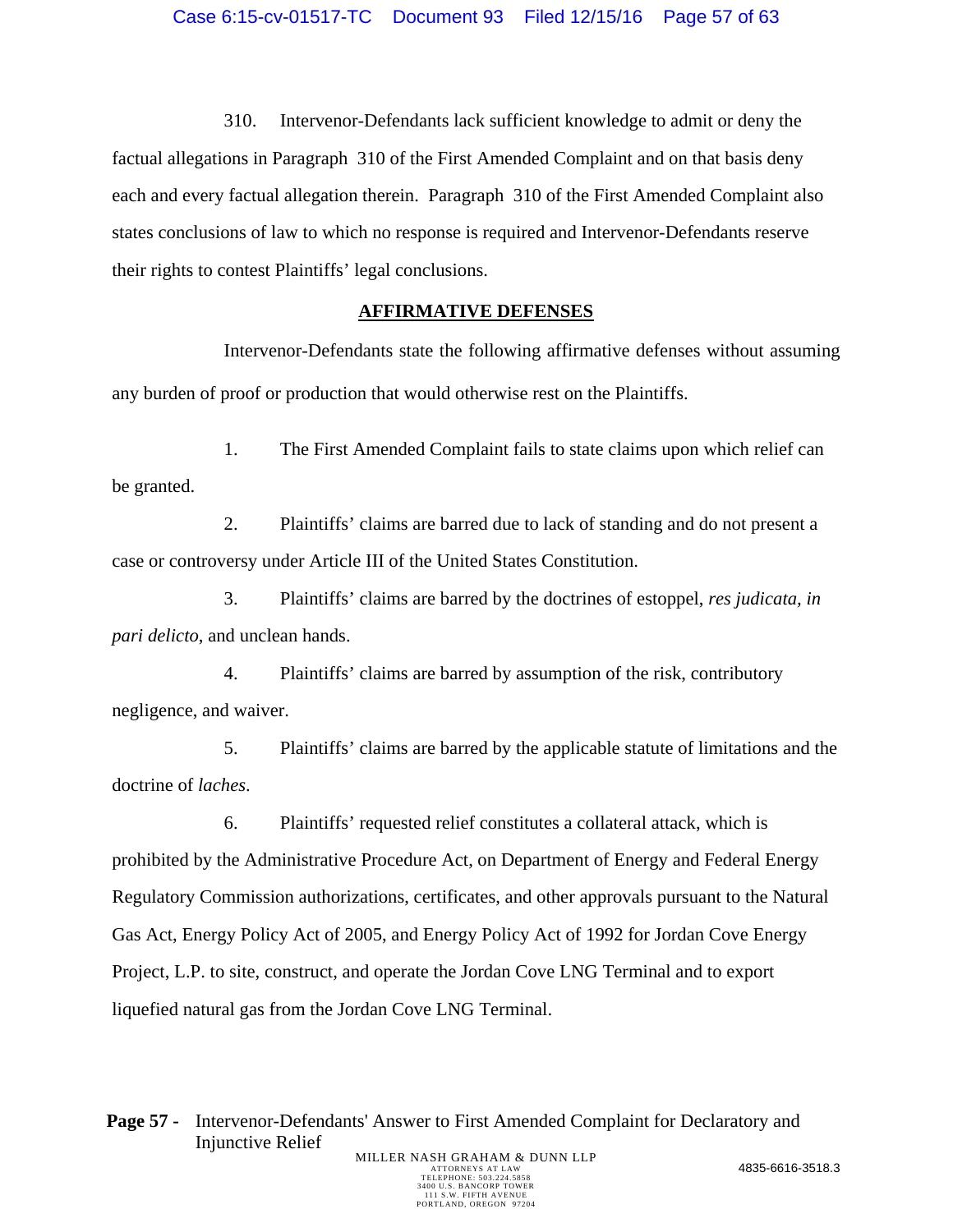## Case 6:15-cv-01517-TC Document 93 Filed 12/15/16 Page 58 of 63

7. Plaintiffs' requested relief constitutes a collateral attack, which is prohibited by the Administrative Procedure Act, on Federal Energy Regulatory Commission authorizations, certificates, and other approvals for the siting, construction, and operation of the Pacific Connector Natural Gas Pipeline.

8. Plaintiffs' requested relief constitutes a collateral attack, which is prohibited by the Administrative Procedure Act, the Clean Air Act, and State administrative law and procedures, on thousands of duly-issued federal and State law permits authorizing the construction and operation of manufacturing, oil and gas, pipeline, industrial, mining, coal exportation, liquefied natural gas exportation, and power generation facilities.

9. Plaintiffs' requested relief seeks the effective repeal of numerous federal natural resources, grazing, and energy statutes, including but limited to, the Act of March 3, 1909, the Act of May 11, 1938, the Combined Hydrocarbon Leasing Act of 1981, the Department of Energy Organization Act of 1977, the Energy Policy Act of 1992, the Energy Policy Act of 2005, the Energy Policy and Conservation Act as amended, the Federal Coal Leasing Amendments Act of 1976, the Federal Land Policy and Management Act of 1976, Federal Oil and Gas Royalty Management Act of 1982, Federal Onshore Oil and Gas Leasing Reform Act of 1987, the Interior and Related Agencies Appropriations Act for 1981, the Mineral Leasing Act of 1920, the Mining Leasing Act for Acquired Lands of 1947, the Mining and Minerals Policy Act of 1970, the Natural Gas Act of 1938, the Outer Continental Shelf Lands Act of 1953 as amended, the Public Rangelands Improvement Act of 1978, Reorganization Plan No. 3 of 1946, and the Taylor Grazing Act of 1934 as amended by the Act of August 28, 1937, in violation of Article I of the United States Constitution.

10. Plaintiffs' requested relief seeks the effective repeal of numerous appropriations and tax credit provisions intended to stimulate the economy through the production of affordable and reliable energy sources, in violation of Article I of the United States Constitution.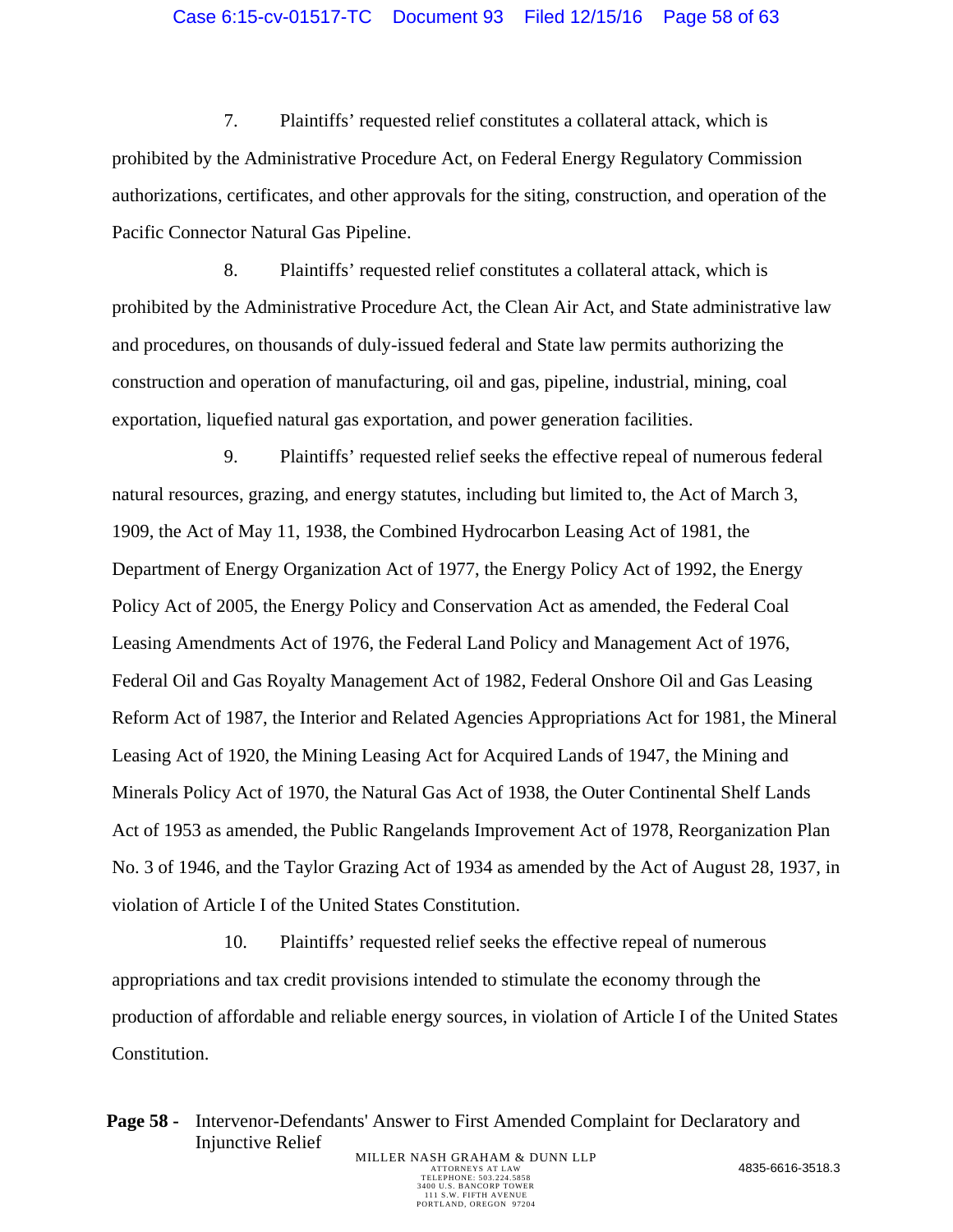#### Case 6:15-cv-01517-TC Document 93 Filed 12/15/16 Page 59 of 63

11. Plaintiffs' requested relief seeks the effective vacatur of numerous regulations and binding policy and guidance documents associated with the statutes named above in violation of the Administrative Procedure Act and Article II of the United States Constitution.

12. Plaintiffs' requested relief seeks the effective repeal of Executive Order 13337.

13. Plaintiffs' requested relief seeks the effective repeal of all State statutes and regulations authorizing or promoting the use of State and private lands for natural resource development and industrial activity in violation of Article I of the United States Constitution and State law.

14. Plaintiffs' claims are barred by the National Climate Action Program Act, 15 U.S.C. § 2901, *et al.*, which delegates to the President of the United States responsibility for defining the roles of federal executive branch agencies and where Congress determined the responsibilities of the National Climate Program Office.

15. Plaintiffs' claims are barred by the Political Question Doctrine.

16. Plaintiffs' claims are barred by Articles I and II of the United States Constitution and the Separation of Powers Doctrine.

17. Plaintiffs' claims cannot be recognized by the Court, and Plaintiffs' requested relief cannot be granted by the Court, as doing so would displace numerous federal statutes.

18. Plaintiffs' requested relief is barred by Article I, § 1 of the United States Constitution which vests the legislative powers in the Congress, not the Judiciary.

19. Plaintiffs requested relief is barred by Article I, § 8 of the United States Constitution which vests the power to spend (and subsidize activities) and tax (including the power to create tax credits) in the Congress, not the Judiciary.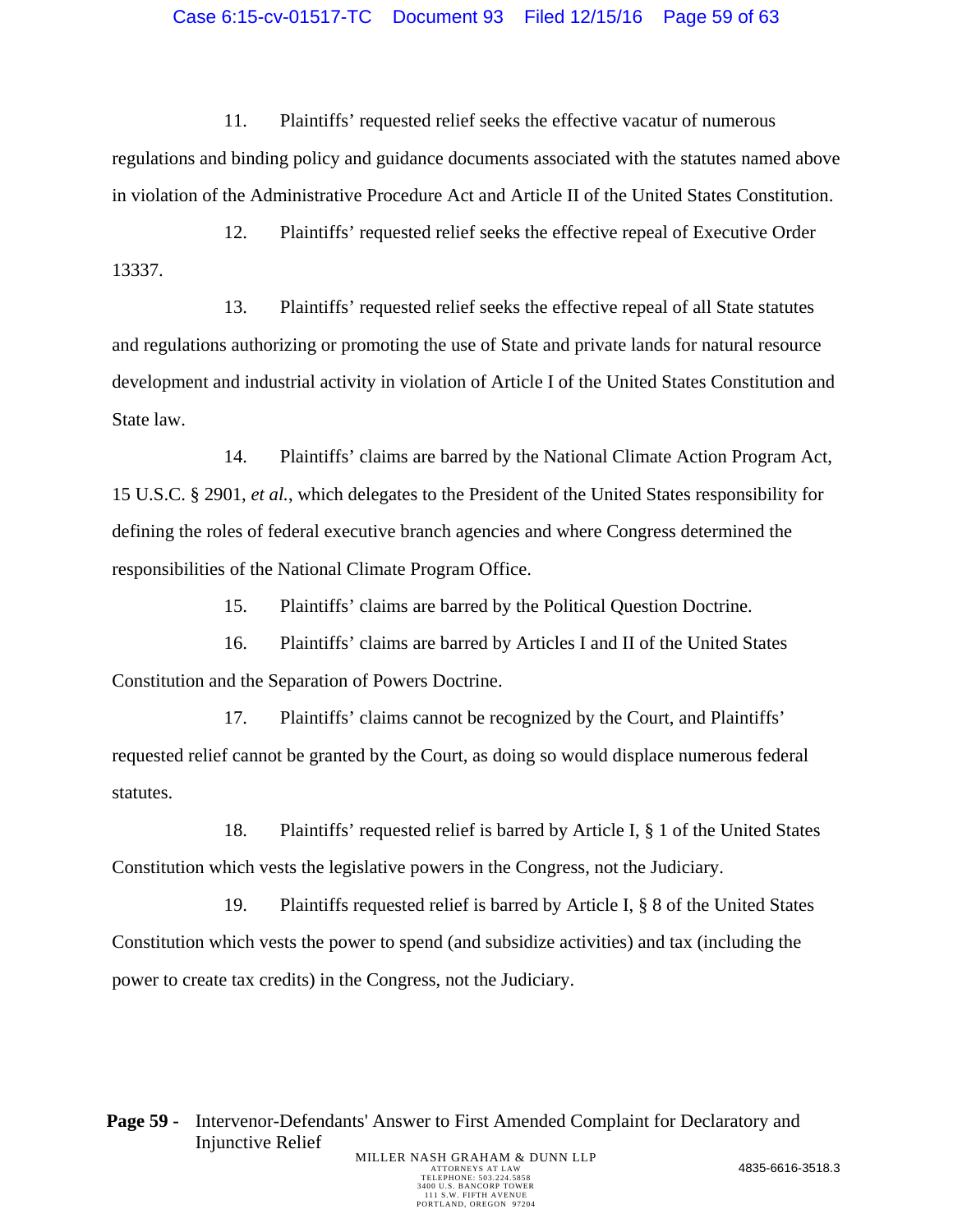## Case 6:15-cv-01517-TC Document 93 Filed 12/15/16 Page 60 of 63

20. Plaintiffs requested relief is barred by Article I, § 8 of the United States Constitution which vests the power to regulate interstate, international, and tribal commerce in the Congress, not the Judiciary.

21. Plaintiffs requested relief is barred by Article II, § 1 of the United States Constitution which vests the executive power in the President of the United States, not the Judiciary.

22. Plaintiffs requested relief is barred by Article II, § 2 of the United States Constitution which vests the power to make treaties in the President of the United States and the United States Senate, not the Judiciary.

23. Plaintiffs' requested relief is barred by Article IV, § 4 of the United States Constitution guaranteeing a republican form of government.

24. Plaintiffs' requested relief is barred by among other provisions, Chapter Six of the North American Free Trade Agreement.

25. Plaintiffs' requested relief is barred by the terms of Free Trade Agreements between the United States and approximately twenty sovereign nations.

26. Plaintiffs' requested relief is barred as inconsistent with international agreements entered into by the United States.

27. Plaintiffs' requested relief is barred by the First Amendment as it would deny the rights of citizens to petition the government for a redress of grievances.

28. Plaintiffs' requested relief is barred by the United States Constitution's implicit right of the people to self-government.

29. Plaintiffs' requested relief is inconsistent with the balance of equities and with the public interest.

30. Plaintiffs' requested relief is barred by the Fifth Amendment as it would deprive individuals of their liberty and property without Due Process of law.

Page 60 - Intervenor-Defendants' Answer to First Amended Complaint for Declaratory and Injunctive Relief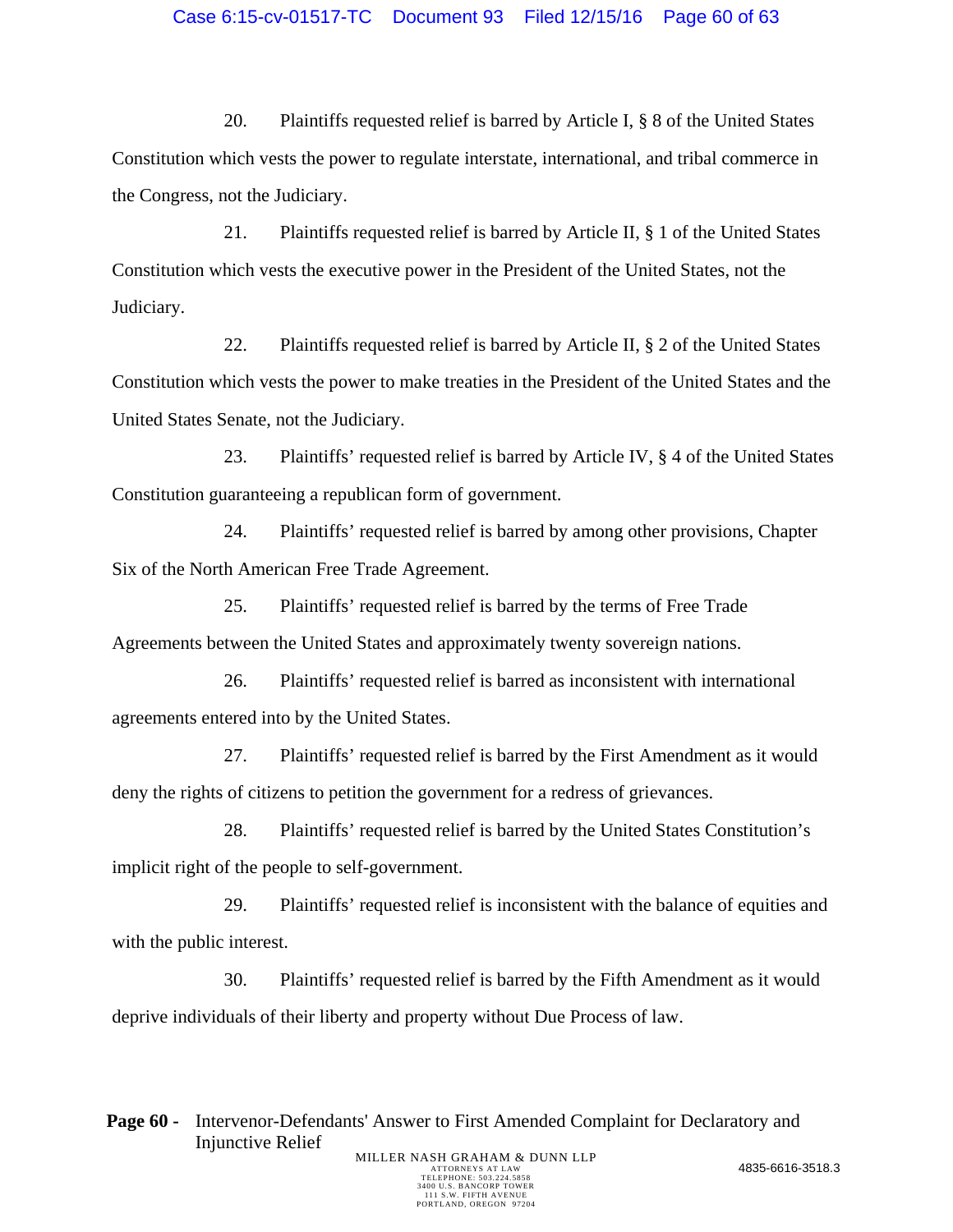31. Plaintiffs' requested relief is barred by the Equal Protection Clause as they

provide special treatment to, and elevate the interests of, a small subset of the population.

32. Intervenor-Defendants hereby adopt and incorporate by reference any

other statement of defense asserted by the Defendants in this action.

33. Intervenor-Defendants expressly reserve the right to raise such additional

affirmative defenses as may be established during discovery and by the evidence in this case.

DATED this 15th day of December 2016.

# MILLER NASH GRAHAM & DUNN LLP

/s/ C. Marie Eckert\_\_\_\_\_\_\_\_\_\_\_\_\_ C. Marie Eckert, OSB No. 883490 marie.eckert@millernash.com Suzanne C. Lacampagne, OSB No. 951705 suzanne.lacampagne@millernash.com 3400 U.S. Bancorp Tower 111 S.W. Fifth Avenue Portland, Oregon 97204 Telephone: (503) 224-5858

# SIDLEY AUSTIN LLP

/s/ Roger R. Martella, Jr.

Roger R. Martella, Jr. rmartella@sidley.com Quin M. Sorenson qsorenson@sidley.com Benjamin E. Tannen btannen@sidley.com 1501 K Street, N.W. Washington, D.C. 20005 Telephone: (202) 736-8000

 *Attorneys for Intervenor-Defendants National Association of Manufacturers, American Fuel & Petrochemical Manufacturers, and American Petroleum Institute* 

Page 61 - Intervenor-Defendants' Answer to First Amended Complaint for Declaratory and Injunctive Relief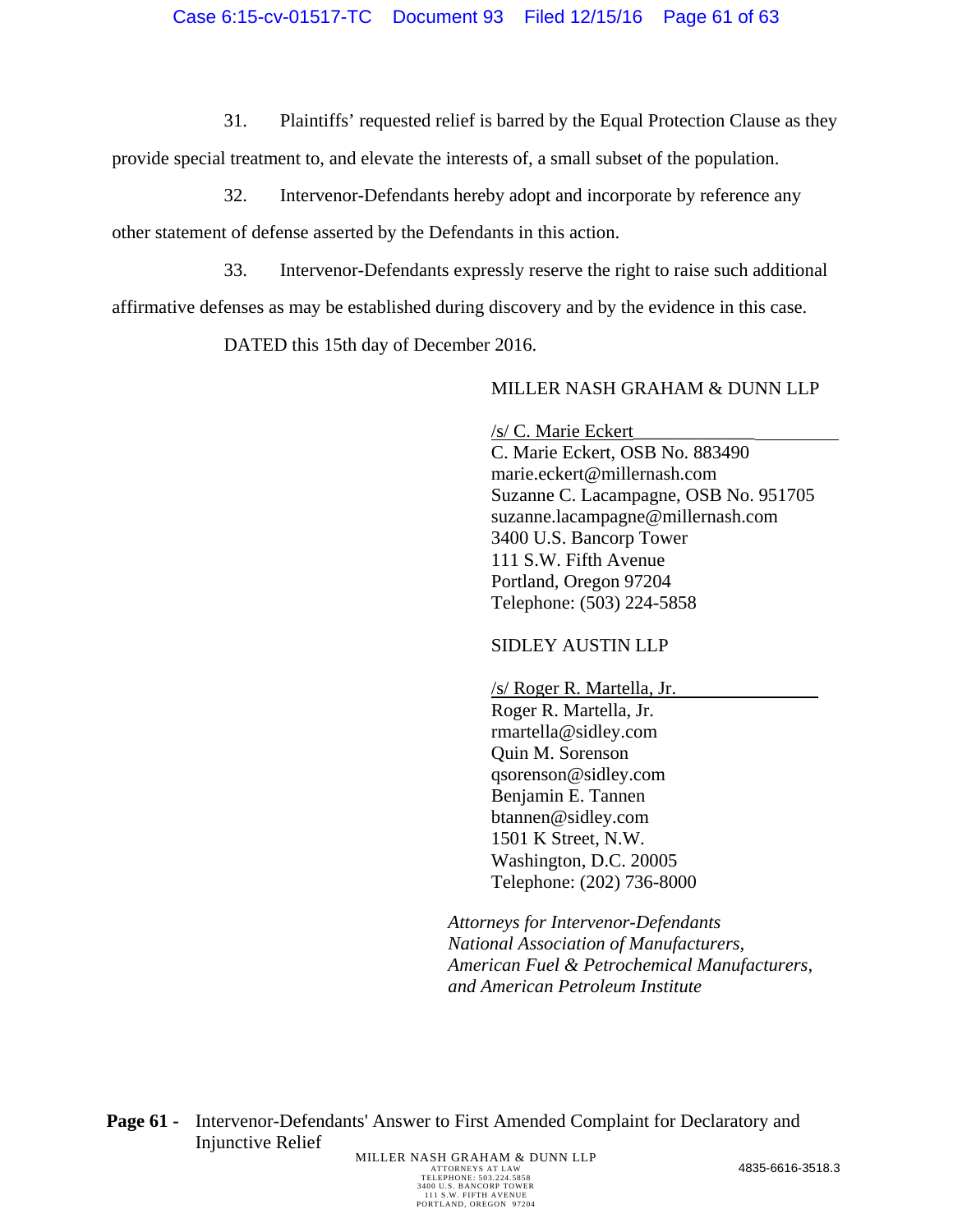| $\mathbf{1}$      |                                                                                                                                                                             | I hereby certify that I served the foregoing Intervenor-Defendants' Answer to                                                                                                                                     |  |
|-------------------|-----------------------------------------------------------------------------------------------------------------------------------------------------------------------------|-------------------------------------------------------------------------------------------------------------------------------------------------------------------------------------------------------------------|--|
| $\overline{c}$    | First Amended Complaint for Declaratory and Injunctive Relief on:                                                                                                           |                                                                                                                                                                                                                   |  |
| 3<br>4<br>5       | Julia A. Olson<br><b>Wild Earth Advocates</b><br>1216 Lincoln Street<br>Eugene, Oregon 97401<br>E-mail: juliaaolson@gmail.com                                               | Daniel M. Galpern<br>Law Offices of Daniel M. Galpern<br>1641 Oak Street<br>Eugene, Oregon 97401<br>E-mail: dan.galpern@gmail.com                                                                                 |  |
| 6                 | <b>Attorney for Plaintiffs</b>                                                                                                                                              | <b>Attorney for Plaintiffs</b>                                                                                                                                                                                    |  |
| 7<br>8<br>9<br>10 | Philip L. Gregory<br>Cotchett, Pitre & McCarthy, LLP<br>840 Malcolm Road<br>Burlingame, California 94010<br>E-mail: pgregory@cpmlegal.com<br><b>Attorney for Plaintiffs</b> | Sean C. Duffy<br>United States Department of Justice<br>Environment & Natural Resources Division<br><b>Natural Resources Section</b><br>P.O. Box 7611<br>Washington, D.C. 20044<br>E-mail: sean.c.duffy@usdoj.gov |  |
| 11                |                                                                                                                                                                             | <b>Attorney for Defendants</b>                                                                                                                                                                                    |  |
| 12<br>13<br>14    | Charles M. Tebbutt<br>Law Offices of Charles M. Tebbutt, P.C.<br>941 Lawrence<br>Eugene, Oregon 97401<br>E-mail: charlie@tebbuttlaw.com                                     | Michelle A. Blackwell<br><b>Blackwell Law PC</b><br>P.O. Box 10326<br>Eugene, Oregon 97440<br>E-mail: mblackwell@blackwell.law                                                                                    |  |
| 15<br>16          | Attorney for Amici Curiae Global Catholic<br>Climate Movement and Leadership Council<br>of Women Religious                                                                  | Attorney for Amicus Curiae John Davidson                                                                                                                                                                          |  |
| 17                |                                                                                                                                                                             |                                                                                                                                                                                                                   |  |
| 18                |                                                                                                                                                                             |                                                                                                                                                                                                                   |  |
| 19                |                                                                                                                                                                             |                                                                                                                                                                                                                   |  |
| 20                |                                                                                                                                                                             |                                                                                                                                                                                                                   |  |
| 21                |                                                                                                                                                                             |                                                                                                                                                                                                                   |  |
| 22                |                                                                                                                                                                             |                                                                                                                                                                                                                   |  |
| 23                |                                                                                                                                                                             |                                                                                                                                                                                                                   |  |
| 24                |                                                                                                                                                                             |                                                                                                                                                                                                                   |  |
| 25                |                                                                                                                                                                             |                                                                                                                                                                                                                   |  |
| 26                |                                                                                                                                                                             |                                                                                                                                                                                                                   |  |